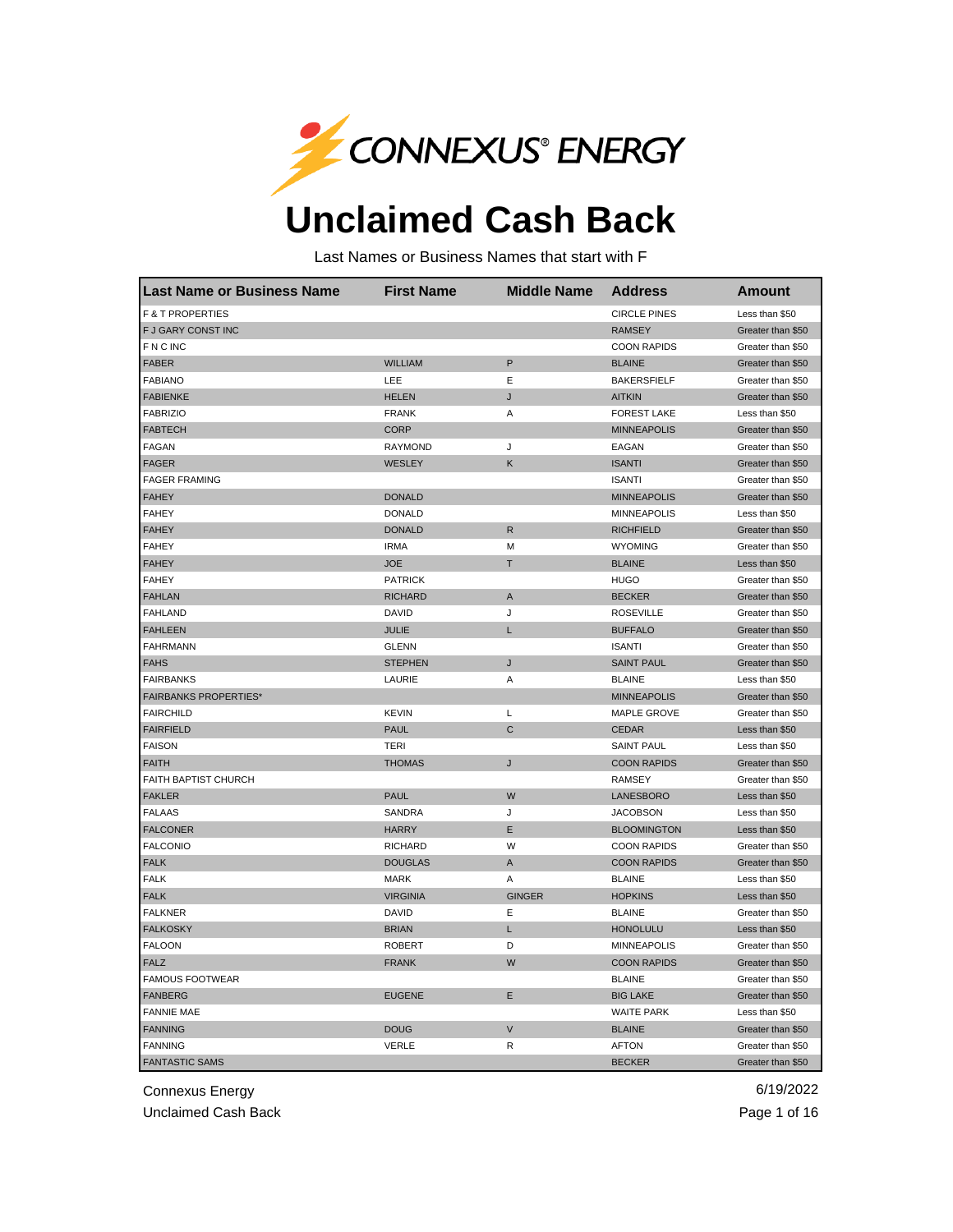| <b>Last Name or Business Name</b> | <b>First Name</b>  | <b>Middle Name</b> | <b>Address</b>        | Amount                                 |
|-----------------------------------|--------------------|--------------------|-----------------------|----------------------------------------|
| <b>FANTASY OFF ROAD</b>           |                    |                    | <b>HAM LAKE</b>       | Greater than \$50                      |
| <b>FARDER</b>                     | <b>BRUCE</b>       |                    | SANDSTONE             | Greater than \$50                      |
| <b>FARIS</b>                      | <b>IRENE</b>       |                    | <b>ANOKA</b>          | Greater than \$50                      |
| <b>FARKAS</b>                     | <b>CHRISTOPHER</b> | M                  | <b>ST PAUL</b>        | Less than \$50                         |
| FARLEY                            | <b>EVELYN</b>      |                    | <b>BLAINE</b>         | Less than \$50                         |
| <b>FARMER</b>                     | LYLE               |                    | WHITE BEAR LAKE       | Greater than \$50                      |
| <b>FARMERS HOME ADMIN</b>         |                    |                    | <b>SAINT CLOUD</b>    | Less than \$50                         |
| <b>FARMSTEAD ANTIQUES</b>         |                    |                    | <b>BLAINE</b>         | Greater than \$50                      |
| FARRAND                           | JAMES              | P                  | <b>INDEPENDENCE</b>   | Greater than \$50                      |
| <b>FARRAND</b>                    | TERRY              | R.                 | <b>BECKER</b>         | Greater than \$50                      |
| <b>FARRELL</b>                    | DAVID              |                    | <b>FOREST LAKE</b>    | Greater than \$50                      |
| <b>FARRELL</b>                    | <b>DIANE</b>       |                    | <b>FOREST LAKE</b>    | Greater than \$50                      |
| <b>FARRELL</b>                    | <b>IRENE</b>       |                    | <b>ISANTI</b>         | Greater than \$50                      |
| <b>FARRELL</b>                    | KAREN              | L                  | <b>STILLWATER</b>     | Greater than \$50                      |
| <b>FARRELL</b>                    | <b>LYNN</b>        | М                  | <b>BLOOMINGTON</b>    | Greater than \$50                      |
| <b>FARRELL</b>                    | <b>MICHAEL</b>     | Α                  | <b>MINNEAPOLIS</b>    | Less than \$50                         |
| <b>FARRELL</b>                    | STEPHEN            | D                  | <b>SAINT PAUL</b>     | Greater than \$50                      |
| <b>FARRIER</b>                    | <b>BECKY</b>       | J                  | <b>SAINT FRANCIS</b>  | Greater than \$50                      |
| <b>FARROW</b>                     | RANDALL            | Α                  | <b>GARRISON</b>       | Greater than \$50                      |
| <b>FARROW</b>                     | TOM                |                    | <b>KANSAS CITY</b>    | Less than \$50                         |
| <b>FASCHING</b>                   | RONALD             | F                  | <b>WACONIA</b>        | Greater than \$50                      |
| <b>FASON HOLDINGS</b>             |                    |                    | <b>OSSEO</b>          | Greater than \$50                      |
| <b>FASSLER</b>                    | <b>BRIAN</b>       |                    | <b>SAINT CLOUD</b>    | Greater than \$50                      |
| <b>FAST</b>                       | <b>ANTON</b>       | R                  | <b>STILLWATER</b>     | Greater than \$50                      |
| <b>FAST</b>                       | <b>LONNIE</b>      | D                  | <b>ZIMMERMAN</b>      | Greater than \$50                      |
| <b>FASTGLASS INC</b>              |                    |                    | <b>COON RAPIDS</b>    | Greater than \$50                      |
| <b>FASTNER</b>                    | <b>FRANK</b>       | Α                  | LITTLE CANADA         | Less than \$50                         |
| FAT QUARTER QUILTING              |                    |                    | <b>COON RAPIDS</b>    | Less than \$50                         |
| <b>FAUBERT</b>                    | JOSEPH             | т                  | <b>COON RAPID</b>     | Greater than \$50                      |
| <b>FAULKNER</b>                   | <b>RUSSELL</b>     | D                  | <b>COON RAPIDS</b>    | Greater than \$50                      |
| <b>FAULKNER</b>                   | <b>VIRGIL</b>      |                    | <b>MCGREGOR</b>       |                                        |
| <b>FAUST</b>                      | KATHI              |                    | <b>WOODBURY</b>       | Greater than \$50<br>Less than \$50    |
|                                   |                    | C                  |                       |                                        |
| <b>FAUST</b>                      | WILLIAM            |                    | <b>BROWNSVILLE</b>    | Less than \$50                         |
| <b>FAUST-KARR</b>                 | PATTI              |                    | <b>COON RAPIDS</b>    | Less than \$50                         |
| <b>FAVELL</b>                     | <b>GEORGE</b>      | M                  | <b>BLAINE</b>         | Greater than \$50<br>Greater than \$50 |
| <b>FAWCETT</b>                    | LAURA              |                    | <b>BLAINE</b>         |                                        |
| FAY-MAR METAL FABRICATORS         |                    |                    | <b>GRAND RIVER</b>    | Greater than \$50                      |
| <b>FEARING</b>                    | <b>ROBERT</b>      |                    | <b>ZIMMERMAN</b>      | Less than \$50                         |
| <b>FEATHERSTON</b>                | <b>DOUGLAS</b>     |                    | <b>COON RAPIDS</b>    | Greater than \$50                      |
| <b>FEBO</b>                       | <b>JOHN</b>        | R                  | <b>SAINT FRANCIS</b>  | Greater than \$50                      |
| FEDERAL BANKRUPTCY COURT          |                    |                    | MINNEAPOLIS           | Greater than \$50                      |
| <b>FEDERAL CARTRIDGE CORP</b>     |                    |                    | <b>ANOKA</b>          | Less than \$50                         |
| <b>FEDERICI</b>                   | PAUL               |                    | <b>COON RAPIDS</b>    | Greater than \$50                      |
| <b>FEDIE</b>                      | <b>ARTHUR</b>      | н                  | <b>DURAND</b>         | Greater than \$50                      |
| FEDJE                             | DARLENE            | M                  | <b>COON RAPIDS</b>    | Less than \$50                         |
| <b>FEDOR</b>                      | <b>MARK</b>        | A                  | <b>SAINT FRANCIS</b>  | Greater than \$50                      |
| <b>FEDRAW</b>                     | SCOTT              |                    | <b>BIG LAKE</b>       | Greater than \$50                      |
| <b>FEDUCCIA</b>                   | LAURIE             | A                  | <b>BROOKLYN PK</b>    | Greater than \$50                      |
| FEEHAN-SCHMIDT                    | KATHLEEN           | Α                  | <b>ST CROIX BEACH</b> | Greater than \$50                      |
| FEEKUT HOME BLDRS                 |                    |                    | <b>BLAINE</b>         | Greater than \$50                      |
| FEELA                             | LARRY              |                    | <b>ELK RIVER</b>      | Greater than \$50                      |
| FEELA                             | <b>LAWRENCE</b>    |                    | <b>WYOMING</b>        | Greater than \$50                      |
| <b>FEELAS</b>                     | THOMAS             | R                  | MAPLE LAKE            | Greater than \$50                      |
| <b>FEERO</b>                      | <b>BRAD</b>        |                    | <b>BIG LAKE</b>       | Greater than \$50                      |
| FEERO                             | ROBERT             | Α                  | CAMBRIDGE             | Greater than \$50                      |
| <b>FEGES</b>                      | JAMES              |                    | SANDSTONE             | Greater than \$50                      |

Unclaimed Cash Back **Page 2 of 16**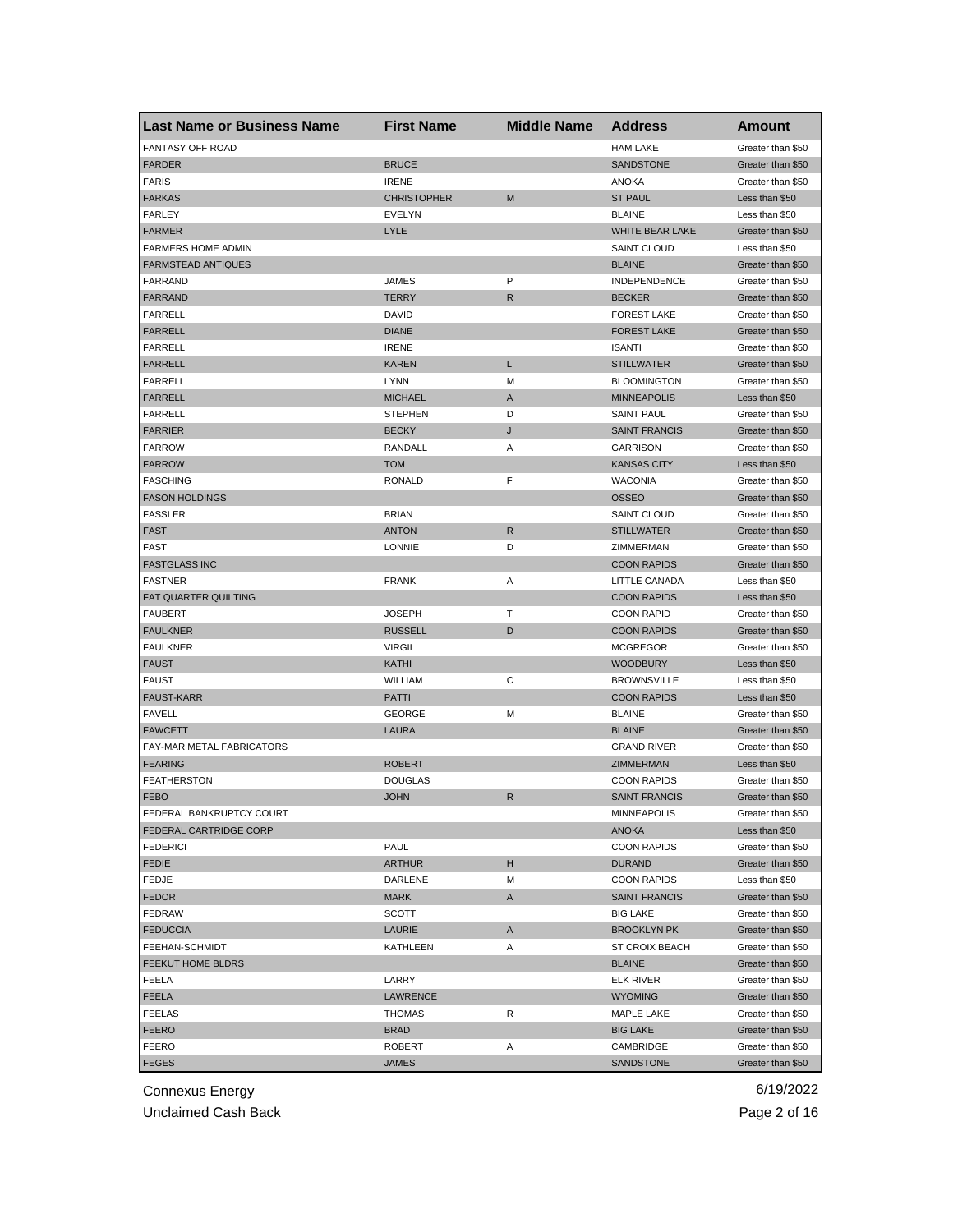| <b>Last Name or Business Name</b> | <b>First Name</b> | <b>Middle Name</b> | <b>Address</b>         | Amount                                 |
|-----------------------------------|-------------------|--------------------|------------------------|----------------------------------------|
| <b>FEGES</b>                      | JOHN              |                    | <b>COON RAPIDS</b>     | Greater than \$50                      |
| <b>FEGES</b>                      | <b>JOHN</b>       |                    | <b>COON RAPIDS</b>     | Less than \$50                         |
| <b>FEHRINGER</b>                  | JERRY             |                    | <b>COON RAPIDS</b>     | Greater than \$50                      |
| <b>FEHRINGER</b>                  | JERRY             |                    | <b>ANDOVER</b>         | Greater than \$50                      |
| <b>FEIGAL</b>                     | <b>DONN</b>       | Г                  | <b>BLAINE</b>          | Less than \$50                         |
| <b>FEIGUM</b>                     | <b>ERIK</b>       | W                  | <b>BROOK PARK</b>      | Greater than \$50                      |
| <b>FEILER</b>                     | JILLYAN           | $\mathbf{I}$       | <b>SAINT CLOUD</b>     | Less than \$50                         |
| <b>FEIS</b>                       | <b>SHAWNA</b>     | J                  | <b>MAPLE GROVE</b>     | Greater than \$50                      |
| FELDE                             | DANIEL            | J                  | <b>ADVANCE</b>         | Greater than \$50                      |
| <b>FELDICK</b>                    | <b>CURT</b>       | N                  | <b>DANBURY</b>         | Greater than \$50                      |
| FELDKAMP                          | ALAN              |                    | <b>BLAINE</b>          | Greater than \$50                      |
| <b>FELDKAMP</b>                   | <b>COLLEEN</b>    | Ε                  | <b>SCANDIA</b>         | Greater than \$50                      |
| <b>FELDMEIER</b>                  | THELMA            |                    | <b>BLAINE</b>          | Greater than \$50                      |
| <b>FELDT</b>                      | <b>JAMES</b>      | $\mathsf{V}$       | <b>SPRING LK PK</b>    | Greater than \$50                      |
| <b>FELEGY</b>                     | <b>CYNTHIA</b>    | Κ                  | <b>BURNSVILLE</b>      | Less than \$50                         |
| <b>FELEPE</b>                     | <b>ANTHONY</b>    |                    | <b>COON RAPIDS</b>     | Greater than \$50                      |
| <b>FELEPE</b>                     | <b>RENEE</b>      |                    | <b>COON RAPIDS</b>     | Greater than \$50                      |
| <b>FELLERER</b>                   | <b>BRENDA</b>     | L                  | <b>STILLWATER</b>      | Greater than \$50                      |
| <b>FELLMAN</b>                    | AMY               | Г                  | <b>BLAINE</b>          | Greater than \$50                      |
| <b>FELT</b>                       | <b>GEORGE</b>     | Α                  | <b>CAMBRIDGE</b>       | Greater than \$50                      |
| FELT                              | <b>GILBERT</b>    | н                  | PORT RICHEY            | Greater than \$50                      |
| FELT                              | <b>JAMES</b>      |                    | <b>MAHTOMEDI</b>       | Less than \$50                         |
| FELT                              | <b>MIKE</b>       |                    | <b>FOREST LAKE</b>     | Greater than \$50                      |
| <b>FELTEN</b>                     | <b>MARY</b>       | Е                  | <b>ISANTI</b>          | Greater than \$50                      |
| <b>FELTON</b>                     | MIDGE             |                    | <b>BOYD</b>            | Greater than \$50                      |
| FENEIS FOODS INC                  |                   |                    | <b>DAYTON</b>          | Greater than \$50                      |
| FENNEMA                           | WILLIAM           | J                  | <b>BRAINERD</b>        | Less than \$50                         |
| <b>FENNER</b>                     | <b>VERNON</b>     | R                  | <b>FRIDLEY</b>         | Greater than \$50                      |
| <b>FENSKE</b>                     | JULIE             | M                  | <b>COON RAPIDS</b>     | Greater than \$50                      |
| <b>FENTON</b>                     | <b>GERALD</b>     |                    | <b>MINNEAPOLIS</b>     | Less than \$50                         |
| <b>FENTON</b>                     | GERALD            | Ε                  | <b>MINNEAPOLIS</b>     | Greater than \$50                      |
| <b>FENWICK</b>                    | <b>ROBERT</b>     | R                  | <b>ELK RIVER</b>       | Greater than \$50                      |
| <b>FERDERER</b>                   | ABRAHAM           | M                  | <b>FOREST LAKE</b>     | Less than \$50                         |
| <b>FERDERER</b>                   | CARL              | R                  | <b>VADNAIS HEIGHTS</b> | Greater than \$50                      |
| FERDERER                          | DANIEL            |                    | <b>FOREST LAKE</b>     | Greater than \$50                      |
| <b>FERDERLMAN</b>                 | <b>KEVIN</b>      | L                  | <b>NEW BRIGHTON</b>    | Greater than \$50                      |
| <b>FERDINAND</b>                  | ROBERT            |                    | <b>FRIDLEY</b>         | Greater than \$50                      |
| <b>FERDINAND</b>                  | <b>ROBERT</b>     | Е                  | <b>MINNEAPOLIS</b>     | Greater than \$50                      |
| <b>FERGERSON</b>                  | <b>CHESTER</b>    | Α                  | <b>COON RAPIDS</b>     | Greater than \$50                      |
| <b>FERGUSEN</b>                   | <b>VICKI</b>      | M                  | <b>SAINT FRANCIS</b>   | Greater than \$50                      |
| <b>FERGUSON</b>                   | ALLEN             | L                  | <b>BROOKLYN CENTER</b> | Greater than \$50                      |
| <b>FERGUSON</b>                   | <b>HUGH</b>       | D                  | <b>ELK RIVER</b>       | Greater than \$50                      |
| <b>FERGUSON</b>                   | JUDUMAH           | т                  | <b>BLAINE</b>          | Less than \$50                         |
| <b>FERGUSON</b>                   | <b>PATRICK</b>    | W                  | <b>BLAINE</b>          | Greater than \$50                      |
| <b>FERGUSON</b>                   | RICHARD           | D                  | CAMBRIDGE              | Greater than \$50                      |
| <b>FERGUSON</b>                   | <b>ROBERT</b>     | E                  | <b>ROLLA</b>           | Less than \$50                         |
| <b>FERGUSON</b>                   | <b>SCOTT</b>      |                    | <b>BETHEL</b>          | Greater than \$50                      |
| <b>FERGUSON</b>                   | <b>THOMAS</b>     |                    | <b>MAPLE GROVE</b>     |                                        |
| <b>FERGUSON</b>                   | <b>THOMAS</b>     | R                  | <b>COON RAPIDS</b>     | Greater than \$50<br>Greater than \$50 |
|                                   |                   |                    |                        |                                        |
| <b>FERGUSON</b>                   | <b>TIMOTHY</b>    | L.                 | <b>FRIDLEY</b>         | Greater than \$50                      |
| <b>FERGUSON</b>                   | TROY              | Α                  | <b>BLAINE</b>          | Greater than \$50                      |
| <b>FERIN</b>                      | ROBERT            | J                  | <b>ANKENY</b>          | Greater than \$50                      |
| <b>FERN</b>                       | RANDALL           |                    | <b>DAYTON</b>          | Greater than \$50                      |
| <b>FERRANDINO</b>                 | MICHAEL           | S                  | <b>UXBRIDGE</b>        | Greater than \$50                      |
| <b>FERRARA</b>                    | JOE               | J                  | AITKIN                 | Greater than \$50                      |
| <b>FERRARO</b>                    | <b>PATRICK</b>    | J                  | <b>FOREST LAKE</b>     | Greater than \$50                      |

Unclaimed Cash Back **Page 3 of 16**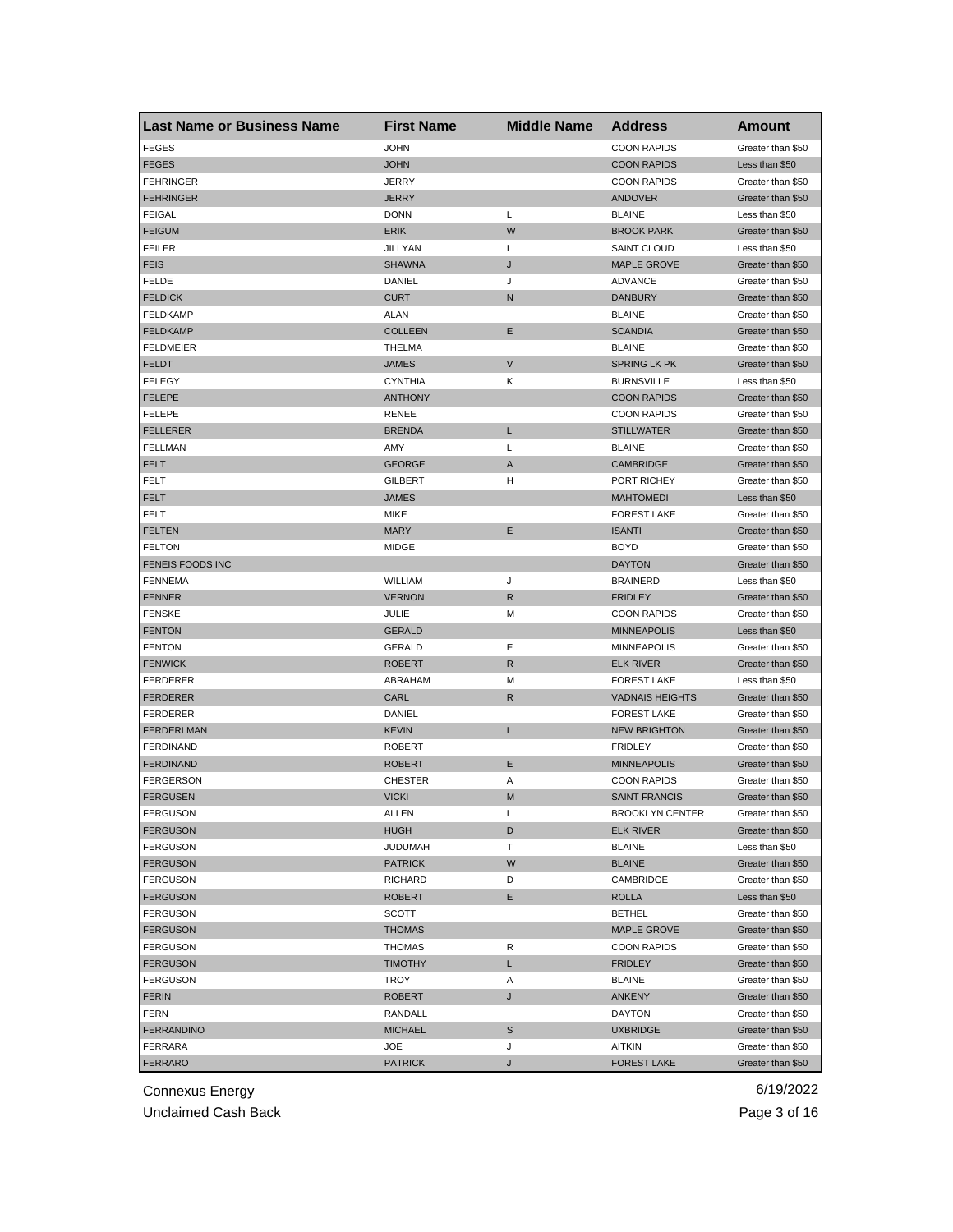| <b>Last Name or Business Name</b> | <b>First Name</b> | <b>Middle Name</b> | <b>Address</b>         | <b>Amount</b>     |
|-----------------------------------|-------------------|--------------------|------------------------|-------------------|
| FERRARO & IVERSON LLC             |                   |                    | WAYZATA                | Less than \$50    |
| <b>FERRIAN</b>                    | <b>GALEN</b>      |                    | <b>MINNEAPOLIS</b>     | Greater than \$50 |
| <b>FERRIAN</b>                    | LORI              | Κ                  | <b>BETHEL</b>          | Greater than \$50 |
| <b>FERRIAN</b>                    | <b>MICHAEL</b>    | A                  | <b>BLAINE</b>          | Greater than \$50 |
| <b>FERRIAN</b>                    | SANDRA            |                    | <b>KIMBALL</b>         | Greater than \$50 |
| <b>FERRIER</b>                    | <b>TIMOTHY</b>    |                    | <b>SAINT FRANCIS</b>   | Greater than \$50 |
| <b>FERRIS</b>                     | <b>BRADLEY</b>    | Α                  | <b>BLAINE</b>          | Greater than \$50 |
| <b>FERRIS</b>                     | <b>GLORIA</b>     | D                  | <b>SAINT PAUL</b>      | Greater than \$50 |
| <b>FERRIS</b>                     | JAMES             | J                  | <b>BECKER</b>          | Less than \$50    |
| <b>FERRIS</b>                     | <b>RONALD</b>     | R                  | <b>BIG LAKE</b>        | Greater than \$50 |
| <b>FERRIS</b>                     | <b>RONALD</b>     | <b>WILLIAM</b>     | <b>DALLAS</b>          | Greater than \$50 |
| <b>FERRY</b>                      | <b>DANA</b>       | R                  | <b>COON RAPIDS</b>     | Greater than \$50 |
| FERRY                             | <b>HEIDI</b>      | JO                 | <b>COON RAPIDS</b>     | Greater than \$50 |
| <b>FERRY</b>                      | <b>HEIDI</b>      | <b>JO</b>          | <b>ANOKA</b>           | Less than \$50    |
| <b>FERRY</b>                      | <b>MELINDA</b>    |                    | CAMBRIDGE              | Less than \$50    |
| <b>FERRY</b>                      | <b>PAUL</b>       |                    | <b>OSSEO</b>           | Greater than \$50 |
| <b>FERRY</b>                      | <b>THOMAS</b>     | P                  | <b>SAUK CENTRE</b>     | Less than \$50    |
| <b>FESENKO</b>                    | <b>NADIYA</b>     |                    | <b>MINNEAPOLIS</b>     | Less than \$50    |
| <b>FESLER</b>                     | DANNIEL           | Г                  | <b>BROOKLYN PK</b>     | Greater than \$50 |
| <b>FESLER</b>                     | <b>JOAN</b>       |                    | <b>BLAINE</b>          | Greater than \$50 |
| <b>FETTER</b>                     | <b>LEON</b>       |                    | SOUTH SAINT PAUL       | Greater than \$50 |
| <b>FETTIG</b>                     | <b>SHAYNE</b>     |                    | <b>CHISAGO CITY</b>    | Less than \$50    |
| <b>FEULING</b>                    | <b>RUTH</b>       | Ε                  | LITTLE CANADA          | Greater than \$50 |
| <b>FICK</b>                       | <b>KENNETH</b>    | Ε                  | <b>BROOKLYN CENTER</b> | Less than \$50    |
| <b>FICKBOHM</b>                   | <b>MICHAEL</b>    | Ε                  | <b>HAM LAKE</b>        | Less than \$50    |
| FICKEN FITNESS DBA GOLD'S GYM     |                   |                    | <b>SAINT CLOUD</b>     | Greater than \$50 |
| <b>FICKLE</b>                     | <b>THEODORE</b>   | Т                  | CAMBRIDGE              | Greater than \$50 |
| FICOCELLO CUSTOM HOMES            |                   |                    | <b>BLAINE</b>          | Greater than \$50 |
| <b>FIDLER</b>                     | <b>ROBERT</b>     | М                  | <b>SHOREVIEW</b>       | Greater than \$50 |
| <b>FIEBER</b>                     | <b>SHARON</b>     | Α                  | <b>ANDOVER</b>         | Greater than \$50 |
| <b>FIEDLER</b>                    | <b>KENNETH</b>    | Α                  | <b>CLEAR LAKE</b>      | Greater than \$50 |
| <b>FIEGE</b>                      | <b>DOUGLAS</b>    | G                  | <b>BLAINE</b>          | Greater than \$50 |
| <b>FIELD</b>                      | <b>STEVE</b>      | G                  | <b>SAINT FRANCIS</b>   | Less than \$50    |
| <b>FIELDER</b>                    | <b>WILLIAM</b>    | P                  | <b>HATFIELD</b>        | Greater than \$50 |
| <b>FIELDS</b>                     | DANIEL            | М                  | <b>BLAINE</b>          | Greater than \$50 |
| <b>FIELDS</b>                     | <b>JEFF</b>       |                    | <b>BLAINE</b>          | Greater than \$50 |
|                                   | <b>KERRY</b>      |                    |                        |                   |
| <b>FIELDS</b>                     |                   | Г                  | ANDOVER                | Less than \$50    |
| <b>FIELDS</b>                     | <b>RAYMOND</b>    | A                  | <b>ANOKA</b>           | Greater than \$50 |
| <b>FIELDS</b>                     | <b>ROBERT</b>     | L                  | <b>ISANTI</b>          | Greater than \$50 |
| <b>FIELDS</b>                     | SCOTT             | D                  | <b>COON RAPIDS</b>     | Less than \$50    |
| <b>FIELDS</b>                     | THOMAS            | М                  | <b>COON RAPIDS</b>     | Less than \$50    |
| <b>FIERECK</b>                    | <b>MICHAEL</b>    |                    | <b>SAINT PAUL</b>      | Greater than \$50 |
| <b>FIERO</b>                      | <b>BEULAH</b>     | Α                  | ANOKA                  | Greater than \$50 |
| <b>FIERRO</b>                     | <b>GUADALUPE</b>  | T                  | <b>SAINT PAUL</b>      | Greater than \$50 |
| <b>FIERSTINE</b>                  | <b>RICHARD</b>    |                    | <b>RUSH CITY</b>       | Less than \$50    |
| <b>FIGUEROA</b>                   | <b>DOROTHY</b>    | J                  | <b>COON RAPIDS</b>     | Greater than \$50 |
| <b>FIGUEROA</b>                   | <b>IRIS</b>       |                    | <b>MONTICELLO</b>      | Less than \$50    |
| <b>FILAS</b>                      | <b>PAUL</b>       |                    | <b>EAST BETHEL</b>     | Greater than \$50 |
| <b>FILDES</b>                     | <b>SCOTT</b>      |                    | ZIMMERMAN              | Greater than \$50 |
| <b>FILIATRAULT</b>                | OTILLIA           |                    | <b>MINNEAPOLIS</b>     | Greater than \$50 |
| <b>FILLHOUER</b>                  | KURT              | J                  | <b>COON RAPIDS</b>     | Greater than \$50 |
| <b>FILLMORE</b>                   | <b>BRUCE</b>      | R                  | <b>SHAFER</b>          | Greater than \$50 |
| <b>FILLMORE</b>                   | <b>RICHARD</b>    | P                  | <b>BLAINE</b>          | Greater than \$50 |
| <b>FILTER</b>                     | <b>DICK</b>       | L                  | <b>BRIGHTON</b>        | Greater than \$50 |
| FINA OIL & CHEMICAL COMPANY       |                   |                    | <b>HOUSTON</b>         | Greater than \$50 |
| <b>FINCH</b>                      | <b>ALLISON</b>    |                    | <b>MINNEAPOLIS</b>     | Less than \$50    |

Unclaimed Cash Back **Page 4 of 16**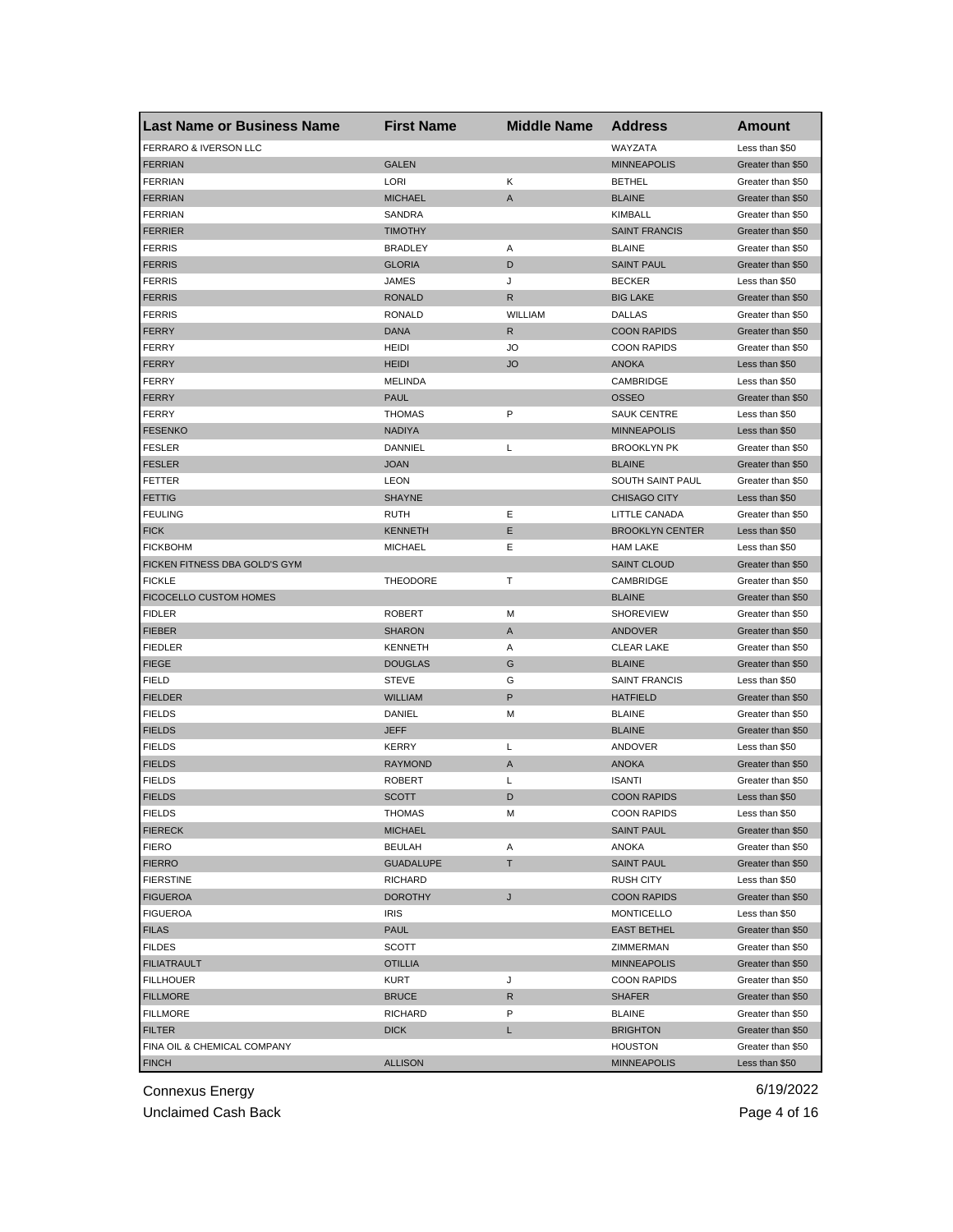| <b>Last Name or Business Name</b>      | <b>First Name</b> | <b>Middle Name</b> | <b>Address</b>         | Amount                                 |
|----------------------------------------|-------------------|--------------------|------------------------|----------------------------------------|
| <b>FINCH</b>                           | <b>JOHN</b>       | J                  | <b>RAMSEY</b>          | Less than \$50                         |
| <b>FINCH</b>                           | <b>KEVIN</b>      |                    | <b>SAINT MICHAEL</b>   | Less than \$50                         |
| <b>FINCH</b>                           | LANCE             | Α                  | <b>OSSEO</b>           | Less than \$50                         |
| <b>FINCH</b>                           | <b>LEWIS</b>      | W                  | ANDOVER                | Greater than \$50                      |
| <b>FINCH</b>                           | <b>TAMMY</b>      | <b>LYNN</b>        | <b>ELK RIVER</b>       | Greater than \$50                      |
| <b>FINDLEY</b>                         | <b>BRENDA</b>     |                    | <b>CIRCLE PINES</b>    | Greater than \$50                      |
| FINE LINE CABINETS                     |                   |                    | <b>BRAHAM</b>          | Greater than \$50                      |
| FINE LINE HOMES                        |                   |                    | <b>ISANTI</b>          | Less than \$50                         |
| <b>FINEBERG</b>                        | <b>MARVIN</b>     | S                  | <b>LINO LAKES</b>      | Greater than \$50                      |
| <b>FINGAL</b>                          | <b>ALVIN</b>      | R                  | <b>MANSFIELD</b>       | Less than \$50                         |
| <b>FINGERHOLZ</b>                      | <b>THOMAS</b>     |                    | <b>VADNAIS HEIGHTS</b> | Greater than \$50                      |
| <b>FINKELSON</b>                       | <b>ROBERT</b>     |                    | <b>PRINCETON</b>       | Greater than \$50                      |
| <b>FINN</b>                            | <b>CINDY</b>      | M                  | <b>COON RAPIDS</b>     | Greater than \$50                      |
| <b>FINN</b>                            | <b>DEBORAH</b>    | S                  | <b>COON RAPIDS</b>     | Less than \$50                         |
| <b>FINN</b>                            | <b>RAYMOND</b>    | Ε                  | <b>RICHFIELD</b>       | Greater than \$50                      |
| <b>FINNVIK</b>                         | <b>TANNA</b>      |                    | <b>GILBERT</b>         | Greater than \$50                      |
| <b>FINSETH</b>                         | <b>ELDO</b>       | н                  | <b>COON RAPIDS</b>     | Greater than \$50                      |
| <b>FINSTROM</b>                        | <b>CYNTHIA</b>    | Κ                  | <b>COON RAPIDS</b>     | Greater than \$50                      |
| <b>FIORENTINO</b>                      | <b>GEORGE</b>     | J                  | ANOKA                  | Greater than \$50                      |
| <b>FIRCHAU</b>                         | <b>GAYLA</b>      |                    | <b>CEDAR</b>           | Less than \$50                         |
| <b>FIRKUS</b>                          | <b>NICHOLE</b>    | F                  | <b>ISANTI</b>          | Less than \$50                         |
| <b>FIRNSTAHL</b>                       | <b>JEFFREY</b>    |                    | <b>SAINT PAUL</b>      | Greater than \$50                      |
| <b>FIRNSTAHL</b>                       | <b>KENNETH</b>    | P                  | SAVAGE                 | Less than \$50                         |
| FIRST BANK NAT'L ASSOC                 |                   |                    | <b>MINNEAPOLIS</b>     | Greater than \$50                      |
| FIRST BANKS ATTN: JAY JENSEN           |                   |                    | <b>MINNEAPOLIS</b>     | Greater than \$50                      |
| FIRST BARBER STYLIST                   |                   |                    | <b>FRIDLEY</b>         | Greater than \$50                      |
| <b>FIRST CHOICE HOMES</b>              |                   |                    | <b>COON RAPIDS</b>     | Greater than \$50                      |
| <b>FIRST CHOICE INSURANCE SERVICES</b> |                   |                    | <b>HAM LAKE</b>        | Greater than \$50                      |
| <b>FIRST CHOICE OSTRICH</b>            |                   |                    | CAMBRIDGE              | Less than \$50                         |
| FIRST MINNESOTA SAV BANK J WEST-ATTN P |                   |                    | <b>SAINT PAUL</b>      | Greater than \$50                      |
| FIRST NATIONAL BANK PO BOX 239         |                   |                    | <b>MONTICELLO</b>      | Greater than \$50                      |
| FIRST TEAM SPORTS INC                  |                   |                    | <b>MOUNDSVIEW</b>      | Greater than \$50                      |
| FIRST TIME HOMES INC                   |                   |                    | <b>WYOMING</b>         | Greater than \$50                      |
| FIRSTAR BANK CENTENNIAL                |                   |                    | <b>SAINT PAUL</b>      | Greater than \$50                      |
| FIRSTAR BANK OF MINN                   |                   |                    | <b>MINNEAPOLIS</b>     |                                        |
| <b>FISCHER</b>                         | <b>ANTHONY</b>    |                    | <b>PRINCETON</b>       | Greater than \$50<br>Greater than \$50 |
|                                        |                   |                    |                        |                                        |
| <b>FISCHER</b>                         | COLLEEN           | т                  | CEDAR                  | Greater than \$50                      |
| <b>FISCHER</b>                         | <b>DAVID</b>      | A                  | <b>ANOKA</b>           | Greater than \$50                      |
| <b>FISCHER</b>                         | <b>DOUGLAS</b>    | W                  | <b>SAINT PAUL</b>      | Greater than \$50                      |
| <b>FISCHER</b>                         | <b>HARRIET</b>    |                    | <b>ELK RIVER</b>       | Greater than \$50                      |
| <b>FISCHER</b>                         | JEFFREY           | R                  | <b>COON RAPIDS</b>     | Greater than \$50                      |
| <b>FISCHER</b>                         | JIM               |                    | <b>HAM LAKE</b>        | Greater than \$50                      |
| <b>FISCHER</b>                         | <b>JOSEPH</b>     | J                  | <b>SHOREVIEW</b>       | Greater than \$50                      |
| <b>FISCHER</b>                         | <b>KENNETH</b>    | J                  | <b>SAINT PAUL</b>      | Greater than \$50                      |
| <b>FISCHER</b>                         | KERRY             |                    | ZIMMERMAN              | Greater than \$50                      |
| <b>FISCHER</b>                         | LEE               |                    | <b>BIG LAKE</b>        | Greater than \$50                      |
| <b>FISCHER</b>                         | LISA              |                    | CHASKA                 | Less than \$50                         |
| <b>FISCHER</b>                         | <b>MILDRED</b>    |                    | <b>CAMBRIDGE</b>       | Greater than \$50                      |
| <b>FISCHER</b>                         | RANDALL           |                    | ZIMMERMAN              | Greater than \$50                      |
| <b>FISCHER</b>                         | <b>RICHARD</b>    | Е                  | <b>DAYTON</b>          | Greater than \$50                      |
| <b>FISCHER</b>                         | ROBERT            | J                  | <b>BROOKLYN PARK</b>   | Greater than \$50                      |
| <b>FISCHER</b>                         | <b>STEVE</b>      |                    | ANOKA                  | Greater than \$50                      |
| <b>FISCHER</b>                         | т                 | W                  | <b>CIRCLE PINES</b>    | Greater than \$50                      |
| <b>FISCHER</b>                         | <b>THOMAS</b>     | J                  | MESA                   | Greater than \$50                      |
| <b>FISCHER</b>                         | WARREN            | Г                  | ANOKA                  | Less than \$50                         |
| FISCHER TOOL INC                       |                   |                    | <b>FOREST LAKE</b>     | Greater than \$50                      |

Unclaimed Cash Back **Page 5 of 16**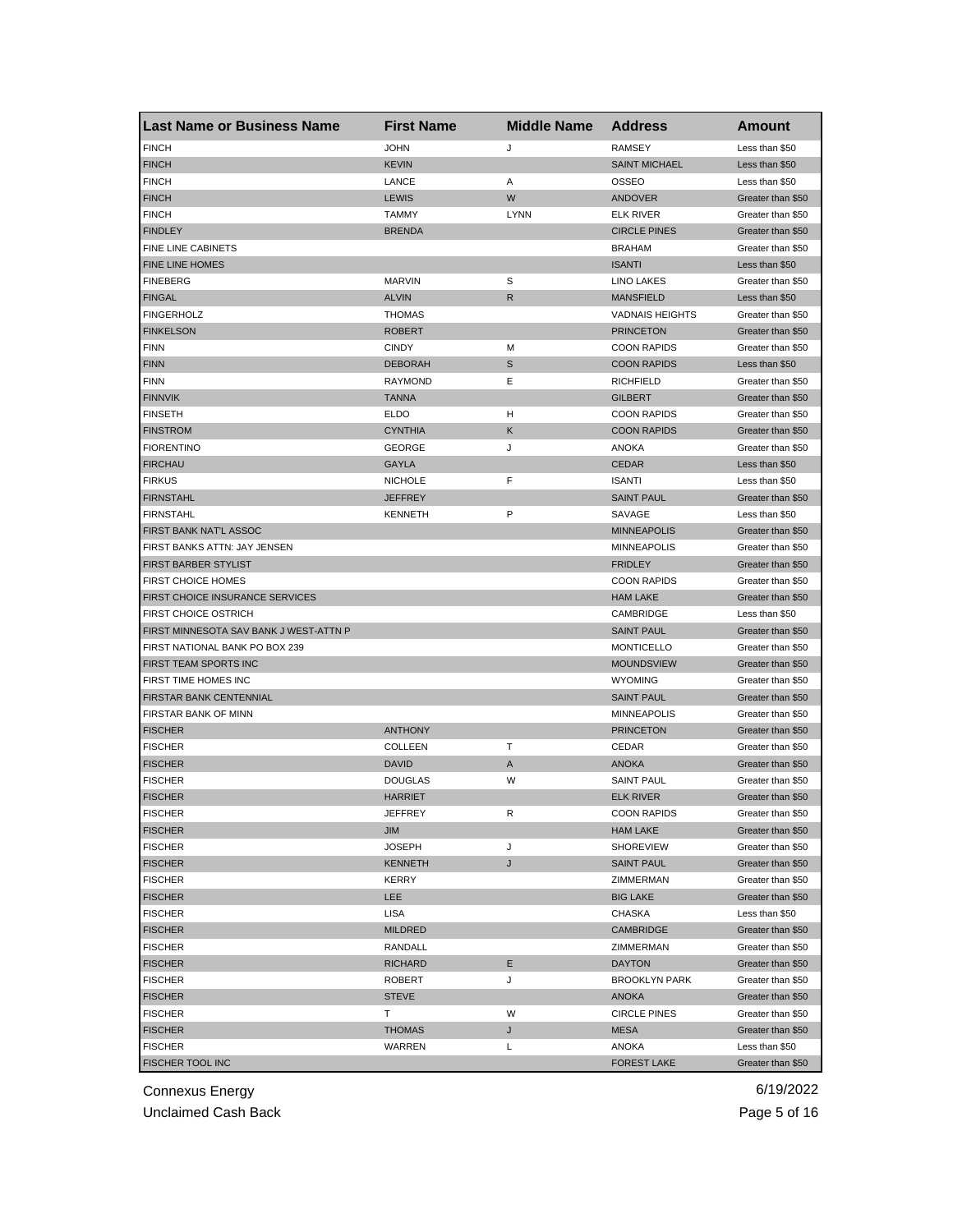| <b>Last Name or Business Name</b>        | <b>First Name</b> | <b>Middle Name</b> | <b>Address</b>                         | <b>Amount</b>                       |
|------------------------------------------|-------------------|--------------------|----------------------------------------|-------------------------------------|
| <b>FISCHL</b>                            | <b>RONALD</b>     |                    | <b>ANOKA</b>                           | Greater than \$50                   |
| <b>FISH</b>                              | <b>CHERYL</b>     | L                  | <b>ANOKA</b>                           | Greater than \$50                   |
| <b>FISH</b>                              | <b>CLINTON</b>    | M                  | <b>BLAINE</b>                          | Greater than \$50                   |
| <b>FISH</b>                              | <b>JEAN</b>       | A                  | <b>OAKDALE</b>                         | Greater than \$50                   |
| <b>FISH</b>                              | <b>JOEL</b>       |                    | <b>COON RAPIDS</b>                     | Greater than \$50                   |
| <b>FISH</b>                              | <b>MICHAEL</b>    | J                  | <b>COON RAPIDS</b>                     | Greater than \$50                   |
| <b>FISH</b>                              | WILLIAM           | W                  | <b>BETHEL</b>                          | Greater than \$50                   |
| <b>FISHER</b>                            | <b>BARBARA</b>    | J                  | <b>SAINT PAUL</b>                      | Less than \$50                      |
| <b>FISHER</b>                            | <b>BRENDA</b>     | Κ                  | <b>COON RAPIDS</b>                     | Greater than \$50                   |
| <b>FISHER</b>                            | <b>CLIFFORD</b>   |                    | <b>STAPLES</b>                         | Greater than \$50                   |
| <b>FISHER</b>                            | <b>COLIN</b>      | F                  | <b>CLEAR LAKE</b>                      | Greater than \$50                   |
| <b>FISHER</b>                            | <b>DENNIS</b>     | J                  | <b>MINNEAPOLIS</b>                     | Greater than \$50                   |
| <b>FISHER</b>                            | <b>DONALD</b>     | G                  | ZIMMERMAN                              | Less than \$50                      |
| <b>FISHER</b>                            | <b>ELMER</b>      | J                  | <b>MESA</b>                            | Less than \$50                      |
| <b>FISHER</b>                            | <b>EMILY</b>      | M                  | <b>ANOKA</b>                           | Greater than \$50                   |
| <b>FISHER</b>                            | GARY              | Е                  | <b>CRYSTAL</b>                         | Less than \$50                      |
| <b>FISHER</b>                            | <b>HELEN</b>      | Α                  | <b>MINNEAPOLIS</b>                     | Less than \$50                      |
| <b>FISHER</b>                            | <b>JAMES</b>      |                    | <b>CLEAR LAKE</b>                      | Greater than \$50                   |
| <b>FISHER</b>                            | JODY              | <b>ANN</b>         | <b>ELBOW LAKE</b>                      | Greater than \$50                   |
| <b>FISHER</b>                            | <b>JOSEPH</b>     | D                  | <b>WEST PLAINS</b>                     | Greater than \$50                   |
| <b>FISHER</b>                            | MARY              |                    | CEDAR                                  | Greater than \$50                   |
| <b>FISHER</b>                            | <b>PATRICIA</b>   |                    | <b>PILLAGER</b>                        | Greater than \$50                   |
| <b>FISHER</b>                            | <b>PATRICK</b>    | С                  | <b>BECKER</b>                          | Greater than \$50                   |
| <b>FISHER</b>                            | <b>TERRI</b>      | A                  | <b>BIG LAKE</b>                        | Greater than \$50                   |
| <b>FISHER</b>                            | TINA              |                    | <b>COON RAPIDS</b>                     | Greater than \$50                   |
| <b>FISHER</b>                            | WAYNE             |                    | <b>SHAKOPEE</b>                        | Less than \$50                      |
| FISHER JAMES W                           |                   |                    | <b>HAM LAKE</b>                        | Greater than \$50                   |
| <b>FISKEWALD</b>                         | <b>JEREOMY</b>    | W                  | <b>BLAINE</b>                          | Less than \$50                      |
| <b>FISKEWOLD</b>                         | <b>DONALD</b>     | W                  | <b>BLAINE</b>                          | Less than \$50                      |
| <b>FISKEWOLD</b>                         | JOHN              | P                  | <b>COON RAPIDS</b>                     | Greater than \$50                   |
| <b>FISKEWOLD</b>                         | <b>ROXANNE</b>    | J                  | <b>BLAINE</b>                          | Greater than \$50                   |
| <b>FISKEWOLD</b>                         | <b>VIKKI</b>      |                    | <b>BLAINE</b>                          | Greater than \$50                   |
| FIT PRO 2 LLC                            |                   |                    | SARTELL                                | Greater than \$50                   |
| <b>FITCH</b>                             | <b>JOHN</b>       |                    | <b>FOREST LAKE</b>                     | Greater than \$50                   |
| <b>FITCH</b>                             | MARGARET          | <b>MARY</b>        | <b>BLAINE</b>                          | Greater than \$50                   |
| <b>FITNESS</b>                           | AT                | <b>HEART</b>       | <b>COON RAPIDS</b>                     | Greater than \$50                   |
| FITNESS 19                               |                   |                    | <b>EDEN PRAIRIE</b>                    | Greater than \$50                   |
| FITNESS 19                               |                   |                    | <b>EDEN PRAIRIE</b>                    | Greater than \$50                   |
| FITNESS FIRST INC                        |                   |                    | <b>PRINCETON</b>                       | Greater than \$50                   |
| <b>FITTEN</b>                            | <b>KRISTY</b>     | L                  | <b>COON RAPIDS</b>                     | Greater than \$50                   |
|                                          | MICHELE           | L                  | NEW ULM                                |                                     |
| <b>FITTERER</b><br><b>FITZEL</b>         | <b>BEN</b>        | D                  | LITTLE CANADA                          | Greater than \$50<br>Less than \$50 |
| <b>FITZEL</b>                            | <b>RONALD</b>     | S                  | APPLE VALLEY                           | Greater than \$50                   |
| <b>FITZGERALD</b>                        | <b>EDWARD</b>     | S                  | RAMSEY                                 | Greater than \$50                   |
|                                          | <b>DEBORAH</b>    |                    |                                        | Less than \$50                      |
| <b>FITZPATRICK</b><br><b>FITZPATRICK</b> | JAMES             | D                  | <b>ELK RIVER</b><br><b>COON RAPIDS</b> |                                     |
|                                          |                   |                    |                                        | Greater than \$50<br>Less than \$50 |
| <b>FITZPATRICK</b>                       | KAROL             | Α                  | ISANTI                                 |                                     |
| <b>FITZPATRICK</b>                       | <b>MICHAEL</b>    | A                  | <b>CHAMPLIN</b>                        | Greater than \$50                   |
| <b>FITZPATRICK</b>                       | <b>PATRICK</b>    | G                  | RAMSEY                                 | Greater than \$50                   |
| <b>FITZPATRICK</b>                       | <b>WILLIAM</b>    | T.                 | ANOKA                                  | Greater than \$50                   |
| <b>FITZSIMMONS</b>                       | DONALD            | R                  | ANNANDALE                              | Less than \$50                      |
| <b>FITZSIMMONS</b>                       | MARK              | Е                  | <b>BLAINE</b>                          | Greater than \$50                   |
| <b>FITZSIMONDS</b>                       | CLARKE            | W                  | <b>BUFFALO</b>                         | Greater than \$50                   |
| <b>FIX</b>                               | MARY              |                    | <b>COON RAPIDS</b>                     | Greater than \$50                   |
| <b>FJELD</b>                             | MARVINE           | V                  | CAMBRIDGE                              | Less than \$50                      |
| <b>FJELD</b>                             | <b>RIAN</b>       | M                  | <b>CAMBRIDGE</b>                       | Less than \$50                      |

Unclaimed Cash Back **Page 6 of 16**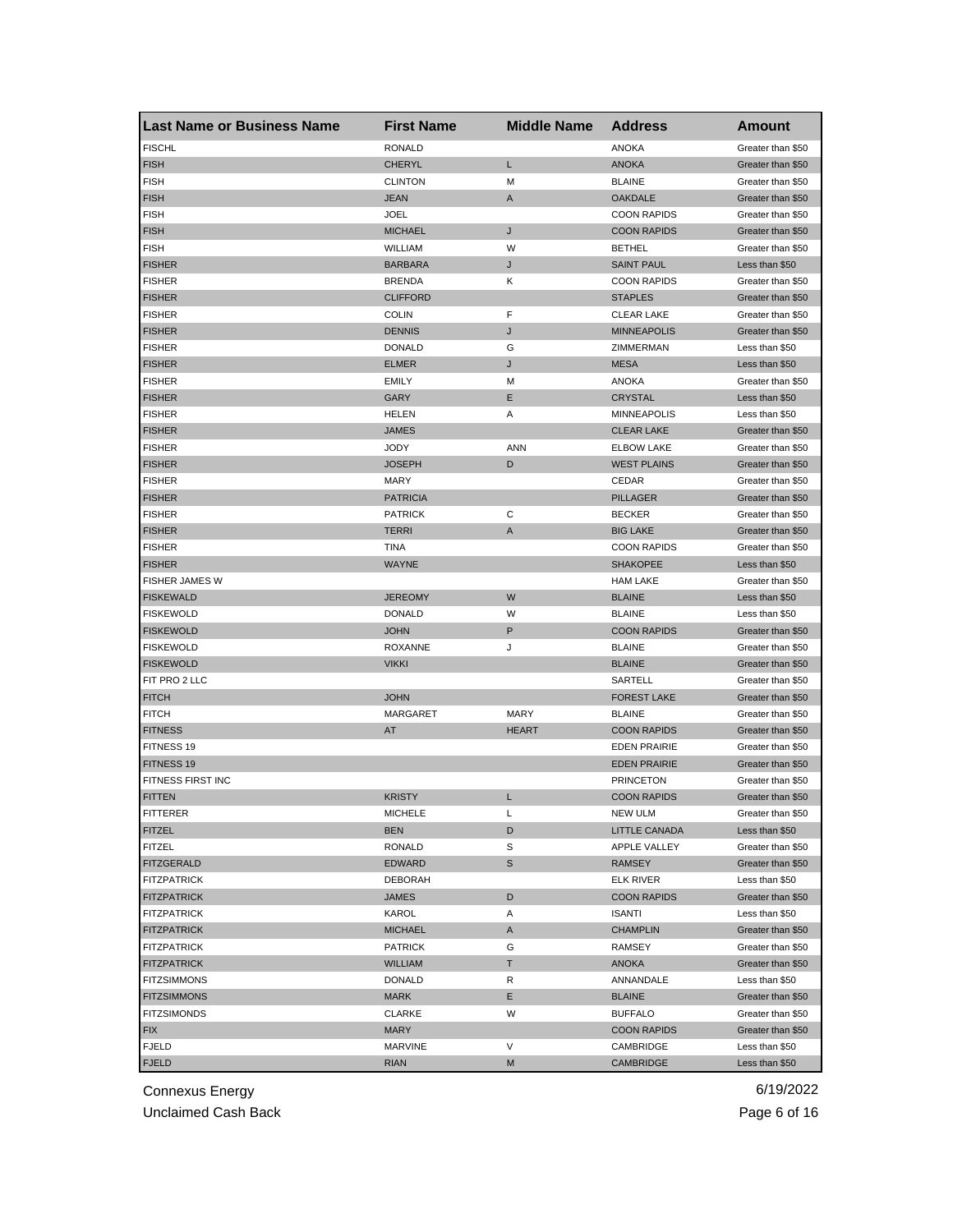| <b>Last Name or Business Name</b>        | <b>First Name</b> | <b>Middle Name</b> | <b>Address</b>           | Amount            |
|------------------------------------------|-------------------|--------------------|--------------------------|-------------------|
| <b>FJELSTAD</b>                          | LAURA             |                    | OSSEO                    | Greater than \$50 |
| <b>FJERSTAD</b>                          | GAYLE             | S                  | <b>BROOKLYN PARK</b>     | Greater than \$50 |
| <b>FLAATA</b>                            | <b>GREGORY</b>    | Α                  | <b>MEDINA</b>            | Greater than \$50 |
| <b>FLACK</b>                             | <b>BAISLE</b>     | W                  | <b>BLAINE</b>            | Greater than \$50 |
| <b>FLACK</b>                             | <b>MICHAEL</b>    | Α                  | <b>CIRCLE PINES</b>      | Less than \$50    |
| <b>FLAGG</b>                             | <b>ROSE</b>       |                    | <b>MINNEAPOLIS</b>       | Less than \$50    |
| FLAGG SHARON RT 4 BOX 102                |                   |                    | <b>ISANTI</b>            | Greater than \$50 |
| <b>FLAHAVEN</b>                          | <b>TIMOTHY</b>    |                    | <b>CYPRESS</b>           | Greater than \$50 |
| <b>FLAHERTY</b>                          | ERIC              | Г                  | <b>EAST BETHEL</b>       | Less than \$50    |
| <b>FLAHERTY</b>                          | <b>FRANK</b>      | $\mathsf{C}$       | <b>FOREST LAKE</b>       | Greater than \$50 |
| <b>FLAHERTY</b>                          | KEVIN             |                    | <b>BLAINE</b>            | Greater than \$50 |
| <b>FLAHERTY</b>                          | <b>ROBERT</b>     |                    | <b>OAK PARK HEIKGHTS</b> | Greater than \$50 |
| <b>FLAHERTY &amp; COLLINS PROPERTIES</b> |                   |                    | <b>SPOKANE</b>           | Greater than \$50 |
| <b>FLAK</b>                              | <b>TIFFANY</b>    |                    | <b>COON RAPIDS</b>       | Less than \$50    |
| <b>FLAMO</b>                             | <b>ELIZABETH</b>  | Α                  | <b>COON RAPIDS</b>       | Less than \$50    |
| <b>FLAMO</b>                             | <b>JEFFREY</b>    | L                  | <b>FRIDLEY</b>           | Greater than \$50 |
| <b>FLANAGAN</b>                          | JAMES             |                    | <b>COON RAPIDS</b>       | Greater than \$50 |
| <b>FLANAGAN</b>                          | <b>LESLIE</b>     | Κ                  | <b>COON RAPIDS</b>       | Greater than \$50 |
| FLANAGAN                                 | <b>RICK</b>       |                    | <b>HUGO</b>              | Greater than \$50 |
| <b>FLANDER</b>                           | <b>ANTHONY</b>    | L                  | <b>ELK RIVER</b>         | Greater than \$50 |
| <b>FLANDRICK</b>                         | <b>PATRICK</b>    | н                  | <b>COON RAPIDS</b>       | Less than \$50    |
| <b>FLANIGAN</b>                          | <b>BARBARA</b>    | J                  | <b>FRIDLEY</b>           | Less than \$50    |
| <b>FLANN</b>                             | <b>TODD</b>       |                    | <b>MORA</b>              | Greater than \$50 |
| <b>FLANN</b>                             | <b>TODD</b>       | Ε                  | <b>PARK RAPIDS</b>       | Greater than \$50 |
| <b>FLANNERY</b>                          | <b>PAM</b>        | J                  | <b>COON RAPIDS</b>       | Greater than \$50 |
| <b>FLANNIGAN</b>                         | <b>TODD</b>       | J                  | <b>COON RAPIDS</b>       | Greater than \$50 |
| <b>FLASKERUD</b>                         | LES               |                    | MAPLE GROVE              | Greater than \$50 |
| <b>FLATLAND MICHAEL</b><br>& ROSEANNE    |                   |                    | <b>ZIMMERMAN</b>         | Greater than \$50 |
| <b>FLAVIN</b>                            | <b>JERRY</b>      |                    | WAYZATA                  | Less than \$50    |
| <b>FLAVION</b>                           | <b>SARAH</b>      |                    | <b>COON RAPIDS</b>       | Greater than \$50 |
| <b>FLAVORS ABOARD</b>                    |                   |                    | NORTH OAKS               | Greater than \$50 |
| <b>FLECK</b>                             | <b>JEFFREY</b>    |                    | <b>PORTAGE</b>           | Greater than \$50 |
| <b>FLECK</b>                             | MARATHA           |                    | <b>SAINT CHARLES</b>     | Greater than \$50 |
| <b>FLECK</b>                             | <b>RANDY</b>      | M                  | ANDOVER                  | Greater than \$50 |
| <b>FLEET FUNDING CORP</b>                |                   |                    | <b>FLORENCE</b>          | Greater than \$50 |
| <b>FLEET MORTGAGE CORP</b>               |                   |                    | <b>MILWAUKEE</b>         | Greater than \$50 |
| FLEET MORTGAGE CORP                      |                   |                    | MILWAUKEE                | Greater than \$50 |
| FLEET REAL ESTATE FUNDING                |                   |                    | <b>FLORENCE</b>          | Less than \$50    |
| FLEGEL                                   | WILLIAM           | Α                  | <b>FORT WORTH</b>        | Greater than \$50 |
| <b>FLEGLE</b>                            | <b>RICHARD</b>    | A                  | <b>SHOREVIEW</b>         | Greater than \$50 |
| <b>FLEISCHAUER</b>                       | PAMELA            | Κ                  | <b>COON RAPIDS</b>       | Greater than \$50 |
| <b>FLEISCHHACKER</b>                     | <b>KEVIN</b>      | A                  | <b>NEW HOPE</b>          | Less than \$50    |
| <b>FLEISCHMAN</b>                        | DENNIS            |                    | <b>HUGO</b>              | Greater than \$50 |
| <b>FLEISCHMANN</b>                       | FRED              |                    | LITTLE CANADA            | Greater than \$50 |
| <b>FLEISHHACKER</b>                      | <b>MICHAEL</b>    |                    | <b>CIRCLE PINES</b>      | Greater than \$50 |
| <b>FLEITMAN</b>                          | <b>CINDIE</b>     | J                  | <b>STANCHFIELD</b>       | Greater than \$50 |
| <b>FLEMING</b>                           | CRAIG             | S                  | <b>FOREST LAKE</b>       | Greater than \$50 |
| <b>FLEMING</b>                           | <b>JAMES</b>      | T.                 | <b>PLYMOUTH</b>          | Greater than \$50 |
| <b>FLEMING</b>                           | JODI              |                    | ANDOVER                  | Less than \$50    |
| <b>FLEMING</b>                           | KAREN             | Е                  | <b>FOREST LAKE</b>       | Greater than \$50 |
| <b>FLEMING</b>                           | LAURA             | С                  | BALDWIN                  | Less than \$50    |
| <b>FLEMING</b>                           | <b>MICHAEL</b>    | D                  | <b>ELK RIVER</b>         | Less than \$50    |
| <b>FLEMING</b>                           | <b>PATRICK</b>    |                    | MINNEAPOLIS              | Greater than \$50 |
| <b>FLEMING</b>                           | STACY             | L                  | <b>PLYMOUTH</b>          | Less than \$50    |
| <b>FLEMING</b>                           | TIFFANY           |                    | SAINT PAUL               | Less than \$50    |
| <b>FLEMING</b>                           | WILLIAM           | F                  | <b>ANOKA</b>             | Greater than \$50 |

Unclaimed Cash Back **Page 7 of 16**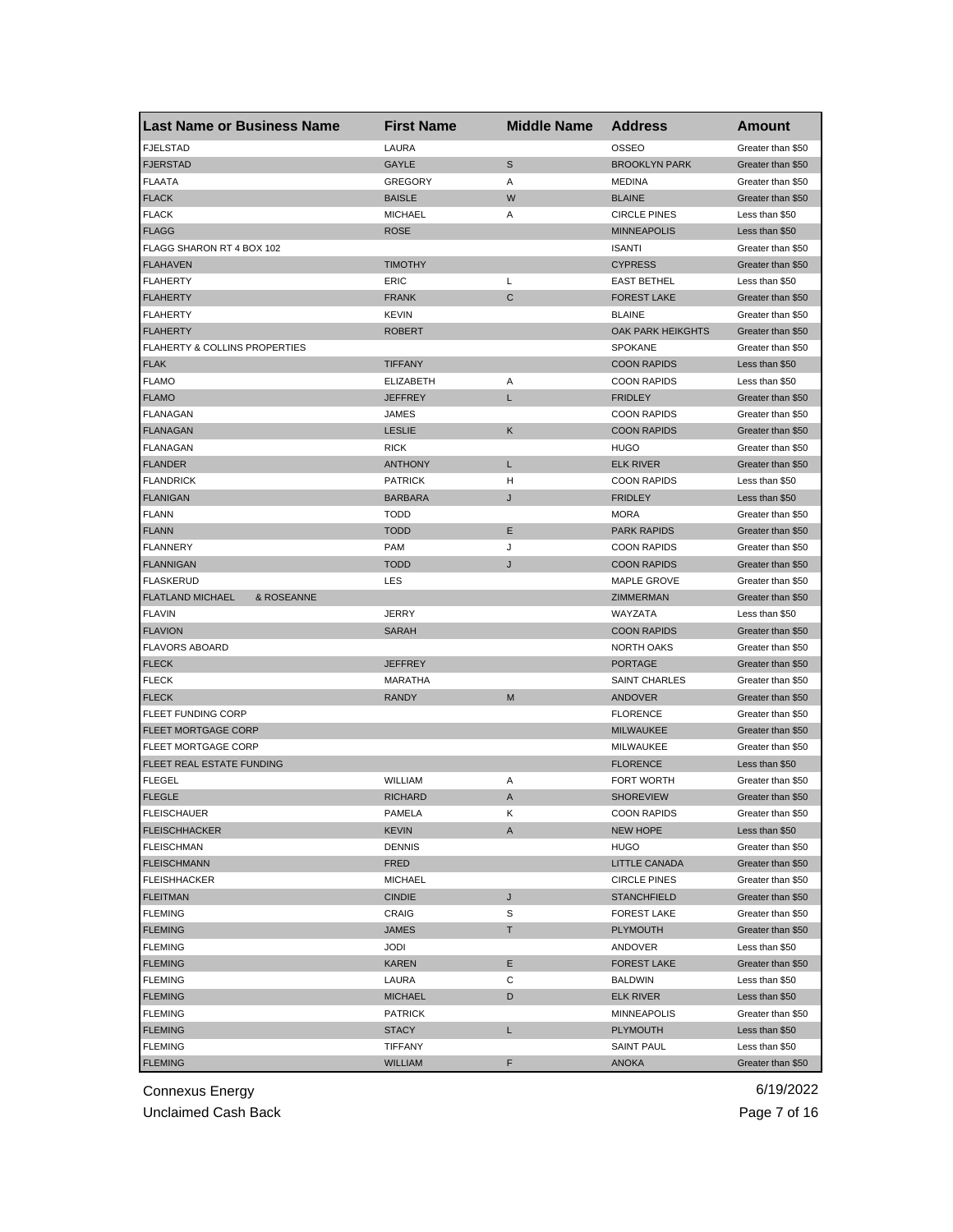| <b>Last Name or Business Name</b>   | <b>First Name</b> | <b>Middle Name</b> | <b>Address</b>         | <b>Amount</b>     |
|-------------------------------------|-------------------|--------------------|------------------------|-------------------|
| <b>FLEMINO</b>                      | <b>BRIAN</b>      |                    | OAKDALE                | Greater than \$50 |
| <b>FLERMOEN</b>                     | CANDACE           |                    | <b>BRAHAM</b>          | Less than \$50    |
| <b>FLESNER</b>                      | <b>TODD</b>       | R                  | <b>STACY</b>           | Greater than \$50 |
| <b>FLETCHER</b>                     | D'ANN             | M                  | AMERY                  | Greater than \$50 |
| <b>FLETCHER</b>                     | <b>DIANNE</b>     | Κ                  | <b>COON RAPIDS</b>     | Greater than \$50 |
| <b>FLETCHER</b>                     | <b>JANIS</b>      | В                  | <b>CEDAR</b>           | Greater than \$50 |
| <b>FLETCHER</b>                     | LEVI              | R                  | <b>MONTICELLO</b>      | Less than \$50    |
| <b>FLEURY</b>                       | <b>CHRIS</b>      |                    | <b>COON RAPIDS</b>     | Less than \$50    |
| <b>FLEURY</b>                       | <b>DARRIN</b>     |                    | ZIMMERMAN              | Greater than \$50 |
| <b>FLEURY</b>                       | <b>DAVID</b>      | R                  | <b>COON RAPIDS</b>     | Greater than \$50 |
| <b>FLICEK</b>                       | <b>GEORGE</b>     | Α                  | <b>HARRIS</b>          | Greater than \$50 |
| <b>FLINN</b>                        | <b>RICHARD</b>    | J                  | <b>ANOKA</b>           | Greater than \$50 |
| <b>FLISS</b>                        | MARK              | С                  | CEDAR                  | Greater than \$50 |
| <b>FLOBERG</b>                      | <b>MEREDITH</b>   | L                  | <b>RAMSEY</b>          | Less than \$50    |
| <b>FLODINE</b>                      | LARRY             | D                  | <b>HAM LAKE</b>        | Greater than \$50 |
| <b>FLODING</b>                      | <b>BRANDON</b>    | J                  | <b>BLAINE</b>          | Less than \$50    |
| <b>FLODING</b>                      | <b>SUSAN</b>      | R                  | <b>FRIDLEY</b>         | Greater than \$50 |
| <b>FLODQUIST</b>                    | <b>NICKOLUS</b>   |                    | <b>ELK RIVER</b>       | Less than \$50    |
| <b>FLOE</b>                         | ALLAN             | L                  | WARROAD                | Greater than \$50 |
| <b>FLOER</b>                        | <b>KRYSTOPHER</b> |                    | <b>HAM LAKE</b>        | Greater than \$50 |
| <b>FLOERCHINGER</b>                 | WILLIAM           | F                  | <b>ANOKA</b>           | Greater than \$50 |
| <b>FLOHAUG</b>                      | <b>TREVOR</b>     | J                  | <b>ANOKA</b>           | Less than \$50    |
| <b>FLOOD</b>                        | <b>ROBERTA</b>    | J                  | <b>VADNAIS HEIGHTS</b> | Greater than \$50 |
| <b>FLOOD</b>                        | <b>WILLIAM</b>    | M                  | WHITE BEAR LAKE        | Greater than \$50 |
| <b>FLOODMAN</b>                     | RAY               | L                  | <b>BLAINE</b>          | Greater than \$50 |
|                                     |                   |                    | <b>MINNEAPOLIS</b>     |                   |
| <b>FLOORS INC</b>                   | <b>AGNES</b>      |                    |                        | Less than \$50    |
| <b>FLOR</b>                         |                   |                    | <b>PRINCETON</b>       | Greater than \$50 |
| <b>FLOR</b>                         | <b>ROBIN</b>      | D                  | <b>COON RAPIDS</b>     | Greater than \$50 |
| <b>FLOR</b>                         | RONALD            | J                  | <b>SHOREVIEW</b>       | Greater than \$50 |
| <b>FLOR</b>                         | <b>TIMOTHY</b>    |                    | <b>AITKIN</b>          | Greater than \$50 |
| <b>FLORAL</b>                       | <b>IMAGES</b>     |                    | <b>BLAINE</b>          | Greater than \$50 |
| <b>FLORAL IMAGES INC</b>            |                   |                    | <b>BLAINE</b>          | Greater than \$50 |
| <b>FLORENCE</b>                     | <b>PAM</b>        | Κ                  | <b>FOREST LAKE</b>     | Greater than \$50 |
| <b>FLORES</b>                       | <b>DEBORA</b>     | L                  | <b>FT COLLINS</b>      | Greater than \$50 |
| <b>FLOWER</b>                       | CANDY             | LYNNE              | <b>ANOKA</b>           | Greater than \$50 |
| <b>FLOWER</b>                       | <b>GEORGE</b>     | $\mathbb S$        | <b>BLAINE</b>          | Greater than \$50 |
| <b>FLOWER</b>                       | <b>VICTORIA</b>   |                    | <b>SHOREVIEW</b>       | Greater than \$50 |
| <b>FLOWERS</b>                      | <b>ANTHONY</b>    |                    | <b>COON RAPIDS</b>     | Greater than \$50 |
| <b>FLOWERS</b>                      | JAMES             | D                  | <b>WAITE PARK</b>      | Greater than \$50 |
| <b>FLOWERS</b>                      | <b>PAT</b>        |                    | <b>FOREST LAKE</b>     | Greater than \$50 |
| <b>FLOYD</b>                        | JESSICA           | L                  | <b>COON RAPIDS</b>     | Less than \$50    |
| <b>FLOYD</b>                        | <b>WILLIAM</b>    | Ε                  | <b>BLAINE</b>          | Greater than \$50 |
| <b>FLOYD</b>                        | WILLIAM           | Ε                  | <b>BLAINE</b>          | Less than \$50    |
| FLOYD HOSKINS CONTRACT              |                   |                    | ANOKA                  | Less than \$50    |
| FLOYD OLSON BLDRS                   |                   |                    | <b>HAM LAKE</b>        | Less than \$50    |
| FLUID MEASUREMENT TECHNOLOGY INC    |                   |                    | WHITE BEAR LAKE        | Greater than \$50 |
| <b>FLUTH</b>                        | <b>BRUCE</b>      |                    | <b>BIG LAKE</b>        | Greater than \$50 |
| <b>FLYNN</b>                        | <b>BRIDGET</b>    | M                  | <b>FRIDLEY</b>         | Less than \$50    |
| FLYNN CONST CO                      |                   |                    | <b>COON RAPIDS</b>     | Greater than \$50 |
| FMK INC DIV OF BANNER CANVAS %FAITH |                   |                    | <b>BLAINE</b>          | Greater than \$50 |
| <b>FOBAIR</b>                       | JAMES             | М                  | DALLAS                 | Greater than \$50 |
| <b>FODE</b>                         | <b>JOHN</b>       | H                  | <b>ROSEVILLE</b>       | Less than \$50    |
| <b>FODNESS</b>                      | LLOYD             | Α                  | <b>BLAINE</b>          | Greater than \$50 |
| <b>FOEDE</b>                        | <b>BETH</b>       | Ε                  | <b>BELDENVILLE</b>     | Greater than \$50 |
| FOELL                               | HEATHER           | Α                  | OSTEGO                 | Greater than \$50 |
| <b>FOESCH</b>                       | <b>MELLISSA</b>   | L                  | <b>MINNEAPOLIS</b>     | Greater than \$50 |

Unclaimed Cash Back **Page 8 of 16**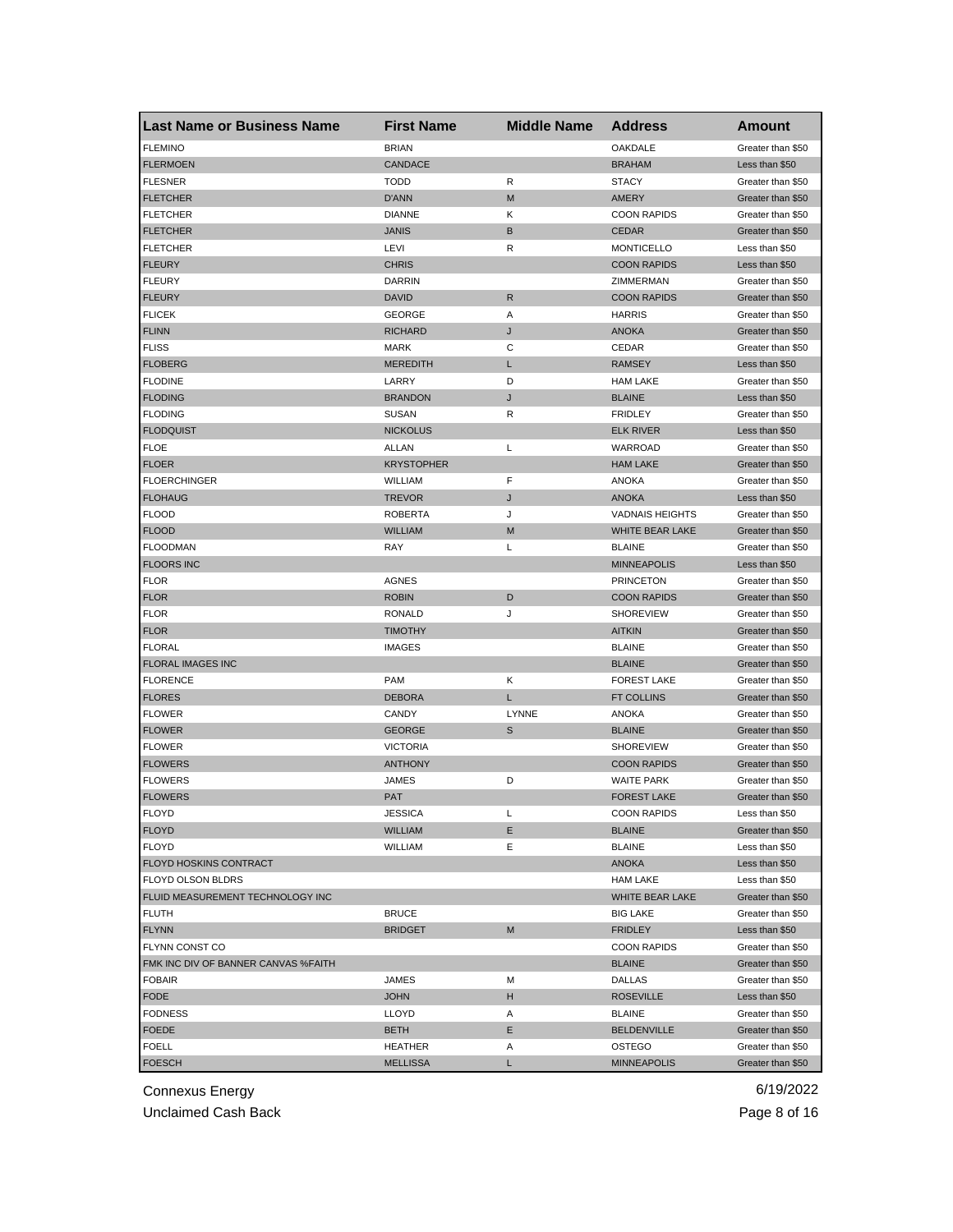| <b>FOGG</b><br><b>REBECCA</b><br>ZIMMERMAN<br>Less than \$50<br><b>DAVID</b><br><b>FOLDEN</b><br><b>MINNEAPOLIS</b><br>Greater than \$50<br><b>FOLEN</b><br><b>STEVEN</b><br>Α<br><b>BROOKLYN PARK</b><br>Less than \$50<br><b>FOLEY</b><br><b>DAVID</b><br>J<br><b>BLAINE</b><br>Greater than \$50<br><b>FOLEY</b><br><b>EVA</b><br>S<br><b>ANOKA</b><br>Greater than \$50<br>P<br><b>FOLEY</b><br><b>JAMES</b><br><b>BLAINE</b><br>Greater than \$50<br><b>FOLEY</b><br>KATHLEEN<br><b>WYOMING</b><br>Greater than \$50<br><b>FOLEY</b><br><b>LINDA</b><br>L<br><b>FRIDLEY</b><br>Greater than \$50<br><b>FOLEY</b><br><b>MICHELLE</b><br>D<br><b>MAHTOMEDI</b><br>Greater than \$50<br>Е<br><b>ANOKA</b><br><b>FOLEY</b><br>ROBERT<br>Greater than \$50<br><b>FOLEY</b><br>J<br><b>BLAINE</b><br>ROSS<br>Greater than \$50<br><b>FOLEY</b><br><b>STACEY</b><br><b>BUFFALO</b><br>Less than \$50<br>J<br><b>FOLEY</b><br><b>SAINT PAUL</b><br>TIM<br>Greater than \$50<br>FOLEY FOOD CORP<br><b>SAINT PAUL</b><br>Greater than \$50<br><b>FOLK</b><br>CODY<br><b>COON RAPIDS</b><br>Greater than \$50<br><b>FOLKERTS</b><br><b>MICHAEL</b><br><b>OAKDALE</b><br>Greater than \$50<br>FOLKESTAD STEVE & PIERSON GARY # 235<br><b>COON RAPIDS</b><br>Less than \$50<br><b>FOLLMER</b><br><b>BRIAN</b><br>Κ<br><b>ELK RIVER</b><br>Greater than \$50<br><b>BRIAN</b><br>Κ<br><b>FOLLMER</b><br><b>MONTICELLO</b><br>Greater than \$50<br><b>FOLSTROM</b><br>DALE<br>J<br><b>ELK RIVER</b><br>Less than \$50<br><b>FOLSTROM</b><br><b>HARVEY</b><br><b>LEXINGTON</b><br>Greater than \$50<br>м<br><b>FOLTA</b><br><b>KRISTIN</b><br>Κ<br><b>COON RAPIDS</b><br>Greater than \$50<br><b>FOLTA</b><br><b>STEVE</b><br><b>BLAINE</b><br>Greater than \$50<br>Ε<br><b>FONER</b><br><b>MICHAEL</b><br><b>COON RAPIDS</b><br>Greater than \$50<br>P<br><b>FONTAINE</b><br>JOSEPH<br><b>SAINT CLOUD</b><br>Greater than \$50<br>P<br><b>FONTAINE</b><br>JOSEPH<br><b>COON RAPIDS</b><br>Greater than \$50<br><b>FONTAINE</b><br>LARRY<br>J<br><b>COON RAPIDS</b><br>Less than \$50<br><b>FONTECCHIO</b><br><b>DEBBIE</b><br><b>ANOKA</b><br>Greater than \$50<br>P<br><b>FOOTE</b><br><b>CHRISTOPHER</b><br>ZIMMERMAN<br>Greater than \$50<br><b>FOOTE</b><br>JULIE<br><b>PRINCETON</b><br>Greater than \$50<br><b>FOOTE</b><br><b>ROBERT</b><br><b>COON RAPIDS</b><br>Greater than \$50<br>н<br><b>FRANCES</b><br><b>ANDOVER</b><br><b>FORBES</b><br>Greater than \$50<br><b>FORBES</b><br><b>HEATHER</b><br><b>ROCHESTER</b><br>Greater than \$50<br><b>FORBES</b><br>LYNETTE<br><b>GRASSTON</b><br>Less than \$50<br><b>FORBORD</b><br><b>STEVEN</b><br><b>GRAND RAPIDS</b><br>Greater than \$50<br><b>FORBORD</b><br><b>VIVIAN</b><br><b>EXCELSIOR</b><br>Less than \$50<br><b>FORCIER</b><br><b>TIMOTHY</b><br>D<br><b>CLEAR LAKE</b><br>Greater than \$50<br><b>FORD</b><br><b>BRENT</b><br><b>COON RAPIDS</b><br>L<br>Greater than \$50<br><b>FORD</b><br>P<br><b>DOUGLAS</b><br><b>HAM LAKE</b><br>Greater than \$50<br><b>FORD</b><br><b>KELSIE</b><br><b>PLYMOUTH</b><br>A<br>Less than \$50<br><b>FORD</b><br>MICHAEL<br><b>WYOMING</b><br>Greater than \$50<br>C<br><b>FORD</b><br><b>SHOREVIEW</b><br><b>SCOTT</b><br>Greater than \$50<br><b>FORD</b><br><b>SCOTT</b><br>D<br>PLYMOUTH<br>Less than \$50<br><b>FORDYCE</b><br><b>JOHN</b><br>D<br><b>MUNSTER</b><br>Greater than \$50<br><b>FOREST</b><br>DANA<br><b>VADNAIS HEIGHTS</b><br>Greater than \$50<br>FOREST LAKE AUTO BODY<br><b>FOREST LAKE</b><br>Greater than \$50<br>FOREST LAKE FORD INC<br><b>MINNEAPOLIS</b><br>Greater than \$50<br><b>FOREST LAKE MITSUBISHI</b><br><b>MINNEAPOLIS</b><br>Greater than \$50<br>FOREST LK CHRY/PLY/DODGE<br><b>FOREST LAKE</b><br>Greater than \$50<br><b>FOREST OAKS BUILDERS</b><br><b>BROOKLYN CENTER</b><br>Greater than \$50<br>FOREST OAKS CONDOS INC<br><b>ELK RIVER</b><br>Greater than \$50<br>FOREST OAKS TOWNHOMES ASSOCIATION<br><b>COON RAPIDS</b><br>Less than \$50<br>FORESTLAND NURSERIES INC<br><b>FOREST LAKE</b><br>Less than \$50<br><b>FORGA</b><br>GILBERT<br>J<br><b>MILACA</b><br>Greater than \$50<br><b>FORGA</b><br>GILBERT<br><b>COON RAPIDS</b><br>Less than \$50<br>J | <b>Last Name or Business Name</b> | <b>First Name</b> | <b>Middle Name</b> | <b>Address</b>     | <b>Amount</b>  |
|--------------------------------------------------------------------------------------------------------------------------------------------------------------------------------------------------------------------------------------------------------------------------------------------------------------------------------------------------------------------------------------------------------------------------------------------------------------------------------------------------------------------------------------------------------------------------------------------------------------------------------------------------------------------------------------------------------------------------------------------------------------------------------------------------------------------------------------------------------------------------------------------------------------------------------------------------------------------------------------------------------------------------------------------------------------------------------------------------------------------------------------------------------------------------------------------------------------------------------------------------------------------------------------------------------------------------------------------------------------------------------------------------------------------------------------------------------------------------------------------------------------------------------------------------------------------------------------------------------------------------------------------------------------------------------------------------------------------------------------------------------------------------------------------------------------------------------------------------------------------------------------------------------------------------------------------------------------------------------------------------------------------------------------------------------------------------------------------------------------------------------------------------------------------------------------------------------------------------------------------------------------------------------------------------------------------------------------------------------------------------------------------------------------------------------------------------------------------------------------------------------------------------------------------------------------------------------------------------------------------------------------------------------------------------------------------------------------------------------------------------------------------------------------------------------------------------------------------------------------------------------------------------------------------------------------------------------------------------------------------------------------------------------------------------------------------------------------------------------------------------------------------------------------------------------------------------------------------------------------------------------------------------------------------------------------------------------------------------------------------------------------------------------------------------------------------------------------------------------------------------------------------------------------------------------------------------------------------------------------------------------------------------------------------------------------------------------------------------------------------------------------------------------------------------------------------------------------------------------------------------------------------------------------------------------------------------------------------------------------------------------------------------------------------------------------------------------------------------------------------------------------------------------------------------------------------------------------|-----------------------------------|-------------------|--------------------|--------------------|----------------|
|                                                                                                                                                                                                                                                                                                                                                                                                                                                                                                                                                                                                                                                                                                                                                                                                                                                                                                                                                                                                                                                                                                                                                                                                                                                                                                                                                                                                                                                                                                                                                                                                                                                                                                                                                                                                                                                                                                                                                                                                                                                                                                                                                                                                                                                                                                                                                                                                                                                                                                                                                                                                                                                                                                                                                                                                                                                                                                                                                                                                                                                                                                                                                                                                                                                                                                                                                                                                                                                                                                                                                                                                                                                                                                                                                                                                                                                                                                                                                                                                                                                                                                                                                                                                              |                                   |                   |                    |                    |                |
|                                                                                                                                                                                                                                                                                                                                                                                                                                                                                                                                                                                                                                                                                                                                                                                                                                                                                                                                                                                                                                                                                                                                                                                                                                                                                                                                                                                                                                                                                                                                                                                                                                                                                                                                                                                                                                                                                                                                                                                                                                                                                                                                                                                                                                                                                                                                                                                                                                                                                                                                                                                                                                                                                                                                                                                                                                                                                                                                                                                                                                                                                                                                                                                                                                                                                                                                                                                                                                                                                                                                                                                                                                                                                                                                                                                                                                                                                                                                                                                                                                                                                                                                                                                                              |                                   |                   |                    |                    |                |
|                                                                                                                                                                                                                                                                                                                                                                                                                                                                                                                                                                                                                                                                                                                                                                                                                                                                                                                                                                                                                                                                                                                                                                                                                                                                                                                                                                                                                                                                                                                                                                                                                                                                                                                                                                                                                                                                                                                                                                                                                                                                                                                                                                                                                                                                                                                                                                                                                                                                                                                                                                                                                                                                                                                                                                                                                                                                                                                                                                                                                                                                                                                                                                                                                                                                                                                                                                                                                                                                                                                                                                                                                                                                                                                                                                                                                                                                                                                                                                                                                                                                                                                                                                                                              |                                   |                   |                    |                    |                |
|                                                                                                                                                                                                                                                                                                                                                                                                                                                                                                                                                                                                                                                                                                                                                                                                                                                                                                                                                                                                                                                                                                                                                                                                                                                                                                                                                                                                                                                                                                                                                                                                                                                                                                                                                                                                                                                                                                                                                                                                                                                                                                                                                                                                                                                                                                                                                                                                                                                                                                                                                                                                                                                                                                                                                                                                                                                                                                                                                                                                                                                                                                                                                                                                                                                                                                                                                                                                                                                                                                                                                                                                                                                                                                                                                                                                                                                                                                                                                                                                                                                                                                                                                                                                              |                                   |                   |                    |                    |                |
|                                                                                                                                                                                                                                                                                                                                                                                                                                                                                                                                                                                                                                                                                                                                                                                                                                                                                                                                                                                                                                                                                                                                                                                                                                                                                                                                                                                                                                                                                                                                                                                                                                                                                                                                                                                                                                                                                                                                                                                                                                                                                                                                                                                                                                                                                                                                                                                                                                                                                                                                                                                                                                                                                                                                                                                                                                                                                                                                                                                                                                                                                                                                                                                                                                                                                                                                                                                                                                                                                                                                                                                                                                                                                                                                                                                                                                                                                                                                                                                                                                                                                                                                                                                                              |                                   |                   |                    |                    |                |
|                                                                                                                                                                                                                                                                                                                                                                                                                                                                                                                                                                                                                                                                                                                                                                                                                                                                                                                                                                                                                                                                                                                                                                                                                                                                                                                                                                                                                                                                                                                                                                                                                                                                                                                                                                                                                                                                                                                                                                                                                                                                                                                                                                                                                                                                                                                                                                                                                                                                                                                                                                                                                                                                                                                                                                                                                                                                                                                                                                                                                                                                                                                                                                                                                                                                                                                                                                                                                                                                                                                                                                                                                                                                                                                                                                                                                                                                                                                                                                                                                                                                                                                                                                                                              |                                   |                   |                    |                    |                |
|                                                                                                                                                                                                                                                                                                                                                                                                                                                                                                                                                                                                                                                                                                                                                                                                                                                                                                                                                                                                                                                                                                                                                                                                                                                                                                                                                                                                                                                                                                                                                                                                                                                                                                                                                                                                                                                                                                                                                                                                                                                                                                                                                                                                                                                                                                                                                                                                                                                                                                                                                                                                                                                                                                                                                                                                                                                                                                                                                                                                                                                                                                                                                                                                                                                                                                                                                                                                                                                                                                                                                                                                                                                                                                                                                                                                                                                                                                                                                                                                                                                                                                                                                                                                              |                                   |                   |                    |                    |                |
|                                                                                                                                                                                                                                                                                                                                                                                                                                                                                                                                                                                                                                                                                                                                                                                                                                                                                                                                                                                                                                                                                                                                                                                                                                                                                                                                                                                                                                                                                                                                                                                                                                                                                                                                                                                                                                                                                                                                                                                                                                                                                                                                                                                                                                                                                                                                                                                                                                                                                                                                                                                                                                                                                                                                                                                                                                                                                                                                                                                                                                                                                                                                                                                                                                                                                                                                                                                                                                                                                                                                                                                                                                                                                                                                                                                                                                                                                                                                                                                                                                                                                                                                                                                                              |                                   |                   |                    |                    |                |
|                                                                                                                                                                                                                                                                                                                                                                                                                                                                                                                                                                                                                                                                                                                                                                                                                                                                                                                                                                                                                                                                                                                                                                                                                                                                                                                                                                                                                                                                                                                                                                                                                                                                                                                                                                                                                                                                                                                                                                                                                                                                                                                                                                                                                                                                                                                                                                                                                                                                                                                                                                                                                                                                                                                                                                                                                                                                                                                                                                                                                                                                                                                                                                                                                                                                                                                                                                                                                                                                                                                                                                                                                                                                                                                                                                                                                                                                                                                                                                                                                                                                                                                                                                                                              |                                   |                   |                    |                    |                |
|                                                                                                                                                                                                                                                                                                                                                                                                                                                                                                                                                                                                                                                                                                                                                                                                                                                                                                                                                                                                                                                                                                                                                                                                                                                                                                                                                                                                                                                                                                                                                                                                                                                                                                                                                                                                                                                                                                                                                                                                                                                                                                                                                                                                                                                                                                                                                                                                                                                                                                                                                                                                                                                                                                                                                                                                                                                                                                                                                                                                                                                                                                                                                                                                                                                                                                                                                                                                                                                                                                                                                                                                                                                                                                                                                                                                                                                                                                                                                                                                                                                                                                                                                                                                              |                                   |                   |                    |                    |                |
|                                                                                                                                                                                                                                                                                                                                                                                                                                                                                                                                                                                                                                                                                                                                                                                                                                                                                                                                                                                                                                                                                                                                                                                                                                                                                                                                                                                                                                                                                                                                                                                                                                                                                                                                                                                                                                                                                                                                                                                                                                                                                                                                                                                                                                                                                                                                                                                                                                                                                                                                                                                                                                                                                                                                                                                                                                                                                                                                                                                                                                                                                                                                                                                                                                                                                                                                                                                                                                                                                                                                                                                                                                                                                                                                                                                                                                                                                                                                                                                                                                                                                                                                                                                                              |                                   |                   |                    |                    |                |
|                                                                                                                                                                                                                                                                                                                                                                                                                                                                                                                                                                                                                                                                                                                                                                                                                                                                                                                                                                                                                                                                                                                                                                                                                                                                                                                                                                                                                                                                                                                                                                                                                                                                                                                                                                                                                                                                                                                                                                                                                                                                                                                                                                                                                                                                                                                                                                                                                                                                                                                                                                                                                                                                                                                                                                                                                                                                                                                                                                                                                                                                                                                                                                                                                                                                                                                                                                                                                                                                                                                                                                                                                                                                                                                                                                                                                                                                                                                                                                                                                                                                                                                                                                                                              |                                   |                   |                    |                    |                |
|                                                                                                                                                                                                                                                                                                                                                                                                                                                                                                                                                                                                                                                                                                                                                                                                                                                                                                                                                                                                                                                                                                                                                                                                                                                                                                                                                                                                                                                                                                                                                                                                                                                                                                                                                                                                                                                                                                                                                                                                                                                                                                                                                                                                                                                                                                                                                                                                                                                                                                                                                                                                                                                                                                                                                                                                                                                                                                                                                                                                                                                                                                                                                                                                                                                                                                                                                                                                                                                                                                                                                                                                                                                                                                                                                                                                                                                                                                                                                                                                                                                                                                                                                                                                              |                                   |                   |                    |                    |                |
|                                                                                                                                                                                                                                                                                                                                                                                                                                                                                                                                                                                                                                                                                                                                                                                                                                                                                                                                                                                                                                                                                                                                                                                                                                                                                                                                                                                                                                                                                                                                                                                                                                                                                                                                                                                                                                                                                                                                                                                                                                                                                                                                                                                                                                                                                                                                                                                                                                                                                                                                                                                                                                                                                                                                                                                                                                                                                                                                                                                                                                                                                                                                                                                                                                                                                                                                                                                                                                                                                                                                                                                                                                                                                                                                                                                                                                                                                                                                                                                                                                                                                                                                                                                                              |                                   |                   |                    |                    |                |
|                                                                                                                                                                                                                                                                                                                                                                                                                                                                                                                                                                                                                                                                                                                                                                                                                                                                                                                                                                                                                                                                                                                                                                                                                                                                                                                                                                                                                                                                                                                                                                                                                                                                                                                                                                                                                                                                                                                                                                                                                                                                                                                                                                                                                                                                                                                                                                                                                                                                                                                                                                                                                                                                                                                                                                                                                                                                                                                                                                                                                                                                                                                                                                                                                                                                                                                                                                                                                                                                                                                                                                                                                                                                                                                                                                                                                                                                                                                                                                                                                                                                                                                                                                                                              |                                   |                   |                    |                    |                |
|                                                                                                                                                                                                                                                                                                                                                                                                                                                                                                                                                                                                                                                                                                                                                                                                                                                                                                                                                                                                                                                                                                                                                                                                                                                                                                                                                                                                                                                                                                                                                                                                                                                                                                                                                                                                                                                                                                                                                                                                                                                                                                                                                                                                                                                                                                                                                                                                                                                                                                                                                                                                                                                                                                                                                                                                                                                                                                                                                                                                                                                                                                                                                                                                                                                                                                                                                                                                                                                                                                                                                                                                                                                                                                                                                                                                                                                                                                                                                                                                                                                                                                                                                                                                              |                                   |                   |                    |                    |                |
|                                                                                                                                                                                                                                                                                                                                                                                                                                                                                                                                                                                                                                                                                                                                                                                                                                                                                                                                                                                                                                                                                                                                                                                                                                                                                                                                                                                                                                                                                                                                                                                                                                                                                                                                                                                                                                                                                                                                                                                                                                                                                                                                                                                                                                                                                                                                                                                                                                                                                                                                                                                                                                                                                                                                                                                                                                                                                                                                                                                                                                                                                                                                                                                                                                                                                                                                                                                                                                                                                                                                                                                                                                                                                                                                                                                                                                                                                                                                                                                                                                                                                                                                                                                                              |                                   |                   |                    |                    |                |
|                                                                                                                                                                                                                                                                                                                                                                                                                                                                                                                                                                                                                                                                                                                                                                                                                                                                                                                                                                                                                                                                                                                                                                                                                                                                                                                                                                                                                                                                                                                                                                                                                                                                                                                                                                                                                                                                                                                                                                                                                                                                                                                                                                                                                                                                                                                                                                                                                                                                                                                                                                                                                                                                                                                                                                                                                                                                                                                                                                                                                                                                                                                                                                                                                                                                                                                                                                                                                                                                                                                                                                                                                                                                                                                                                                                                                                                                                                                                                                                                                                                                                                                                                                                                              |                                   |                   |                    |                    |                |
|                                                                                                                                                                                                                                                                                                                                                                                                                                                                                                                                                                                                                                                                                                                                                                                                                                                                                                                                                                                                                                                                                                                                                                                                                                                                                                                                                                                                                                                                                                                                                                                                                                                                                                                                                                                                                                                                                                                                                                                                                                                                                                                                                                                                                                                                                                                                                                                                                                                                                                                                                                                                                                                                                                                                                                                                                                                                                                                                                                                                                                                                                                                                                                                                                                                                                                                                                                                                                                                                                                                                                                                                                                                                                                                                                                                                                                                                                                                                                                                                                                                                                                                                                                                                              |                                   |                   |                    |                    |                |
|                                                                                                                                                                                                                                                                                                                                                                                                                                                                                                                                                                                                                                                                                                                                                                                                                                                                                                                                                                                                                                                                                                                                                                                                                                                                                                                                                                                                                                                                                                                                                                                                                                                                                                                                                                                                                                                                                                                                                                                                                                                                                                                                                                                                                                                                                                                                                                                                                                                                                                                                                                                                                                                                                                                                                                                                                                                                                                                                                                                                                                                                                                                                                                                                                                                                                                                                                                                                                                                                                                                                                                                                                                                                                                                                                                                                                                                                                                                                                                                                                                                                                                                                                                                                              |                                   |                   |                    |                    |                |
|                                                                                                                                                                                                                                                                                                                                                                                                                                                                                                                                                                                                                                                                                                                                                                                                                                                                                                                                                                                                                                                                                                                                                                                                                                                                                                                                                                                                                                                                                                                                                                                                                                                                                                                                                                                                                                                                                                                                                                                                                                                                                                                                                                                                                                                                                                                                                                                                                                                                                                                                                                                                                                                                                                                                                                                                                                                                                                                                                                                                                                                                                                                                                                                                                                                                                                                                                                                                                                                                                                                                                                                                                                                                                                                                                                                                                                                                                                                                                                                                                                                                                                                                                                                                              |                                   |                   |                    |                    |                |
|                                                                                                                                                                                                                                                                                                                                                                                                                                                                                                                                                                                                                                                                                                                                                                                                                                                                                                                                                                                                                                                                                                                                                                                                                                                                                                                                                                                                                                                                                                                                                                                                                                                                                                                                                                                                                                                                                                                                                                                                                                                                                                                                                                                                                                                                                                                                                                                                                                                                                                                                                                                                                                                                                                                                                                                                                                                                                                                                                                                                                                                                                                                                                                                                                                                                                                                                                                                                                                                                                                                                                                                                                                                                                                                                                                                                                                                                                                                                                                                                                                                                                                                                                                                                              |                                   |                   |                    |                    |                |
|                                                                                                                                                                                                                                                                                                                                                                                                                                                                                                                                                                                                                                                                                                                                                                                                                                                                                                                                                                                                                                                                                                                                                                                                                                                                                                                                                                                                                                                                                                                                                                                                                                                                                                                                                                                                                                                                                                                                                                                                                                                                                                                                                                                                                                                                                                                                                                                                                                                                                                                                                                                                                                                                                                                                                                                                                                                                                                                                                                                                                                                                                                                                                                                                                                                                                                                                                                                                                                                                                                                                                                                                                                                                                                                                                                                                                                                                                                                                                                                                                                                                                                                                                                                                              |                                   |                   |                    |                    |                |
|                                                                                                                                                                                                                                                                                                                                                                                                                                                                                                                                                                                                                                                                                                                                                                                                                                                                                                                                                                                                                                                                                                                                                                                                                                                                                                                                                                                                                                                                                                                                                                                                                                                                                                                                                                                                                                                                                                                                                                                                                                                                                                                                                                                                                                                                                                                                                                                                                                                                                                                                                                                                                                                                                                                                                                                                                                                                                                                                                                                                                                                                                                                                                                                                                                                                                                                                                                                                                                                                                                                                                                                                                                                                                                                                                                                                                                                                                                                                                                                                                                                                                                                                                                                                              |                                   |                   |                    |                    |                |
|                                                                                                                                                                                                                                                                                                                                                                                                                                                                                                                                                                                                                                                                                                                                                                                                                                                                                                                                                                                                                                                                                                                                                                                                                                                                                                                                                                                                                                                                                                                                                                                                                                                                                                                                                                                                                                                                                                                                                                                                                                                                                                                                                                                                                                                                                                                                                                                                                                                                                                                                                                                                                                                                                                                                                                                                                                                                                                                                                                                                                                                                                                                                                                                                                                                                                                                                                                                                                                                                                                                                                                                                                                                                                                                                                                                                                                                                                                                                                                                                                                                                                                                                                                                                              |                                   |                   |                    |                    |                |
|                                                                                                                                                                                                                                                                                                                                                                                                                                                                                                                                                                                                                                                                                                                                                                                                                                                                                                                                                                                                                                                                                                                                                                                                                                                                                                                                                                                                                                                                                                                                                                                                                                                                                                                                                                                                                                                                                                                                                                                                                                                                                                                                                                                                                                                                                                                                                                                                                                                                                                                                                                                                                                                                                                                                                                                                                                                                                                                                                                                                                                                                                                                                                                                                                                                                                                                                                                                                                                                                                                                                                                                                                                                                                                                                                                                                                                                                                                                                                                                                                                                                                                                                                                                                              |                                   |                   |                    |                    |                |
|                                                                                                                                                                                                                                                                                                                                                                                                                                                                                                                                                                                                                                                                                                                                                                                                                                                                                                                                                                                                                                                                                                                                                                                                                                                                                                                                                                                                                                                                                                                                                                                                                                                                                                                                                                                                                                                                                                                                                                                                                                                                                                                                                                                                                                                                                                                                                                                                                                                                                                                                                                                                                                                                                                                                                                                                                                                                                                                                                                                                                                                                                                                                                                                                                                                                                                                                                                                                                                                                                                                                                                                                                                                                                                                                                                                                                                                                                                                                                                                                                                                                                                                                                                                                              |                                   |                   |                    |                    |                |
|                                                                                                                                                                                                                                                                                                                                                                                                                                                                                                                                                                                                                                                                                                                                                                                                                                                                                                                                                                                                                                                                                                                                                                                                                                                                                                                                                                                                                                                                                                                                                                                                                                                                                                                                                                                                                                                                                                                                                                                                                                                                                                                                                                                                                                                                                                                                                                                                                                                                                                                                                                                                                                                                                                                                                                                                                                                                                                                                                                                                                                                                                                                                                                                                                                                                                                                                                                                                                                                                                                                                                                                                                                                                                                                                                                                                                                                                                                                                                                                                                                                                                                                                                                                                              |                                   |                   |                    |                    |                |
|                                                                                                                                                                                                                                                                                                                                                                                                                                                                                                                                                                                                                                                                                                                                                                                                                                                                                                                                                                                                                                                                                                                                                                                                                                                                                                                                                                                                                                                                                                                                                                                                                                                                                                                                                                                                                                                                                                                                                                                                                                                                                                                                                                                                                                                                                                                                                                                                                                                                                                                                                                                                                                                                                                                                                                                                                                                                                                                                                                                                                                                                                                                                                                                                                                                                                                                                                                                                                                                                                                                                                                                                                                                                                                                                                                                                                                                                                                                                                                                                                                                                                                                                                                                                              |                                   |                   |                    |                    |                |
|                                                                                                                                                                                                                                                                                                                                                                                                                                                                                                                                                                                                                                                                                                                                                                                                                                                                                                                                                                                                                                                                                                                                                                                                                                                                                                                                                                                                                                                                                                                                                                                                                                                                                                                                                                                                                                                                                                                                                                                                                                                                                                                                                                                                                                                                                                                                                                                                                                                                                                                                                                                                                                                                                                                                                                                                                                                                                                                                                                                                                                                                                                                                                                                                                                                                                                                                                                                                                                                                                                                                                                                                                                                                                                                                                                                                                                                                                                                                                                                                                                                                                                                                                                                                              |                                   |                   |                    |                    |                |
|                                                                                                                                                                                                                                                                                                                                                                                                                                                                                                                                                                                                                                                                                                                                                                                                                                                                                                                                                                                                                                                                                                                                                                                                                                                                                                                                                                                                                                                                                                                                                                                                                                                                                                                                                                                                                                                                                                                                                                                                                                                                                                                                                                                                                                                                                                                                                                                                                                                                                                                                                                                                                                                                                                                                                                                                                                                                                                                                                                                                                                                                                                                                                                                                                                                                                                                                                                                                                                                                                                                                                                                                                                                                                                                                                                                                                                                                                                                                                                                                                                                                                                                                                                                                              |                                   |                   |                    |                    |                |
|                                                                                                                                                                                                                                                                                                                                                                                                                                                                                                                                                                                                                                                                                                                                                                                                                                                                                                                                                                                                                                                                                                                                                                                                                                                                                                                                                                                                                                                                                                                                                                                                                                                                                                                                                                                                                                                                                                                                                                                                                                                                                                                                                                                                                                                                                                                                                                                                                                                                                                                                                                                                                                                                                                                                                                                                                                                                                                                                                                                                                                                                                                                                                                                                                                                                                                                                                                                                                                                                                                                                                                                                                                                                                                                                                                                                                                                                                                                                                                                                                                                                                                                                                                                                              |                                   |                   |                    |                    |                |
|                                                                                                                                                                                                                                                                                                                                                                                                                                                                                                                                                                                                                                                                                                                                                                                                                                                                                                                                                                                                                                                                                                                                                                                                                                                                                                                                                                                                                                                                                                                                                                                                                                                                                                                                                                                                                                                                                                                                                                                                                                                                                                                                                                                                                                                                                                                                                                                                                                                                                                                                                                                                                                                                                                                                                                                                                                                                                                                                                                                                                                                                                                                                                                                                                                                                                                                                                                                                                                                                                                                                                                                                                                                                                                                                                                                                                                                                                                                                                                                                                                                                                                                                                                                                              |                                   |                   |                    |                    |                |
|                                                                                                                                                                                                                                                                                                                                                                                                                                                                                                                                                                                                                                                                                                                                                                                                                                                                                                                                                                                                                                                                                                                                                                                                                                                                                                                                                                                                                                                                                                                                                                                                                                                                                                                                                                                                                                                                                                                                                                                                                                                                                                                                                                                                                                                                                                                                                                                                                                                                                                                                                                                                                                                                                                                                                                                                                                                                                                                                                                                                                                                                                                                                                                                                                                                                                                                                                                                                                                                                                                                                                                                                                                                                                                                                                                                                                                                                                                                                                                                                                                                                                                                                                                                                              |                                   |                   |                    |                    |                |
|                                                                                                                                                                                                                                                                                                                                                                                                                                                                                                                                                                                                                                                                                                                                                                                                                                                                                                                                                                                                                                                                                                                                                                                                                                                                                                                                                                                                                                                                                                                                                                                                                                                                                                                                                                                                                                                                                                                                                                                                                                                                                                                                                                                                                                                                                                                                                                                                                                                                                                                                                                                                                                                                                                                                                                                                                                                                                                                                                                                                                                                                                                                                                                                                                                                                                                                                                                                                                                                                                                                                                                                                                                                                                                                                                                                                                                                                                                                                                                                                                                                                                                                                                                                                              |                                   |                   |                    |                    |                |
|                                                                                                                                                                                                                                                                                                                                                                                                                                                                                                                                                                                                                                                                                                                                                                                                                                                                                                                                                                                                                                                                                                                                                                                                                                                                                                                                                                                                                                                                                                                                                                                                                                                                                                                                                                                                                                                                                                                                                                                                                                                                                                                                                                                                                                                                                                                                                                                                                                                                                                                                                                                                                                                                                                                                                                                                                                                                                                                                                                                                                                                                                                                                                                                                                                                                                                                                                                                                                                                                                                                                                                                                                                                                                                                                                                                                                                                                                                                                                                                                                                                                                                                                                                                                              |                                   |                   |                    |                    |                |
|                                                                                                                                                                                                                                                                                                                                                                                                                                                                                                                                                                                                                                                                                                                                                                                                                                                                                                                                                                                                                                                                                                                                                                                                                                                                                                                                                                                                                                                                                                                                                                                                                                                                                                                                                                                                                                                                                                                                                                                                                                                                                                                                                                                                                                                                                                                                                                                                                                                                                                                                                                                                                                                                                                                                                                                                                                                                                                                                                                                                                                                                                                                                                                                                                                                                                                                                                                                                                                                                                                                                                                                                                                                                                                                                                                                                                                                                                                                                                                                                                                                                                                                                                                                                              |                                   |                   |                    |                    |                |
|                                                                                                                                                                                                                                                                                                                                                                                                                                                                                                                                                                                                                                                                                                                                                                                                                                                                                                                                                                                                                                                                                                                                                                                                                                                                                                                                                                                                                                                                                                                                                                                                                                                                                                                                                                                                                                                                                                                                                                                                                                                                                                                                                                                                                                                                                                                                                                                                                                                                                                                                                                                                                                                                                                                                                                                                                                                                                                                                                                                                                                                                                                                                                                                                                                                                                                                                                                                                                                                                                                                                                                                                                                                                                                                                                                                                                                                                                                                                                                                                                                                                                                                                                                                                              |                                   |                   |                    |                    |                |
|                                                                                                                                                                                                                                                                                                                                                                                                                                                                                                                                                                                                                                                                                                                                                                                                                                                                                                                                                                                                                                                                                                                                                                                                                                                                                                                                                                                                                                                                                                                                                                                                                                                                                                                                                                                                                                                                                                                                                                                                                                                                                                                                                                                                                                                                                                                                                                                                                                                                                                                                                                                                                                                                                                                                                                                                                                                                                                                                                                                                                                                                                                                                                                                                                                                                                                                                                                                                                                                                                                                                                                                                                                                                                                                                                                                                                                                                                                                                                                                                                                                                                                                                                                                                              |                                   |                   |                    |                    |                |
|                                                                                                                                                                                                                                                                                                                                                                                                                                                                                                                                                                                                                                                                                                                                                                                                                                                                                                                                                                                                                                                                                                                                                                                                                                                                                                                                                                                                                                                                                                                                                                                                                                                                                                                                                                                                                                                                                                                                                                                                                                                                                                                                                                                                                                                                                                                                                                                                                                                                                                                                                                                                                                                                                                                                                                                                                                                                                                                                                                                                                                                                                                                                                                                                                                                                                                                                                                                                                                                                                                                                                                                                                                                                                                                                                                                                                                                                                                                                                                                                                                                                                                                                                                                                              |                                   |                   |                    |                    |                |
|                                                                                                                                                                                                                                                                                                                                                                                                                                                                                                                                                                                                                                                                                                                                                                                                                                                                                                                                                                                                                                                                                                                                                                                                                                                                                                                                                                                                                                                                                                                                                                                                                                                                                                                                                                                                                                                                                                                                                                                                                                                                                                                                                                                                                                                                                                                                                                                                                                                                                                                                                                                                                                                                                                                                                                                                                                                                                                                                                                                                                                                                                                                                                                                                                                                                                                                                                                                                                                                                                                                                                                                                                                                                                                                                                                                                                                                                                                                                                                                                                                                                                                                                                                                                              |                                   |                   |                    |                    |                |
|                                                                                                                                                                                                                                                                                                                                                                                                                                                                                                                                                                                                                                                                                                                                                                                                                                                                                                                                                                                                                                                                                                                                                                                                                                                                                                                                                                                                                                                                                                                                                                                                                                                                                                                                                                                                                                                                                                                                                                                                                                                                                                                                                                                                                                                                                                                                                                                                                                                                                                                                                                                                                                                                                                                                                                                                                                                                                                                                                                                                                                                                                                                                                                                                                                                                                                                                                                                                                                                                                                                                                                                                                                                                                                                                                                                                                                                                                                                                                                                                                                                                                                                                                                                                              |                                   |                   |                    |                    |                |
|                                                                                                                                                                                                                                                                                                                                                                                                                                                                                                                                                                                                                                                                                                                                                                                                                                                                                                                                                                                                                                                                                                                                                                                                                                                                                                                                                                                                                                                                                                                                                                                                                                                                                                                                                                                                                                                                                                                                                                                                                                                                                                                                                                                                                                                                                                                                                                                                                                                                                                                                                                                                                                                                                                                                                                                                                                                                                                                                                                                                                                                                                                                                                                                                                                                                                                                                                                                                                                                                                                                                                                                                                                                                                                                                                                                                                                                                                                                                                                                                                                                                                                                                                                                                              |                                   |                   |                    |                    |                |
|                                                                                                                                                                                                                                                                                                                                                                                                                                                                                                                                                                                                                                                                                                                                                                                                                                                                                                                                                                                                                                                                                                                                                                                                                                                                                                                                                                                                                                                                                                                                                                                                                                                                                                                                                                                                                                                                                                                                                                                                                                                                                                                                                                                                                                                                                                                                                                                                                                                                                                                                                                                                                                                                                                                                                                                                                                                                                                                                                                                                                                                                                                                                                                                                                                                                                                                                                                                                                                                                                                                                                                                                                                                                                                                                                                                                                                                                                                                                                                                                                                                                                                                                                                                                              |                                   |                   |                    |                    |                |
|                                                                                                                                                                                                                                                                                                                                                                                                                                                                                                                                                                                                                                                                                                                                                                                                                                                                                                                                                                                                                                                                                                                                                                                                                                                                                                                                                                                                                                                                                                                                                                                                                                                                                                                                                                                                                                                                                                                                                                                                                                                                                                                                                                                                                                                                                                                                                                                                                                                                                                                                                                                                                                                                                                                                                                                                                                                                                                                                                                                                                                                                                                                                                                                                                                                                                                                                                                                                                                                                                                                                                                                                                                                                                                                                                                                                                                                                                                                                                                                                                                                                                                                                                                                                              |                                   |                   |                    |                    |                |
|                                                                                                                                                                                                                                                                                                                                                                                                                                                                                                                                                                                                                                                                                                                                                                                                                                                                                                                                                                                                                                                                                                                                                                                                                                                                                                                                                                                                                                                                                                                                                                                                                                                                                                                                                                                                                                                                                                                                                                                                                                                                                                                                                                                                                                                                                                                                                                                                                                                                                                                                                                                                                                                                                                                                                                                                                                                                                                                                                                                                                                                                                                                                                                                                                                                                                                                                                                                                                                                                                                                                                                                                                                                                                                                                                                                                                                                                                                                                                                                                                                                                                                                                                                                                              |                                   |                   |                    |                    |                |
|                                                                                                                                                                                                                                                                                                                                                                                                                                                                                                                                                                                                                                                                                                                                                                                                                                                                                                                                                                                                                                                                                                                                                                                                                                                                                                                                                                                                                                                                                                                                                                                                                                                                                                                                                                                                                                                                                                                                                                                                                                                                                                                                                                                                                                                                                                                                                                                                                                                                                                                                                                                                                                                                                                                                                                                                                                                                                                                                                                                                                                                                                                                                                                                                                                                                                                                                                                                                                                                                                                                                                                                                                                                                                                                                                                                                                                                                                                                                                                                                                                                                                                                                                                                                              |                                   |                   |                    |                    |                |
|                                                                                                                                                                                                                                                                                                                                                                                                                                                                                                                                                                                                                                                                                                                                                                                                                                                                                                                                                                                                                                                                                                                                                                                                                                                                                                                                                                                                                                                                                                                                                                                                                                                                                                                                                                                                                                                                                                                                                                                                                                                                                                                                                                                                                                                                                                                                                                                                                                                                                                                                                                                                                                                                                                                                                                                                                                                                                                                                                                                                                                                                                                                                                                                                                                                                                                                                                                                                                                                                                                                                                                                                                                                                                                                                                                                                                                                                                                                                                                                                                                                                                                                                                                                                              |                                   |                   |                    |                    |                |
|                                                                                                                                                                                                                                                                                                                                                                                                                                                                                                                                                                                                                                                                                                                                                                                                                                                                                                                                                                                                                                                                                                                                                                                                                                                                                                                                                                                                                                                                                                                                                                                                                                                                                                                                                                                                                                                                                                                                                                                                                                                                                                                                                                                                                                                                                                                                                                                                                                                                                                                                                                                                                                                                                                                                                                                                                                                                                                                                                                                                                                                                                                                                                                                                                                                                                                                                                                                                                                                                                                                                                                                                                                                                                                                                                                                                                                                                                                                                                                                                                                                                                                                                                                                                              |                                   |                   |                    |                    |                |
|                                                                                                                                                                                                                                                                                                                                                                                                                                                                                                                                                                                                                                                                                                                                                                                                                                                                                                                                                                                                                                                                                                                                                                                                                                                                                                                                                                                                                                                                                                                                                                                                                                                                                                                                                                                                                                                                                                                                                                                                                                                                                                                                                                                                                                                                                                                                                                                                                                                                                                                                                                                                                                                                                                                                                                                                                                                                                                                                                                                                                                                                                                                                                                                                                                                                                                                                                                                                                                                                                                                                                                                                                                                                                                                                                                                                                                                                                                                                                                                                                                                                                                                                                                                                              |                                   |                   |                    |                    |                |
|                                                                                                                                                                                                                                                                                                                                                                                                                                                                                                                                                                                                                                                                                                                                                                                                                                                                                                                                                                                                                                                                                                                                                                                                                                                                                                                                                                                                                                                                                                                                                                                                                                                                                                                                                                                                                                                                                                                                                                                                                                                                                                                                                                                                                                                                                                                                                                                                                                                                                                                                                                                                                                                                                                                                                                                                                                                                                                                                                                                                                                                                                                                                                                                                                                                                                                                                                                                                                                                                                                                                                                                                                                                                                                                                                                                                                                                                                                                                                                                                                                                                                                                                                                                                              |                                   |                   |                    |                    |                |
|                                                                                                                                                                                                                                                                                                                                                                                                                                                                                                                                                                                                                                                                                                                                                                                                                                                                                                                                                                                                                                                                                                                                                                                                                                                                                                                                                                                                                                                                                                                                                                                                                                                                                                                                                                                                                                                                                                                                                                                                                                                                                                                                                                                                                                                                                                                                                                                                                                                                                                                                                                                                                                                                                                                                                                                                                                                                                                                                                                                                                                                                                                                                                                                                                                                                                                                                                                                                                                                                                                                                                                                                                                                                                                                                                                                                                                                                                                                                                                                                                                                                                                                                                                                                              |                                   |                   |                    |                    |                |
|                                                                                                                                                                                                                                                                                                                                                                                                                                                                                                                                                                                                                                                                                                                                                                                                                                                                                                                                                                                                                                                                                                                                                                                                                                                                                                                                                                                                                                                                                                                                                                                                                                                                                                                                                                                                                                                                                                                                                                                                                                                                                                                                                                                                                                                                                                                                                                                                                                                                                                                                                                                                                                                                                                                                                                                                                                                                                                                                                                                                                                                                                                                                                                                                                                                                                                                                                                                                                                                                                                                                                                                                                                                                                                                                                                                                                                                                                                                                                                                                                                                                                                                                                                                                              |                                   |                   |                    |                    |                |
|                                                                                                                                                                                                                                                                                                                                                                                                                                                                                                                                                                                                                                                                                                                                                                                                                                                                                                                                                                                                                                                                                                                                                                                                                                                                                                                                                                                                                                                                                                                                                                                                                                                                                                                                                                                                                                                                                                                                                                                                                                                                                                                                                                                                                                                                                                                                                                                                                                                                                                                                                                                                                                                                                                                                                                                                                                                                                                                                                                                                                                                                                                                                                                                                                                                                                                                                                                                                                                                                                                                                                                                                                                                                                                                                                                                                                                                                                                                                                                                                                                                                                                                                                                                                              |                                   |                   |                    |                    |                |
|                                                                                                                                                                                                                                                                                                                                                                                                                                                                                                                                                                                                                                                                                                                                                                                                                                                                                                                                                                                                                                                                                                                                                                                                                                                                                                                                                                                                                                                                                                                                                                                                                                                                                                                                                                                                                                                                                                                                                                                                                                                                                                                                                                                                                                                                                                                                                                                                                                                                                                                                                                                                                                                                                                                                                                                                                                                                                                                                                                                                                                                                                                                                                                                                                                                                                                                                                                                                                                                                                                                                                                                                                                                                                                                                                                                                                                                                                                                                                                                                                                                                                                                                                                                                              |                                   |                   |                    |                    |                |
|                                                                                                                                                                                                                                                                                                                                                                                                                                                                                                                                                                                                                                                                                                                                                                                                                                                                                                                                                                                                                                                                                                                                                                                                                                                                                                                                                                                                                                                                                                                                                                                                                                                                                                                                                                                                                                                                                                                                                                                                                                                                                                                                                                                                                                                                                                                                                                                                                                                                                                                                                                                                                                                                                                                                                                                                                                                                                                                                                                                                                                                                                                                                                                                                                                                                                                                                                                                                                                                                                                                                                                                                                                                                                                                                                                                                                                                                                                                                                                                                                                                                                                                                                                                                              |                                   |                   |                    |                    |                |
|                                                                                                                                                                                                                                                                                                                                                                                                                                                                                                                                                                                                                                                                                                                                                                                                                                                                                                                                                                                                                                                                                                                                                                                                                                                                                                                                                                                                                                                                                                                                                                                                                                                                                                                                                                                                                                                                                                                                                                                                                                                                                                                                                                                                                                                                                                                                                                                                                                                                                                                                                                                                                                                                                                                                                                                                                                                                                                                                                                                                                                                                                                                                                                                                                                                                                                                                                                                                                                                                                                                                                                                                                                                                                                                                                                                                                                                                                                                                                                                                                                                                                                                                                                                                              | FORLAND MICHAEL E<br>& CONNIE A   |                   |                    | <b>COON RAPIDS</b> | Less than \$50 |

Unclaimed Cash Back **Page 9 of 16**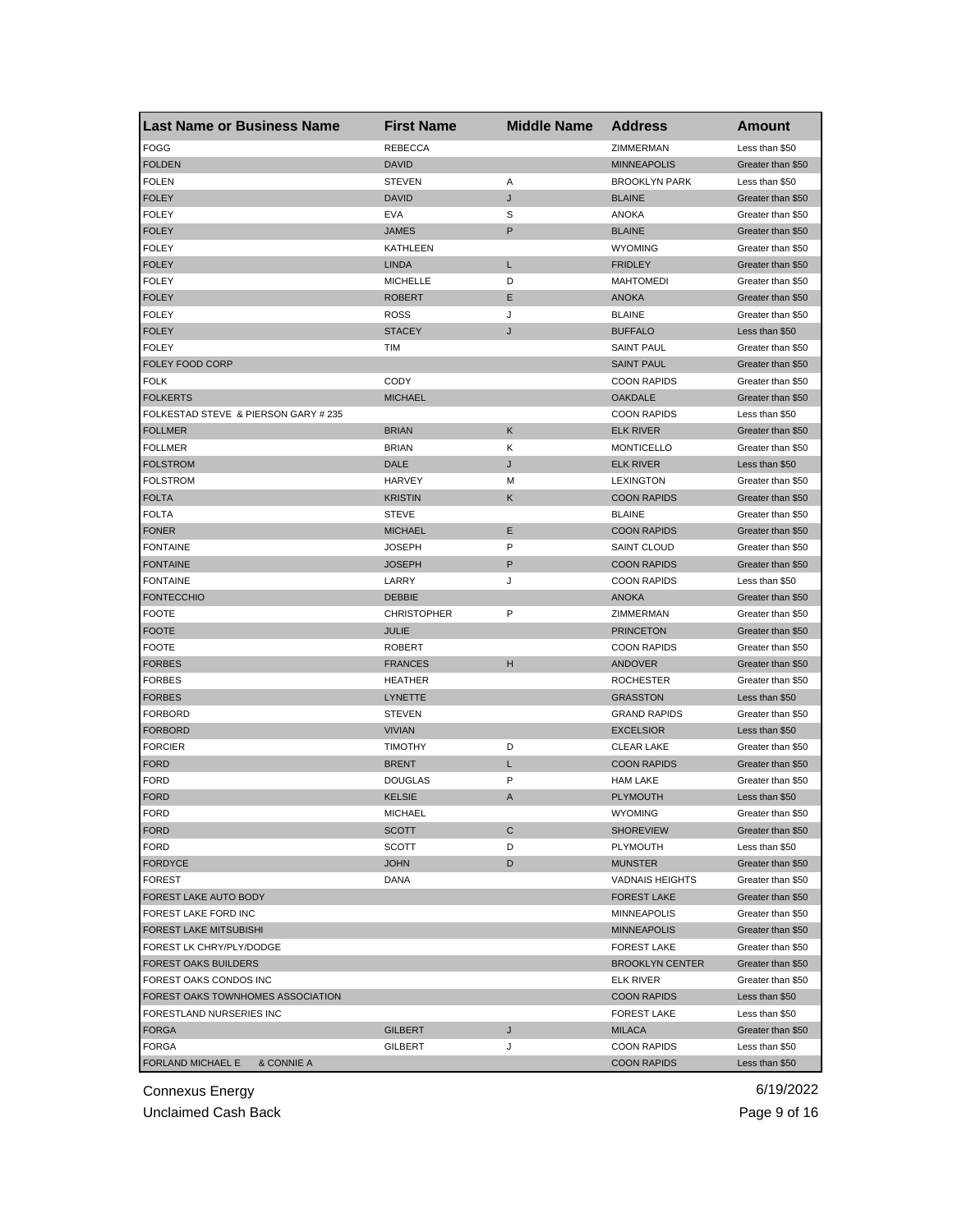| <b>Last Name or Business Name</b> | <b>First Name</b> | <b>Middle Name</b> | <b>Address</b>         | Amount            |
|-----------------------------------|-------------------|--------------------|------------------------|-------------------|
| <b>FORNER</b>                     | <b>VICKI</b>      | L                  | SAINT CLOUD            | Greater than \$50 |
| <b>FORNESS</b>                    | <b>BRYON</b>      | C                  | <b>BLAINE</b>          | Greater than \$50 |
| <b>FORNESS</b>                    | <b>STACY</b>      | R                  | <b>SAINT PAUL</b>      | Less than \$50    |
| <b>FORREST</b>                    | <b>CHARLES</b>    |                    | <b>VADNAIS HEIGHTS</b> | Greater than \$50 |
| <b>FORREST</b>                    | RALPH             | Ε                  | ANDOVER                | Greater than \$50 |
| <b>FORS</b>                       | <b>DANIEL</b>     |                    | <b>ROBBINSDALE</b>     | Greater than \$50 |
| FORSBERG                          | <b>MARK</b>       | Α                  | <b>COON RAPIDS</b>     | Less than \$50    |
| <b>FORSBERG</b>                   | <b>MICHAEL</b>    | F                  | <b>SAINT PAUL</b>      | Greater than \$50 |
| FORSCHEN                          | DAVID             |                    | <b>ISANTI</b>          | Greater than \$50 |
| <b>FORSETH</b>                    | <b>DOUGLAS</b>    | J                  | <b>BRAINERD</b>        | Greater than \$50 |
| FORSETH                           | <b>MARILYN</b>    | G                  | <b>TAMPA</b>           | Less than \$50    |
| <b>FORSGREN</b>                   | <b>CRAIG</b>      |                    | <b>ELK RIVER</b>       | Greater than \$50 |
| <b>FORSLUND</b>                   | SCOTT             | G                  | <b>FOREST LAKE</b>     | Greater than \$50 |
| FORSMAN*                          | <b>TIM</b>        |                    | <b>STACY</b>           | Less than \$50    |
| <b>FORSTER</b>                    | <b>PATRICK</b>    | Κ                  | <b>GRAND RAPIDS</b>    | Less than \$50    |
| FORSTER                           | <b>RONALD</b>     | J                  | <b>HAM LAKE</b>        | Greater than \$50 |
| <b>FORSTER</b>                    | <b>TINA</b>       | М                  | <b>MONTICELLO</b>      | Less than \$50    |
| <b>FORSYTH</b>                    | GARY              |                    | <b>ANOKA</b>           | Greater than \$50 |
| <b>FORSYTH</b>                    | GERARD            | J                  | ANDOVER                | Greater than \$50 |
| <b>FORTE</b>                      | <b>DAVID</b>      | G                  | <b>BEMIDJI</b>         | Less than \$50    |
| <b>FORWARD</b>                    | <b>CURTIS</b>     | H                  | <b>BIRCHWOOD</b>       | Greater than \$50 |
| <b>FORWARD FITNESS LLC</b>        |                   |                    | <b>BLAINE</b>          | Greater than \$50 |
| <b>FOSHAUG</b>                    | AMY               | M                  | <b>SAUK RAPIDS</b>     | Less than \$50    |
| <b>FOSS</b>                       | <b>ALLEN</b>      |                    | <b>BECKER</b>          | Greater than \$50 |
| FOSS                              | <b>BRADLEY</b>    |                    | <b>BROOKLYN CTR</b>    | Greater than \$50 |
| <b>FOSS</b>                       | <b>BRADLEY</b>    | R                  | <b>MINNEAPOLIS</b>     | Greater than \$50 |
| <b>FOSS</b>                       | <b>DENICE</b>     | L                  | <b>BURNSVILLE</b>      | Greater than \$50 |
| <b>FOSS</b>                       | <b>GRADY</b>      |                    | ZIMMERMAN              | Greater than \$50 |
| <b>FOSS</b>                       | JERRY             |                    | <b>NEW BRIGHTON</b>    | Greater than \$50 |
| <b>FOSS</b>                       | <b>JOHN</b>       | Ε                  | <b>DARIEN</b>          | Greater than \$50 |
| <b>FOSSA</b>                      | LAURIE            | L                  | <b>CHAMPLIN</b>        | Less than \$50    |
| <b>FOSSE</b>                      | KELLY             | <b>JO</b>          | <b>BROWERVILLE</b>     | Greater than \$50 |
| <b>FOSSE</b>                      | LAWNIE            | Ε                  | <b>COON RAPIDS</b>     | Greater than \$50 |
| <b>FOSSE</b>                      | <b>RICHARD</b>    | Α                  | <b>STAPLES</b>         | Greater than \$50 |
| <b>FOSSELMAN</b>                  | <b>PATRICIA</b>   | M                  | WHITE BEAR LAKE        | Greater than \$50 |
| <b>FOSSEN</b>                     | <b>JAMES</b>      |                    | <b>FOREST LAKE</b>     | Greater than \$50 |
| <b>FOSSEN</b>                     | KEITH             |                    | <b>RAMSEY</b>          | Greater than \$50 |
| <b>FOSSEN</b>                     | <b>RONALD</b>     | L                  | <b>YUMA</b>            | Greater than \$50 |
| <b>FOSSUM</b>                     | <b>ROBERT</b>     | в                  | <b>ANOKA</b>           | Greater than \$50 |
| <b>FOSTER</b>                     | <b>ALBERT</b>     | O                  | <b>VADNAIS HEIGHTS</b> | Greater than \$50 |
| <b>FOSTER</b>                     | ANGELA            | N                  | ZIMMERMAN              | Greater than \$50 |
| <b>FOSTER</b>                     | APRIL             | M                  | WAUKEGAN               | Less than \$50    |
| <b>FOSTER</b>                     | <b>BECKY</b>      | J                  | <b>BLAINE</b>          | Greater than \$50 |
| <b>FOSTER</b>                     | <b>BECKY</b>      | J                  | <b>BLAINE</b>          | Greater than \$50 |
| <b>FOSTER</b>                     | <b>BRIAN</b>      |                    | CEDAR                  | Greater than \$50 |
| <b>FOSTER</b>                     | CARL              | D                  | <b>MINNEAPOLIS</b>     | Greater than \$50 |
| <b>FOSTER</b>                     | <b>GEORGIA</b>    | L                  | PEQUOT LAKES           | Greater than \$50 |
| <b>FOSTER</b>                     | <b>GWEN</b>       | J                  | <b>CRYSTAL</b>         | Less than \$50    |
| <b>FOSTER</b>                     | <b>JEFFREY</b>    |                    | <b>HARRIS</b>          | Greater than \$50 |
| <b>FOSTER</b>                     | <b>JODI</b>       | L                  | <b>CEDAR</b>           | Greater than \$50 |
| <b>FOSTER</b>                     | LOIS              | J                  | <b>PRINCETON</b>       | Less than \$50    |
| <b>FOSTER</b>                     | <b>LOU</b>        | С                  | <b>NEW BRIGHTON</b>    | Greater than \$50 |
| FOSTER                            | MARGO             | Г                  | <b>ELK RIVER</b>       | Greater than \$50 |
| <b>FOSTER</b>                     | <b>ROBERT</b>     | L                  | <b>MINNEAPOLIS</b>     | Greater than \$50 |
| <b>FOSTER</b>                     | TERRY             |                    | <b>COON RAPIDS</b>     | Less than \$50    |
| <b>FOSTER</b>                     | <b>WILLIAM</b>    | J                  | <b>SAINT PAUL</b>      | Greater than \$50 |

Unclaimed Cash Back **Page 10 of 16**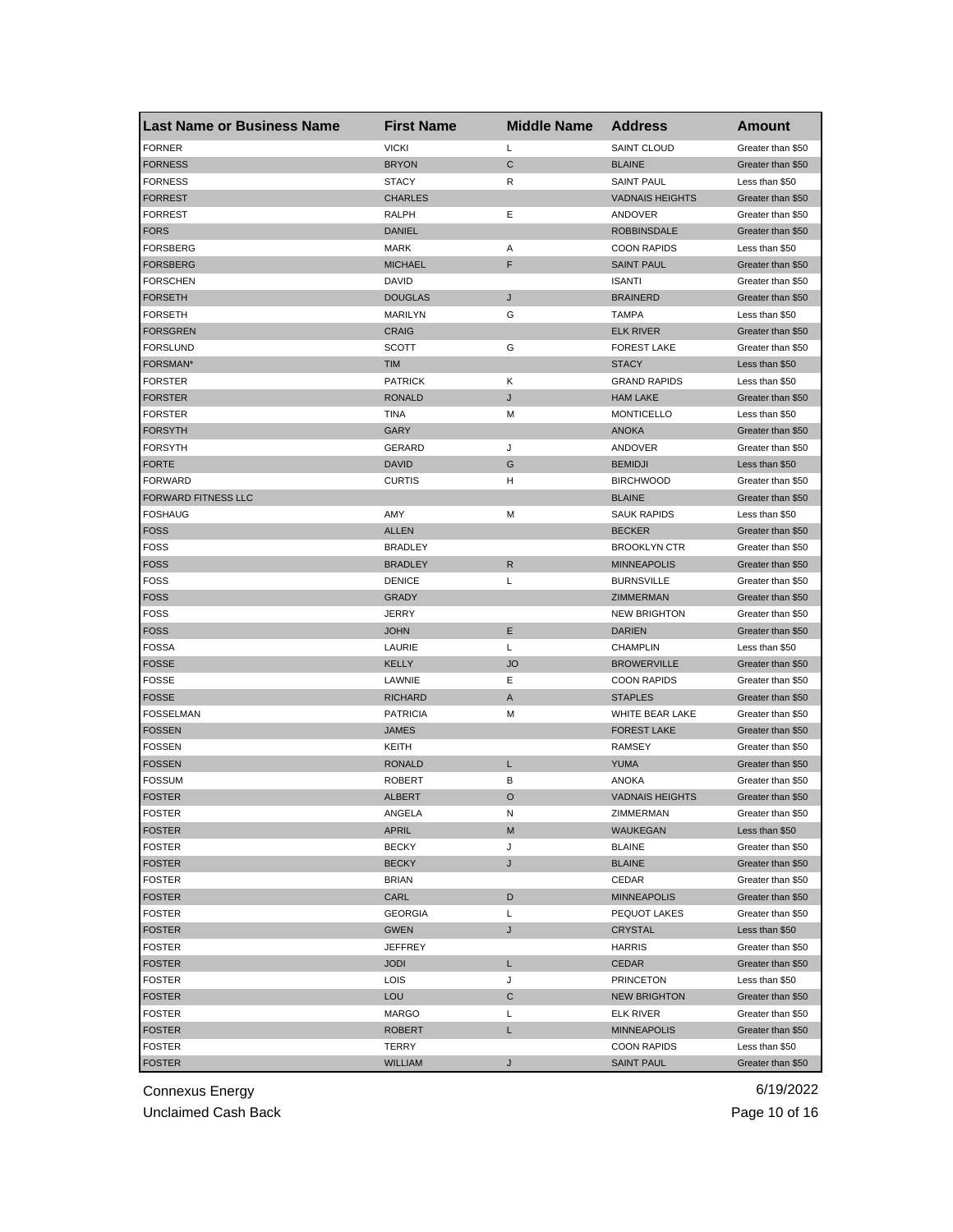| <b>Last Name or Business Name</b> | <b>First Name</b>            | <b>Middle Name</b> | <b>Address</b>         | <b>Amount</b>                          |
|-----------------------------------|------------------------------|--------------------|------------------------|----------------------------------------|
| FOSTER-JOHNSON                    | <b>KRISTI</b>                | L                  | <b>GOLDEN VALLEY</b>   | Greater than \$50                      |
| <b>FOTY</b>                       | <b>DAVID</b>                 | т                  | <b>CAMBRIDGE</b>       | Greater than \$50                      |
| <b>FOUCAULT</b>                   | <b>RICHARD</b>               | D                  | <b>SPRING LK PK</b>    | Greater than \$50                      |
| <b>FOUQUETTE</b>                  | <b>DONALD</b>                |                    | <b>ELK RIVER</b>       | Greater than \$50                      |
| <b>FOUQUETTE</b>                  | <b>ELIZABETH</b>             | D                  | <b>WYOMING</b>         | Greater than \$50                      |
| FOUR SCORE INC D B A TASTY PIZZA  |                              |                    | <b>ANDOVER</b>         | Greater than \$50                      |
| FOURDYCE                          | <b>REX</b>                   | Ε                  | <b>EDWARDS</b>         | Greater than \$50                      |
| <b>FOURNIER</b>                   | <b>JUANITA</b>               | G                  | <b>COON RAPIDS</b>     | Greater than \$50                      |
| <b>FOUTS</b>                      | <b>DAVID</b>                 | В                  | <b>BROOKLYN PARK</b>   | Greater than \$50                      |
| <b>FOWLER</b>                     | <b>RICHARD</b>               | A                  | <b>BROOKLYN PARK</b>   | Less than \$50                         |
| <b>FOWLER</b>                     | <b>RICK</b>                  | Α                  | WHITE BEAR LAKE        | Greater than \$50                      |
| <b>FOWLER</b>                     | <b>TIM</b>                   |                    | <b>COON RAPIDS</b>     | Greater than \$50                      |
| <b>FOX</b>                        | <b>FRED</b>                  | Κ                  | HOT SPRINGS VILLAGE    | Greater than \$50                      |
| <b>FOX</b>                        | <b>JOHN</b>                  | $\mathbf C$        | <b>COON RAPIDS</b>     | Greater than \$50                      |
| <b>FOX</b>                        | <b>JONATHAN</b>              |                    | <b>MINNEAPOLIS</b>     | Greater than \$50                      |
| <b>FOX</b>                        | <b>LISA</b>                  | N                  | <b>BROOKLYN PARK</b>   | Less than \$50                         |
| <b>FOX</b>                        | <b>MICHAEL</b>               | Κ                  | SIOUX CENTER           | Greater than \$50                      |
| <b>FOX</b>                        | <b>PAT</b>                   | B                  | <b>SAINT PAUL</b>      | Less than \$50                         |
| <b>FOX</b>                        | <b>RICHARD</b>               | Α                  | <b>OTSEGO</b>          | Less than \$50                         |
| <b>FOX</b>                        | <b>RICHARD</b>               | J                  | <b>HUGO</b>            | Greater than \$50                      |
| <b>FOX</b>                        | <b>RICHARD</b>               | L                  | <b>CHAMPLIN</b>        | Greater than \$50                      |
| <b>FOX</b>                        | <b>ROBERT</b>                | C                  | <b>WEST SAINT PAUL</b> | Greater than \$50                      |
| <b>FOX</b>                        | <b>RON</b>                   | N                  | <b>LYNCHBURG</b>       | Greater than \$50                      |
|                                   |                              |                    |                        |                                        |
| <b>FOX</b><br><b>FOX</b>          | <b>SHAWN</b><br><b>STEVE</b> | R                  | <b>COTTAGE GROVE</b>   | Greater than \$50<br>Greater than \$50 |
|                                   |                              |                    | <b>FOREST LAKE</b>     |                                        |
| <b>FOX</b>                        | <b>STEVEN</b>                | C                  | <b>BECKER</b>          | Greater than \$50                      |
| <b>FOX</b>                        | <b>STEVEN</b>                | С                  | <b>BECKER</b>          | Greater than \$50                      |
| <b>FOX</b>                        | <b>TIMOTHY</b>               | F                  | <b>COON RAPIDS</b>     | Greater than \$50                      |
| <b>FOYT</b>                       | <b>MARK</b>                  | M                  | <b>SAINT MICHAEL</b>   | Greater than \$50                      |
| <b>FOYT</b>                       | <b>MEGHAN</b>                |                    | ANDOVER                | Less than \$50                         |
| FRAMPTON THOMAS J II              |                              |                    | <b>ANOKA</b>           | Greater than \$50                      |
| <b>FRANCE</b>                     | <b>NATHAN</b>                |                    | <b>MINNEAPOLIS</b>     | Less than \$50                         |
| <b>FRANCEN</b>                    | KEITH                        |                    | <b>SAINT PAUL</b>      | Greater than \$50                      |
| <b>FRANCEN</b>                    | PHILIP                       | $\circ$            | <b>TULSA</b>           | Greater than \$50                      |
| <b>FRANCHINO</b>                  | LINDA                        | н                  | <b>SAINT FRANCIS</b>   | Greater than \$50                      |
| <b>FRANCHUK</b>                   | <b>GEORGE</b>                | R                  | <b>BILLINGS</b>        | Greater than \$50                      |
| <b>FRANCIS</b>                    | <b>BARBARA</b>               | М                  | <b>BLAINE</b>          | Greater than \$50                      |
| <b>FRANCIS</b>                    | <b>GARLAND</b>               |                    | <b>BLAINE</b>          | Greater than \$50                      |
| <b>FRANCIS</b>                    | <b>TAMARA</b>                | Г                  | <b>COON RAPIDS</b>     | Greater than \$50                      |
| <b>FRANCISCO</b>                  | <b>CHRIS</b>                 | A                  | <b>GRAND RAPIDS</b>    | Greater than \$50                      |
| <b>FRANCK</b>                     | REGINALD                     | R                  | <b>HILL CITY</b>       | Greater than \$50                      |
| <b>FRANCO</b>                     | <b>LUIS</b>                  | н                  | <b>BECKER</b>          | Greater than \$50                      |
| <b>FRANDLE</b>                    | ANITA                        | М                  | NORTH BRANCH           | Greater than \$50                      |
| FRANDLE                           | <b>DEBRA</b>                 | $\mathbb S$        | <b>COON RAPIDS</b>     | Less than \$50                         |
| <b>FRANDSEN</b>                   | ALAN                         | M                  | <b>CIRCLE PINES</b>    | Greater than \$50                      |
| <b>FRANDSEN</b>                   | <b>GARY</b>                  | C                  | <b>CHAMPLIN</b>        | Greater than \$50                      |
| <b>FRANDSEN</b>                   | <b>GREGORY</b>               | М                  | NORTH OAKS             | Greater than \$50                      |
| <b>FRANDSEN</b>                   | KEITH                        |                    | <b>COON RAPIDS</b>     | Greater than \$50                      |
| <b>FRANDSON</b>                   | DAWN                         | С                  | <b>EDEN PRAIRIE</b>    | Greater than \$50                      |
| <b>FRANK</b>                      | <b>ALLAN</b>                 |                    | <b>FARMINGTON</b>      | Greater than \$50                      |
| <b>FRANK</b>                      | <b>BRENDA</b>                |                    | ZIMMERMAN              | Greater than \$50                      |
| <b>FRANK</b>                      | <b>CHARLES</b>               | A                  | <b>TRACY</b>           | Greater than \$50                      |
| <b>FRANK</b>                      | JAMES                        | R                  | <b>COON RAPIDS</b>     | Greater than \$50                      |
| <b>FRANK</b>                      | JIM                          |                    | <b>COON RAPIDS</b>     | Greater than \$50                      |
| <b>FRANK</b>                      | <b>MITCHELL</b>              | J                  | <b>MINNEAPOLIS</b>     | Less than \$50                         |
| <b>FRANK</b>                      | RALPH                        | G                  | <b>MINNEAPOLIS</b>     | Greater than \$50                      |
|                                   |                              |                    |                        |                                        |

Unclaimed Cash Back **Page 11 of 16**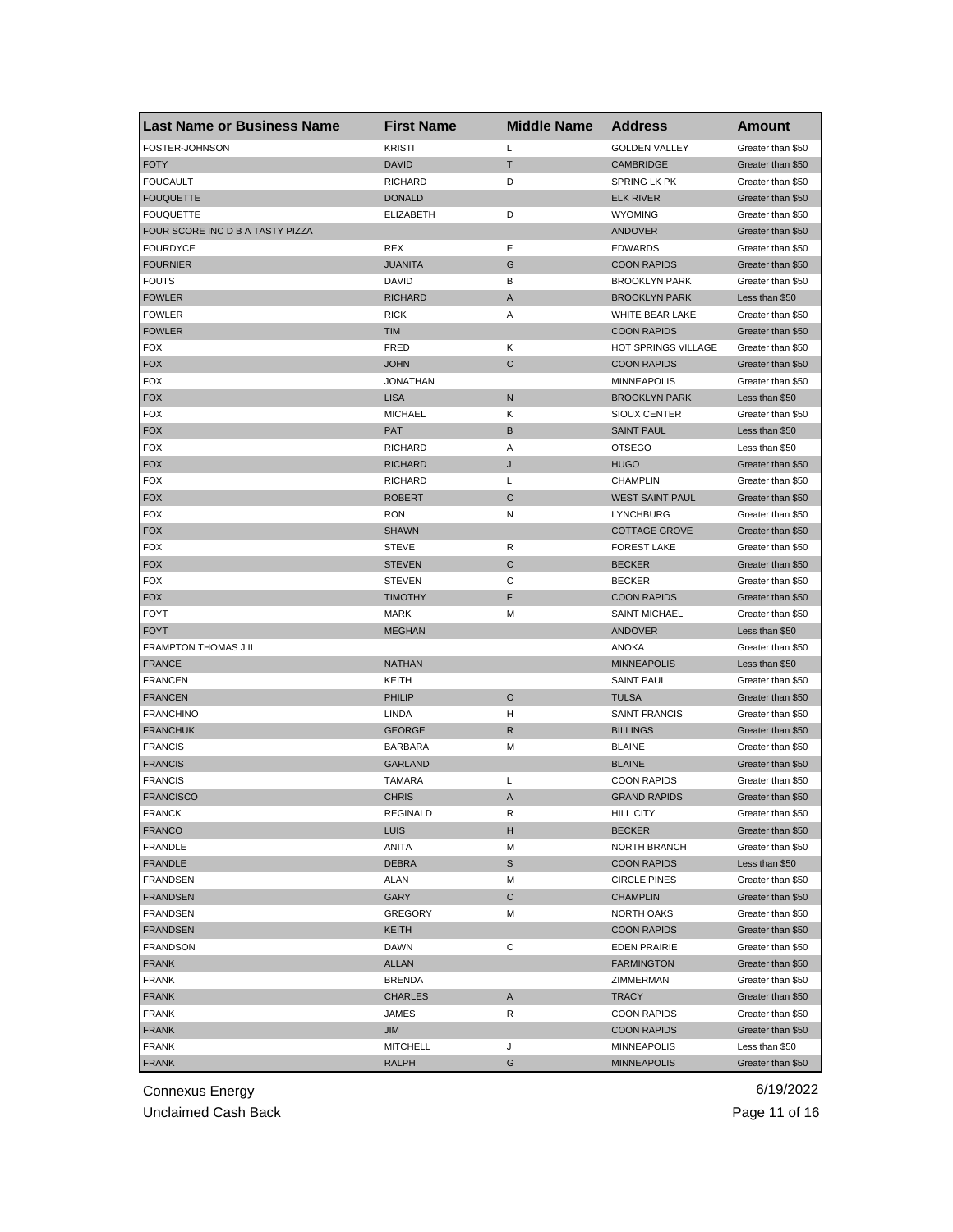| <b>Last Name or Business Name</b>    | <b>First Name</b> | <b>Middle Name</b> | <b>Address</b>         | Amount            |
|--------------------------------------|-------------------|--------------------|------------------------|-------------------|
| <b>FRANK</b>                         | <b>SUSAN</b>      |                    | <b>SAUK RAPIDS</b>     | Less than \$50    |
| <b>FRANKE</b>                        | <b>DORIS</b>      | G                  | <b>COON RAPIDS</b>     | Greater than \$50 |
| <b>FRANKE</b>                        | <b>JOSEPH</b>     |                    | <b>BROOKLYN CTR</b>    | Greater than \$50 |
| <b>FRANKE</b>                        | LIZANNE           | M                  | <b>BUFFALO</b>         | Less than \$50    |
| <b>FRANKE</b>                        | <b>MICHAEL</b>    |                    | <b>TUCSON</b>          | Greater than \$50 |
| <b>FRANKE</b>                        | <b>NORMAN</b>     | C                  | <b>SAINT CLOUD</b>     | Greater than \$50 |
| <b>FRANKE</b>                        | <b>STEPHAN</b>    | J                  | <b>BLAINE</b>          | Greater than \$50 |
| <b>FRANKFURTH</b>                    | <b>THOMAS</b>     | M                  | <b>LITTLETON</b>       | Greater than \$50 |
| <b>FRANKLIN</b>                      | <b>DENISE</b>     | М                  | <b>COON RAPIDS</b>     | Greater than \$50 |
| <b>FRANKLIN</b>                      | <b>JAMES</b>      | A                  | <b>BIG LAKE</b>        | Less than \$50    |
| <b>FRANKLIN</b>                      | <b>JEFFREY</b>    | D                  | <b>COON RAPIDS</b>     | Greater than \$50 |
| <b>FRANKLIN</b>                      | <b>MARY</b>       | <b>JO</b>          | <b>WHITE BEAR LAKE</b> | Greater than \$50 |
| <b>FRANKS</b>                        | J                 | W                  | <b>BIG LAKE</b>        | Greater than \$50 |
| FRANKS AUDIO & VIDEO - FRANK HIGGINS |                   |                    | <b>ANOKA</b>           | Less than \$50    |
| <b>FRANS FURNITURE RESTORATION</b>   |                   |                    | ZIMMERMAN              | Greater than \$50 |
| <b>FRANSEN</b>                       | <b>JAMES</b>      | Ε                  | <b>ISANTI</b>          | Greater than \$50 |
| <b>FRANSEN</b>                       | <b>STACY</b>      | Г                  | <b>ISANTI</b>          | Greater than \$50 |
| <b>FRANTZ</b>                        | <b>KATHY</b>      | J                  | <b>BLAINE</b>          | Greater than \$50 |
| <b>FRANTZ</b>                        | TIM               | М                  | <b>ELK RIVER</b>       | Greater than \$50 |
| <b>FRANTZEN</b>                      | <b>ROBERT</b>     | P                  | <b>RAMSEY</b>          | Less than \$50    |
| FRANZ                                | <b>DONALD</b>     | D                  | <b>BLAINE</b>          | Greater than \$50 |
| <b>FRANZ</b>                         | <b>PATRICK</b>    | D                  | <b>BLOOMINGTON</b>     | Greater than \$50 |
| <b>FRANZEN</b>                       | <b>GREGORY</b>    |                    | MOUNDSVIEW             | Greater than \$50 |
| <b>FRANZMAN</b>                      | <b>MARSHALL</b>   | D                  | <b>HAM LAKE</b>        | Greater than \$50 |
| <b>FRANZWA</b>                       | <b>RICHARD</b>    | т                  | <b>DULUTH</b>          | Greater than \$50 |
| <b>FRASCONE</b>                      | <b>ANTHONY</b>    |                    | <b>PALISADE</b>        | Less than \$50    |
| <b>FRASCONE</b>                      | <b>MITCHEL</b>    | L                  | <b>WYOMING</b>         | Greater than \$50 |
| <b>FRASE</b>                         | <b>KAY</b>        | M                  | WHITE BEAR LK          | Greater than \$50 |
| <b>FRASER</b>                        | <b>KAREN</b>      | М                  | <b>SAINT LOUIS</b>     | Less than \$50    |
| <b>FRASER</b>                        | <b>RICHARD</b>    | F                  | <b>COON RAPIDS</b>     | Greater than \$50 |
| <b>FRASIER</b>                       | <b>JEROME</b>     | F                  | <b>BLAINE</b>          | Greater than \$50 |
| <b>FRAUENSHUH COMPANIES</b>          |                   |                    | <b>MINNEAPOLIS</b>     | Greater than \$50 |
| <b>FRAULY</b>                        | <b>JEFF</b>       |                    | <b>EAST BETHEL</b>     | Greater than \$50 |
| <b>FRAUNE</b>                        | AIMEE             |                    | <b>BLAINE</b>          | Greater than \$50 |
| <b>FRAZER</b>                        | <b>MARIANNE</b>   |                    | <b>BROOKLYN PK</b>     | Greater than \$50 |
| <b>FRAZER</b>                        | <b>TERRI</b>      | M                  | <b>FOREST LAKE</b>     | Greater than \$50 |
| <b>FRAZEY</b>                        | <b>DONALD</b>     | J                  | <b>BEMIDJI</b>         | Greater than \$50 |
| <b>FRAZIER</b>                       | <b>DANA</b>       |                    | <b>BLAINE</b>          | Less than \$50    |
| FRAZIER                              | GINA              | Α                  | <b>COON RAPIDS</b>     | Greater than \$50 |
| <b>FRAZIER</b>                       | <b>KEVIN</b>      |                    | <b>COON RAPIDS</b>     | Greater than \$50 |
| FRAZIER                              | KEVIN             |                    | <b>MINNEAPOLIS</b>     | Greater than \$50 |
| <b>FRAZIER-HANSEN</b>                | <b>JO-ANN</b>     | <b>MARIE</b>       | <b>MONTICELLO</b>      | Greater than \$50 |
| FREAD                                | <b>DOUG</b>       |                    | <b>BLAINE</b>          | Greater than \$50 |
| FREAD                                | <b>MICHAEL</b>    | D                  | <b>BLAINE</b>          | Less than \$50    |
| <b>FREADRICH</b>                     | <b>DESIREE</b>    | Ν                  | <b>BIG LAKE</b>        | Less than \$50    |
| <b>FREBERG</b>                       | <b>CLIFFORD</b>   | A                  | ANNANDALE              | Less than \$50    |
| <b>FRECHETTE</b>                     | <b>THOMAS</b>     | J                  | <b>COON RAPIDS</b>     | Greater than \$50 |
| FREDBERG                             | <b>RICHARD</b>    |                    | <b>MINNEAPOLIS</b>     | Greater than \$50 |
| <b>FREDERICK</b>                     | ANGELA            | R                  | <b>BIG LAKE</b>        | Greater than \$50 |
| <b>FREDERICK</b>                     | JAN               | R                  | <b>OWATONNA</b>        | Greater than \$50 |
| <b>FREDERICK</b>                     | JERRY             |                    | <b>WYOMING</b>         | Greater than \$50 |
| <b>FREDERICK</b>                     | <b>WILLIAM</b>    | M                  | <b>ISANTI</b>          | Greater than \$50 |
| <b>FREDERICKS</b>                    | ACCT              |                    | RAMSEY                 | Greater than \$50 |
| <b>FREDERICKS</b>                    | DAVID             | R                  | <b>COON RAPIDS</b>     | Less than \$50    |
| <b>FREDERICKSON</b>                  | AUDREY            |                    | BLAINE                 | Greater than \$50 |
| <b>FREDERICKSON</b>                  | GARY              |                    | <b>BECKER</b>          | Greater than \$50 |
|                                      |                   |                    |                        |                   |

Unclaimed Cash Back **Page 12 of 16**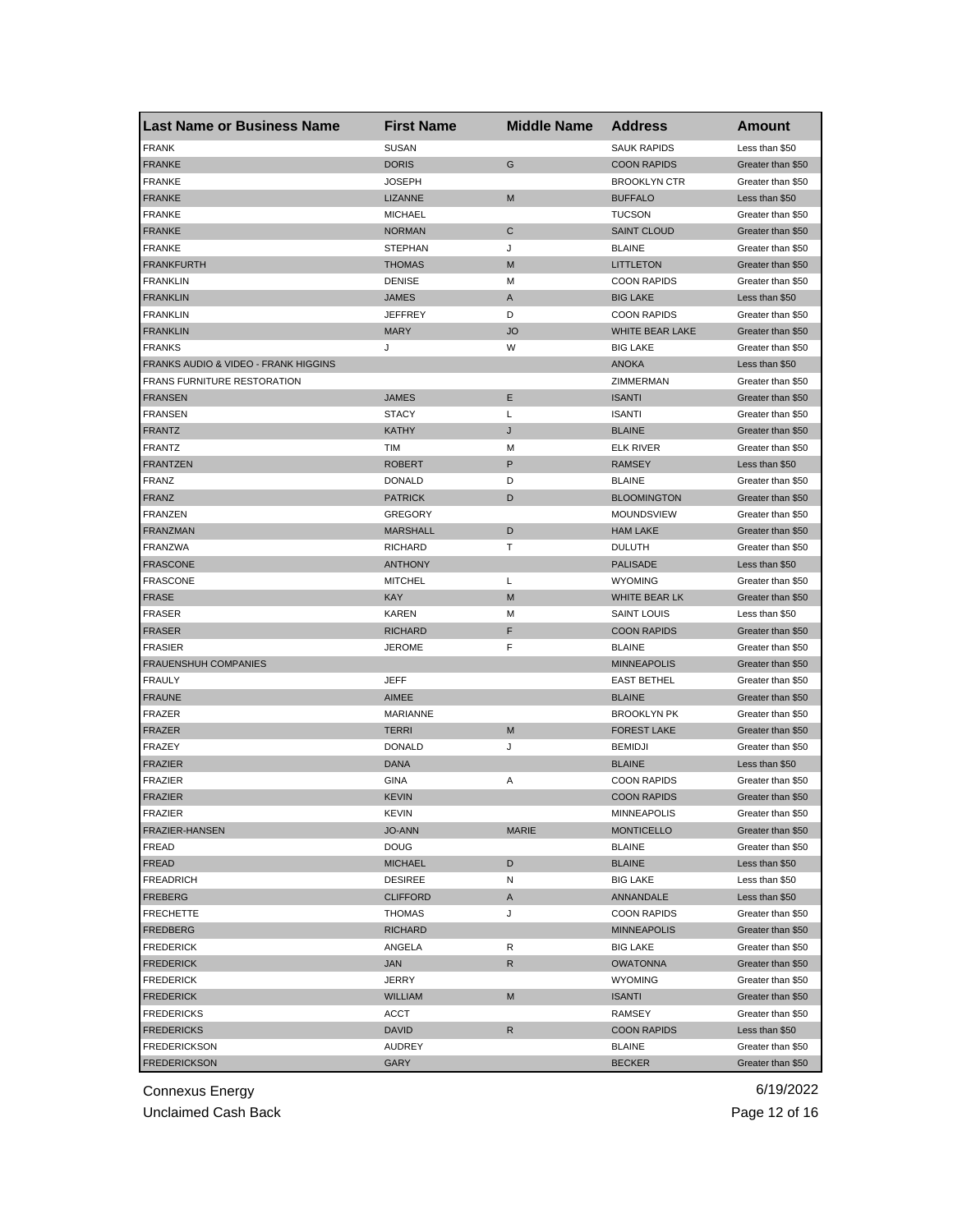| <b>Last Name or Business Name</b> | <b>First Name</b> | <b>Middle Name</b> | <b>Address</b>         | Amount            |
|-----------------------------------|-------------------|--------------------|------------------------|-------------------|
| <b>FREDERICKSON</b>               | SUZANNE           | V                  | <b>WAHKON</b>          | Greater than \$50 |
| <b>FREDERIKSEN</b>                | <b>KIPP</b>       | J                  | <b>SAINT FRANCIS</b>   | Greater than \$50 |
| <b>FREDERIKSEN</b>                | <b>NANCY</b>      |                    | <b>BLAINE</b>          | Less than \$50    |
| <b>FREDERIKSEN</b>                | <b>ROGER</b>      | A                  | ROCHESTER HILLS        | Less than \$50    |
| <b>FREDERIKSEN</b>                | <b>SCOTT</b>      | Α                  | <b>BORUP</b>           | Greater than \$50 |
| <b>FREDRICHS</b>                  | <b>RICHARD</b>    | L                  | <b>SAINT PAUL</b>      | Greater than \$50 |
| <b>FREDRICK</b>                   | ANNISSA           | M                  | <b>ISANTI</b>          | Less than \$50    |
| <b>FREDRICK</b>                   | <b>EVERETT</b>    | R                  | <b>CEDAR</b>           | Greater than \$50 |
| <b>FREDRICK</b>                   | <b>NANCY</b>      |                    | <b>ELK RIVER</b>       | Greater than \$50 |
| <b>FREDRICKS</b>                  | <b>STANTON</b>    | R                  | <b>ROCHESTER</b>       | Greater than \$50 |
| <b>FREDRICKSON</b>                | <b>DENNIS</b>     | R                  | <b>MOUNDSVIEW</b>      | Greater than \$50 |
| <b>FREDRICKSON</b>                | <b>JEFFREY</b>    |                    | <b>GOLDEN VALLEY</b>   | Less than \$50    |
| <b>FREDRICKSON</b>                | <b>JESSICA</b>    | Α                  | <b>RAMSEY</b>          | Less than \$50    |
| <b>FREDRICKSON</b>                | <b>LINDA</b>      |                    | <b>MONTICELLO</b>      | Greater than \$50 |
| <b>FREDRICKSON</b>                | <b>ROBERT</b>     | W                  | <b>ANOKA</b>           | Greater than \$50 |
| FREDS TIRE CO                     |                   |                    | <b>SAINT PAUL</b>      | Greater than \$50 |
| FREE                              | <b>DEANNA</b>     | L                  | <b>SAINT FRANCIS</b>   | Greater than \$50 |
| FREEBERG-FERNKES                  | <b>JANET</b>      |                    | <b>MINNEAPOLIS</b>     | Less than \$50    |
| FREEDOM AUTO OF PRINCETON         |                   |                    | CARLTON                | Greater than \$50 |
| <b>FREELAND</b>                   | <b>JAMES</b>      | Ε                  | <b>LINO LAKES</b>      | Less than \$50    |
| <b>FREEMAN</b>                    | <b>BILLY</b>      | M                  | ANDOVER                | Greater than \$50 |
| <b>FREEMAN</b>                    | <b>DANIEL</b>     | J                  | <b>CHISAGO CITY</b>    | Greater than \$50 |
| <b>FREEMAN</b>                    | <b>DAVID</b>      |                    | <b>GILBERT</b>         | Less than \$50    |
| <b>FREEMAN</b>                    | <b>JESSICA</b>    | A                  | <b>BUFFALO</b>         | Less than \$50    |
| <b>FREEMAN</b>                    | <b>KRISTIN</b>    | Г                  | <b>HAM LAKE</b>        | Less than \$50    |
| FREEPORT FINISHING INC            |                   |                    | ZIMMERMAN              | Greater than \$50 |
| <b>FREER</b>                      | DAVID             | Г                  | <b>BROOKLYN PK</b>     | Greater than \$50 |
| <b>FREERKS</b>                    | <b>DOUGLAS</b>    | L                  | <b>EDINA</b>           | Greater than \$50 |
| <b>FREESE</b>                     | <b>JOHN</b>       |                    | <b>EWA BEACH</b>       | Less than \$50    |
| <b>FREIBERG</b>                   | <b>KENNETH</b>    | J                  | MARINE ON ST CROIX     | Greater than \$50 |
| <b>FREICHELS</b>                  | <b>KAREN</b>      | M                  | <b>BLAINE</b>          | Greater than \$50 |
| <b>FREITAG</b>                    | <b>BONITA</b>     | D                  | <b>COON RAPIDS</b>     | Greater than \$50 |
| <b>FREITAG</b>                    | <b>DEAN</b>       | R                  | <b>VADNAIS HEIGHTS</b> | Greater than \$50 |
| <b>FREITAG</b>                    | <b>MARY</b>       | G                  | WHITE BEAR LAKE        | Less than \$50    |
| <b>FREKING</b>                    | <b>KIRK</b>       |                    | <b>PRINCETON</b>       | Greater than \$50 |
| <b>FREMAN</b>                     | <b>BLAKE</b>      |                    | <b>HUGO</b>            | Less than \$50    |
| FREMONT REAL ESTATE               |                   |                    | ZIMMERMAN              | Less than \$50    |
| FREMONT REAL ESTATE               |                   |                    | ZIMMERMAN              | Less than \$50    |
| <b>FRENCH</b>                     | <b>BARBARA</b>    | Α                  | <b>ROSEVILLE</b>       | Greater than \$50 |
| <b>FRENCH</b>                     | <b>STEPHEN</b>    | A                  | NORTH SAINT PAUL       | Greater than \$50 |
| <b>FRENCH</b>                     | STEPHEN           | w                  | ANDOVER                | Greater than \$50 |
| <b>FRENN</b>                      | KATHY             | M                  | <b>SAINT CLOUD</b>     | Greater than \$50 |
| <b>FRENN</b>                      | THOMAS            | Г                  | PLYMOUTH               | Greater than \$50 |
| <b>FRENN</b>                      | THOMAS            | L                  | <b>SAINT CLOUD</b>     | Less than \$50    |
| <b>FREPPERT</b>                   | <b>BARBARA</b>    |                    | <b>ISANTI</b>          | Greater than \$50 |
| <b>FREPPERT</b>                   | <b>BRAD</b>       |                    | LAKELAND               | Less than \$50    |
| <b>FREPPERT</b>                   | PAUL              |                    | <b>WYOMING</b>         | Greater than \$50 |
| <b>FRERICHS</b>                   | <b>CHAD</b>       | M                  | <b>FOREST LAKE</b>     | Less than \$50    |
| FRESH WATER TACKLE                |                   |                    | <b>DEERWOOD</b>        | Less than \$50    |
|                                   |                   |                    |                        |                   |
| <b>FRETAG</b>                     | MARY              |                    | <b>MINNEAPOLIS</b>     | Greater than \$50 |
| FREUDENBERG                       | <b>CLIFFORD</b>   | W                  | STILLWATER             | Less than \$50    |
| <b>FREUND</b>                     | DANIEL            | <b>JAMES</b>       | <b>COON RAPIDS</b>     | Greater than \$50 |
| <b>FREUNDSCHUH</b>                | <b>MARCUS</b>     | A                  | <b>CENTER CITY</b>     | Greater than \$50 |
| <b>FREY</b>                       | GARY              | W                  | <b>CIRCLE PINES</b>    | Greater than \$50 |
| FREY                              | <b>MICHAEL</b>    | С                  | ARDEN HILLS            | Greater than \$50 |
| <b>FREY</b>                       | <b>MIKE</b>       | С                  | <b>SAINT PAUL</b>      | Greater than \$50 |

Unclaimed Cash Back **Page 13 of 16**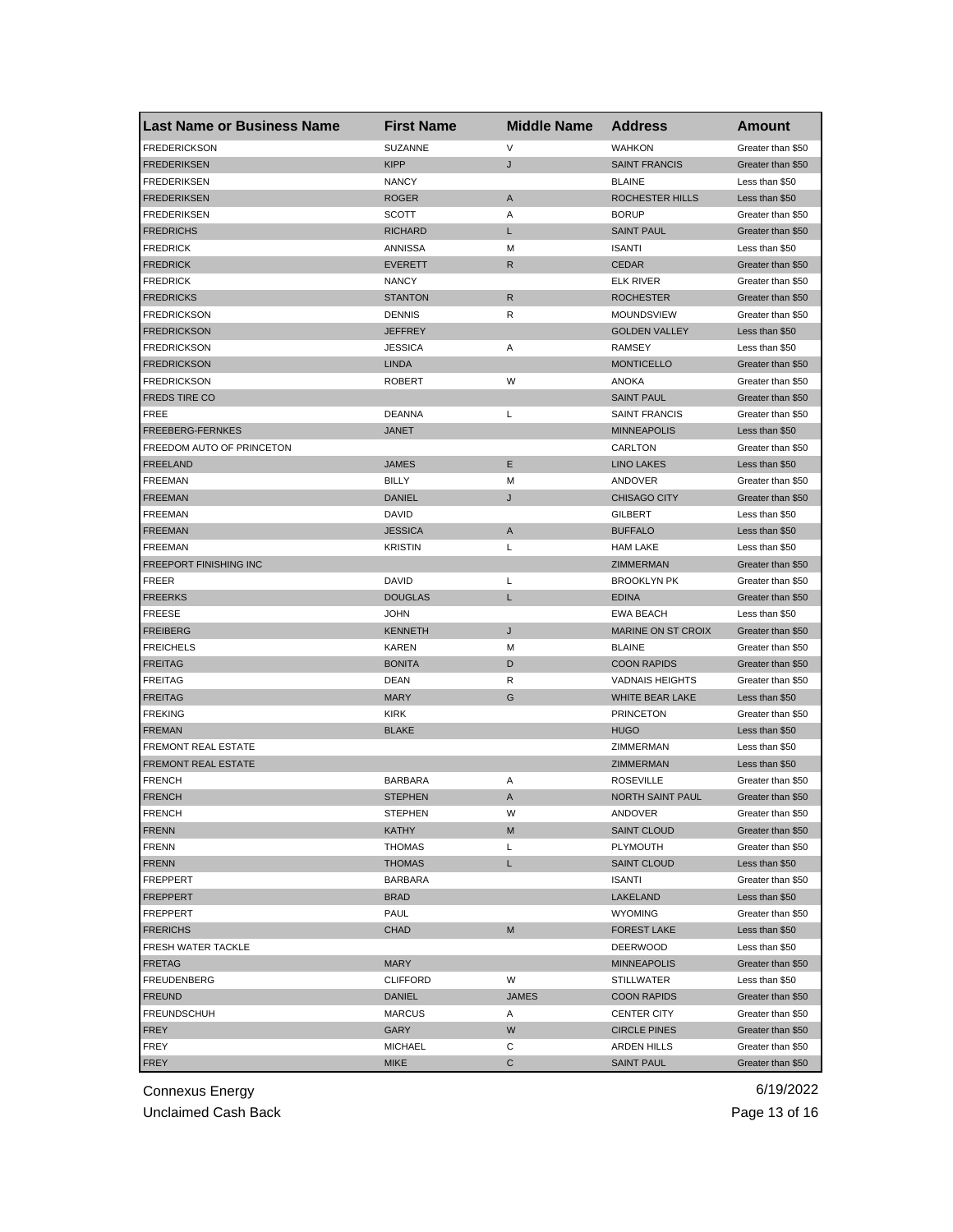| <b>Last Name or Business Name</b> | <b>First Name</b> | <b>Middle Name</b> | <b>Address</b>         | Amount            |
|-----------------------------------|-------------------|--------------------|------------------------|-------------------|
| <b>FREY</b>                       | <b>RICHARD</b>    |                    | <b>RAMSEY</b>          | Greater than \$50 |
| <b>FREYBERGER</b>                 | <b>MIKAYLA</b>    |                    | <b>MINNETONKA</b>      | Less than \$50    |
| <b>FRIBERG</b>                    | <b>FORREST</b>    |                    | <b>CIRCLE PINES</b>    | Greater than \$50 |
| <b>FRIBERG</b>                    | <b>GEORGE</b>     |                    | <b>SPRINGFIELD</b>     | Greater than \$50 |
| <b>FRICHAU</b>                    | DALE              |                    | <b>BIG LAKE</b>        | Greater than \$50 |
| <b>FRICKE</b>                     | <b>DIANE</b>      | <b>SUE</b>         | <b>NEPTUNE BEACH</b>   | Greater than \$50 |
| <b>FRICKE</b>                     | <b>GERALD</b>     | Ε                  | <b>ELK RIVER</b>       | Greater than \$50 |
| <b>FRICKSON</b>                   | <b>JOHN</b>       | C                  | <b>BROOKLYN PARK</b>   | Less than \$50    |
| <b>FRIDAY</b>                     | <b>BRIAN</b>      | S                  | RAMSEY                 | Less than \$50    |
| <b>FRIDAY</b>                     | <b>ELAINE</b>     | E                  | <b>ZIMMERMAN</b>       | Greater than \$50 |
| <b>FRIDAY</b>                     | <b>GORDON</b>     |                    | ZIMMERMAN              | Greater than \$50 |
| <b>FRIDAY PROPERTIES INC</b>      |                   |                    | <b>NEW BRIGHTON</b>    | Greater than \$50 |
| <b>FRIDHOLM</b>                   | <b>KRIS</b>       | M                  | <b>AZTEC</b>           | Less than \$50    |
| <b>FRIE</b>                       | <b>BRENDA</b>     |                    | <b>CIRCLE PINES</b>    | Less than \$50    |
| <b>FRIE</b>                       | ERIC              |                    | <b>CIRCLE PINES</b>    | Less than \$50    |
| <b>FRIEBOHLE</b>                  | <b>RUSSELL</b>    | A                  | <b>BRAINERD</b>        | Greater than \$50 |
| <b>FRIED</b>                      | <b>BETTE</b>      | J                  | <b>SAINT FRANCIS</b>   | Greater than \$50 |
| <b>FRIED</b>                      | KELLY             |                    | <b>COON RAPIDS</b>     | Less than \$50    |
| <b>FRIED</b>                      | RANDY             |                    | ALBERTVILLE            | Greater than \$50 |
| <b>FRIED</b>                      | <b>RANDY</b>      | Α                  | <b>SPRING LK PK</b>    | Greater than \$50 |
| <b>FRIEDEN</b>                    | RUTH              | M                  | <b>SAINT FRANCIS</b>   | Greater than \$50 |
| <b>FRIEDEN</b>                    | <b>RUTH</b>       | M                  | <b>SAINT FRANCIS</b>   | Greater than \$50 |
| <b>FRIEDEN</b>                    | <b>VIRGIL</b>     | н                  | <b>BLACKDUCK</b>       | Greater than \$50 |
| <b>FRIEDRICH</b>                  | <b>JOEL</b>       | B                  | <b>SAINT CROIX</b>     | Greater than \$50 |
| <b>FRIEDRICHS</b>                 | DARLENE           |                    | <b>STILLWATER</b>      | Greater than \$50 |
| <b>FRIES</b>                      | <b>DOROTHY</b>    |                    | <b>PRINCETON</b>       | Greater than \$50 |
| <b>FRIES</b>                      | MARK              | R                  | <b>COON RAPIDS</b>     | Greater than \$50 |
| <b>FRIESEN</b>                    | <b>KERRY</b>      | D                  | <b>HAM LAKE</b>        | Less than \$50    |
| <b>FRILSETH</b>                   | <b>MARK</b>       | J                  | <b>CIRCLE PINES</b>    | Greater than \$50 |
| <b>FRISBIE</b>                    | <b>EVELYN</b>     |                    | <b>SHOREVIEW</b>       | Less than \$50    |
| <b>FRISBIE</b>                    | <b>NICK</b>       | J                  | <b>COON RAPIDS</b>     | Less than \$50    |
| <b>FRISCH</b>                     | <b>GLENN</b>      | C                  | ANDOVER                | Greater than \$50 |
| <b>FRISCHMAN</b>                  | KELLY             | J                  | <b>BLAINE</b>          | Greater than \$50 |
| <b>FRISCHMON</b>                  | <b>JAMES</b>      |                    | <b>RED WING</b>        | Greater than \$50 |
| <b>FRISCHMON</b>                  | <b>JOHN</b>       | F                  | <b>COON RAPIDS</b>     | Less than \$50    |
| <b>FRISTAD</b>                    | <b>VERNON</b>     |                    | <b>BAUDETTE</b>        | Less than \$50    |
| <b>FRITCH</b>                     | <b>BRADLEY</b>    | G                  | <b>ISANTI</b>          | Greater than \$50 |
| <b>FRITCH</b>                     | <b>GORDON</b>     |                    | <b>ANOKA</b>           | Greater than \$50 |
| <b>FRITCHE</b>                    | CLEO              |                    | CAMBRIDGE              | Greater than \$50 |
| <b>FRITCHE</b>                    | <b>ERVIN</b>      | R                  | ZIMMERMAN              | Greater than \$50 |
| <b>FRITON</b>                     | DAVID             | Е                  | CANNON FALLS           | Greater than \$50 |
| <b>FRITZ</b>                      | <b>BARBARA</b>    |                    | <b>MOUND</b>           | Greater than \$50 |
| FRITZ                             | <b>DIANNA</b>     | Г                  | <b>RAMSEY</b>          | Less than \$50    |
| FRITZ                             | JAMES             | A                  | CAMBRIDGE              | Greater than \$50 |
| FRITZ                             | JESSE             |                    | <b>ISANTI</b>          | Less than \$50    |
| <b>FRITZ</b>                      | <b>JON</b>        | $\mathsf{R}$       | <b>ANOKA</b>           | Greater than \$50 |
| FRITZ BARRY & WALBER MIKE #313    |                   |                    | <b>BLAINE</b>          | Greater than \$50 |
| <b>FRITZE</b>                     | DAVID             | Κ                  | <b>ROSEVILLE</b>       | Greater than \$50 |
| FRITZE                            | LARRY             | D                  | MINNETONKA             | Greater than \$50 |
| <b>FRITZKE</b>                    | <b>DENNIS</b>     | R                  | ANDOVER                | Greater than \$50 |
| FROEBEL                           | CHARLES           | F                  | <b>MINNEAPOLIS</b>     | Greater than \$50 |
| <b>FROEMMING</b>                  | RANDY             |                    | <b>BARRETT</b>         | Greater than \$50 |
| <b>FROGNER</b>                    | DONALD            | W                  | WHITE BEAR LAKE        | Greater than \$50 |
|                                   |                   |                    | <b>COON RAPIDS</b>     | Greater than \$50 |
| <b>FROGNER</b><br><b>FROGNER</b>  | <b>DURELLE</b>    | Е                  |                        | Greater than \$50 |
|                                   | RICHARD           |                    | <b>VADNAIS HEIGHTS</b> |                   |
| <b>FROH</b>                       | <b>BYRON</b>      | R                  | <b>ANOKA</b>           | Greater than \$50 |

Unclaimed Cash Back **Page 14 of 16**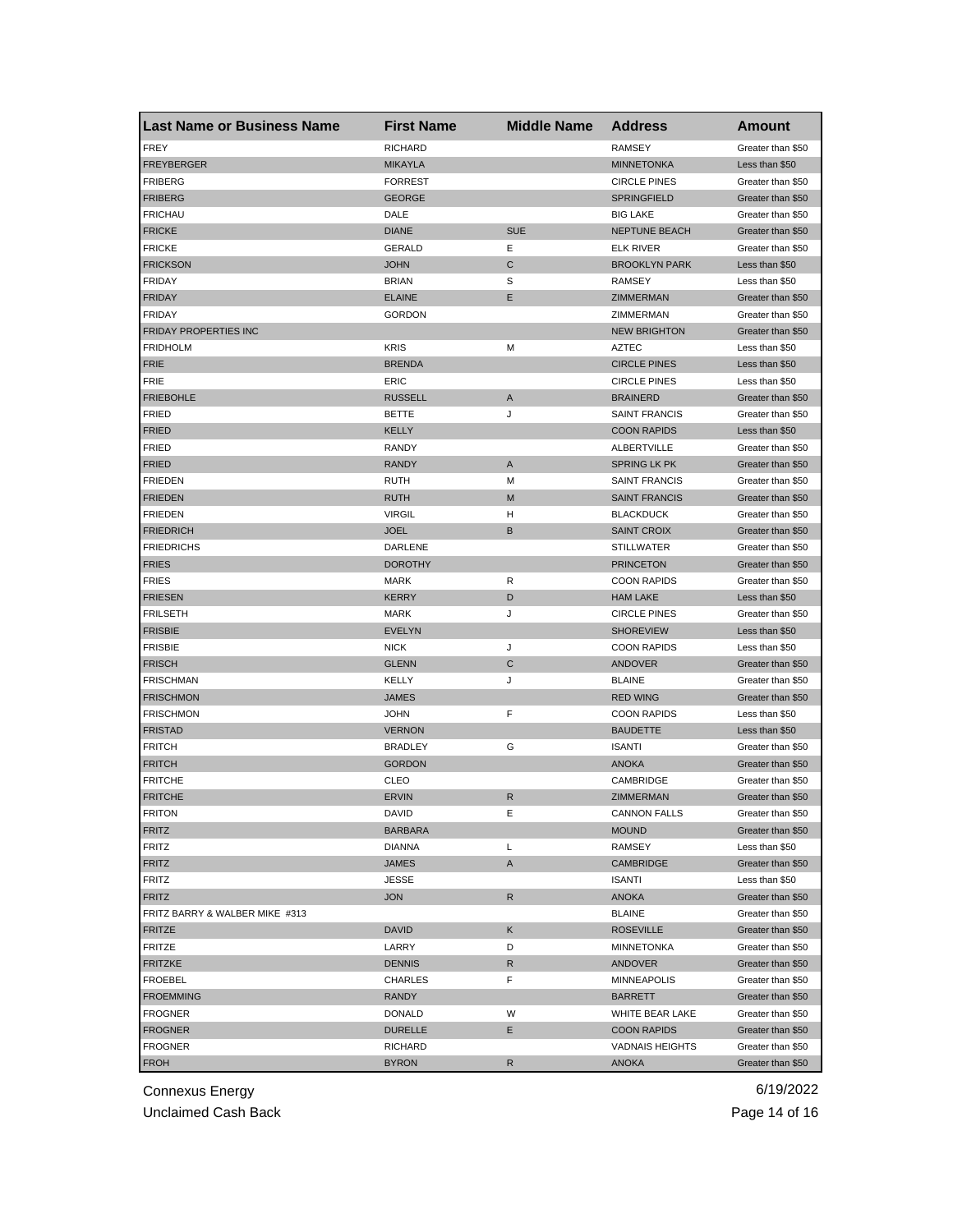| <b>FROH</b><br><b>BYRON</b><br><b>MOORESVILLE</b><br>R<br>Less than \$50<br><b>FROMM</b><br><b>JEFF</b><br><b>CIRCLE PINES</b><br>Less than \$50<br><b>FROMMELT</b><br><b>MARK</b><br>н<br><b>COON RAPIDS</b><br>Less than \$50<br>C<br><b>FRONEYBERGER</b><br><b>MARCEL</b><br><b>TOPEKA</b><br>Greater than \$50<br><b>FRONSOE</b><br>R<br><b>SCOTT</b><br><b>HENDERSON</b><br>Greater than \$50<br>FRONTIER TRAILS HOMEOWNERS ASSOC<br><b>PRINCETON</b><br>Greater than \$50<br><b>FROSCH</b><br>DAVID<br>M<br><b>SAINT PAUL</b><br>Greater than \$50<br><b>FROSETH</b><br>Κ<br><b>ISANTI</b><br><b>BRENDA</b><br>Greater than \$50<br><b>FROSLIE</b><br><b>SPRING PARK</b><br><b>GORDON</b><br>М<br>Less than \$50<br><b>CRAIG</b><br><b>COON RAPIDS</b><br><b>FROST</b><br>J<br>Greater than \$50<br><b>FROST</b><br><b>JACK</b><br><b>MINNEAPOLIS</b><br>Less than \$50<br><b>FROST</b><br><b>JIM</b><br><b>SAINT PAUL</b><br>Less than \$50<br>Κ<br><b>FROST</b><br><b>JOHN</b><br><b>MAHTOMEDI</b><br>Greater than \$50<br><b>MINNEAPOLIS</b><br><b>FROST</b><br><b>NORBERT</b><br>Less than \$50<br><b>FROST</b><br><b>RICHARD</b><br><b>STACY</b><br>Greater than \$50<br><b>FROST</b><br><b>SUSAN</b><br><b>DULUTH</b><br>Greater than \$50<br>V<br><b>FROST</b><br><b>THOMAS</b><br><b>FOREST LAKE</b><br>Greater than \$50<br><b>FRUEN</b><br><b>NICOLE</b><br><b>HOPKINS</b><br>Less than \$50<br>L<br><b>FRY</b><br>V<br>WHITE BEAR LAKE<br><b>BRIAN</b><br>Greater than \$50<br><b>FRY</b><br><b>DAVID</b><br>W<br><b>MAPLE GROVE</b><br>Less than \$50<br><b>FRY</b><br>GREG<br>J<br>WHITE BEAR LAKE<br>Less than \$50<br>C<br><b>FRY</b><br><b>THOMAS</b><br><b>PRINCETON</b><br>Greater than \$50<br>С<br><b>FRY</b><br><b>THOMAS</b><br><b>PRINCETON</b><br>Greater than \$50<br><b>FRYDENLUND</b><br>Ζ<br><b>JASON</b><br><b>MELBOURNE</b><br>Less than \$50<br>FRYER<br>TERRY<br>Г<br><b>FOREST LAKE</b><br>Greater than \$50<br><b>FRYHLING</b><br>M<br><b>BLAINE</b><br><b>JEANETTE</b><br>Greater than \$50<br>Α<br><b>GLENDALE</b><br><b>FRYHLING</b><br>LAWRENCE<br>Greater than \$50<br><b>FSL PAINTBALL</b><br><b>MINNEAPOLIS</b><br>Less than \$50<br><b>FUCHS</b><br>DAVID<br>J<br><b>RAMSEY</b><br>Greater than \$50<br><b>FUCHS</b><br><b>ELIZABETH</b><br>M<br><b>CHANHASSEN</b><br>Less than \$50<br><b>FUCHS</b><br>SCOTT<br><b>HAM LAKE</b><br>Greater than \$50<br>J<br><b>FUDALI</b><br><b>JAMES</b><br><b>LINO LAKES</b><br>Greater than \$50<br><b>FUDER</b><br><b>DAVID</b><br>Г<br><b>CHAMPLIN</b><br>Greater than \$50<br><b>FUDGE</b><br><b>WILLIAM</b><br>L<br>ANDOVER<br>Greater than \$50<br>FUDRO*<br><b>MARLA</b><br>Κ<br><b>HOUSTON</b><br>Less than \$50<br>Ε<br><b>FUEHRER</b><br><b>DONALD</b><br><b>MINNEAPOLIS</b><br>Greater than \$50<br><b>FUERSTENBERG</b><br>GARY<br><b>BLAINE</b><br>Less than \$50<br><b>FUERSTENBERG</b><br><b>ROSE</b><br>M<br><b>BLAINE</b><br>Greater than \$50<br><b>FUGLSANG</b><br>WAYNE<br>Κ<br><b>COON RAPIDS</b><br>Greater than \$50<br>C<br><b>FUHR</b><br><b>JOHN</b><br><b>MINNEAPOLIS</b><br>Greater than \$50<br>FULCO CONSTRUCTION INC<br>CHASKA<br>Less than \$50<br><b>FULLER</b><br><b>DEEANNA</b><br>L<br><b>HAM LAKE</b><br>Greater than \$50<br><b>FULLER</b><br>MARY<br>С<br><b>ISANTI</b><br>Greater than \$50<br><b>FULLER</b><br>MAVIS<br><b>SAUK RAPIDS</b><br>Greater than \$50 | <b>Last Name or Business Name</b> | <b>First Name</b> | <b>Middle Name</b> | <b>Address</b> | Amount            |
|---------------------------------------------------------------------------------------------------------------------------------------------------------------------------------------------------------------------------------------------------------------------------------------------------------------------------------------------------------------------------------------------------------------------------------------------------------------------------------------------------------------------------------------------------------------------------------------------------------------------------------------------------------------------------------------------------------------------------------------------------------------------------------------------------------------------------------------------------------------------------------------------------------------------------------------------------------------------------------------------------------------------------------------------------------------------------------------------------------------------------------------------------------------------------------------------------------------------------------------------------------------------------------------------------------------------------------------------------------------------------------------------------------------------------------------------------------------------------------------------------------------------------------------------------------------------------------------------------------------------------------------------------------------------------------------------------------------------------------------------------------------------------------------------------------------------------------------------------------------------------------------------------------------------------------------------------------------------------------------------------------------------------------------------------------------------------------------------------------------------------------------------------------------------------------------------------------------------------------------------------------------------------------------------------------------------------------------------------------------------------------------------------------------------------------------------------------------------------------------------------------------------------------------------------------------------------------------------------------------------------------------------------------------------------------------------------------------------------------------------------------------------------------------------------------------------------------------------------------------------------------------------------------------------------------------------------------------------------------------------------------------------------------------------------------------------------------------------------------------------------------------------------------------------------------------------------------------------------------------------------------------------------------------------------------------------------------------------------------------------------------------------|-----------------------------------|-------------------|--------------------|----------------|-------------------|
|                                                                                                                                                                                                                                                                                                                                                                                                                                                                                                                                                                                                                                                                                                                                                                                                                                                                                                                                                                                                                                                                                                                                                                                                                                                                                                                                                                                                                                                                                                                                                                                                                                                                                                                                                                                                                                                                                                                                                                                                                                                                                                                                                                                                                                                                                                                                                                                                                                                                                                                                                                                                                                                                                                                                                                                                                                                                                                                                                                                                                                                                                                                                                                                                                                                                                                                                                                                             |                                   |                   |                    |                |                   |
|                                                                                                                                                                                                                                                                                                                                                                                                                                                                                                                                                                                                                                                                                                                                                                                                                                                                                                                                                                                                                                                                                                                                                                                                                                                                                                                                                                                                                                                                                                                                                                                                                                                                                                                                                                                                                                                                                                                                                                                                                                                                                                                                                                                                                                                                                                                                                                                                                                                                                                                                                                                                                                                                                                                                                                                                                                                                                                                                                                                                                                                                                                                                                                                                                                                                                                                                                                                             |                                   |                   |                    |                |                   |
|                                                                                                                                                                                                                                                                                                                                                                                                                                                                                                                                                                                                                                                                                                                                                                                                                                                                                                                                                                                                                                                                                                                                                                                                                                                                                                                                                                                                                                                                                                                                                                                                                                                                                                                                                                                                                                                                                                                                                                                                                                                                                                                                                                                                                                                                                                                                                                                                                                                                                                                                                                                                                                                                                                                                                                                                                                                                                                                                                                                                                                                                                                                                                                                                                                                                                                                                                                                             |                                   |                   |                    |                |                   |
|                                                                                                                                                                                                                                                                                                                                                                                                                                                                                                                                                                                                                                                                                                                                                                                                                                                                                                                                                                                                                                                                                                                                                                                                                                                                                                                                                                                                                                                                                                                                                                                                                                                                                                                                                                                                                                                                                                                                                                                                                                                                                                                                                                                                                                                                                                                                                                                                                                                                                                                                                                                                                                                                                                                                                                                                                                                                                                                                                                                                                                                                                                                                                                                                                                                                                                                                                                                             |                                   |                   |                    |                |                   |
|                                                                                                                                                                                                                                                                                                                                                                                                                                                                                                                                                                                                                                                                                                                                                                                                                                                                                                                                                                                                                                                                                                                                                                                                                                                                                                                                                                                                                                                                                                                                                                                                                                                                                                                                                                                                                                                                                                                                                                                                                                                                                                                                                                                                                                                                                                                                                                                                                                                                                                                                                                                                                                                                                                                                                                                                                                                                                                                                                                                                                                                                                                                                                                                                                                                                                                                                                                                             |                                   |                   |                    |                |                   |
|                                                                                                                                                                                                                                                                                                                                                                                                                                                                                                                                                                                                                                                                                                                                                                                                                                                                                                                                                                                                                                                                                                                                                                                                                                                                                                                                                                                                                                                                                                                                                                                                                                                                                                                                                                                                                                                                                                                                                                                                                                                                                                                                                                                                                                                                                                                                                                                                                                                                                                                                                                                                                                                                                                                                                                                                                                                                                                                                                                                                                                                                                                                                                                                                                                                                                                                                                                                             |                                   |                   |                    |                |                   |
|                                                                                                                                                                                                                                                                                                                                                                                                                                                                                                                                                                                                                                                                                                                                                                                                                                                                                                                                                                                                                                                                                                                                                                                                                                                                                                                                                                                                                                                                                                                                                                                                                                                                                                                                                                                                                                                                                                                                                                                                                                                                                                                                                                                                                                                                                                                                                                                                                                                                                                                                                                                                                                                                                                                                                                                                                                                                                                                                                                                                                                                                                                                                                                                                                                                                                                                                                                                             |                                   |                   |                    |                |                   |
|                                                                                                                                                                                                                                                                                                                                                                                                                                                                                                                                                                                                                                                                                                                                                                                                                                                                                                                                                                                                                                                                                                                                                                                                                                                                                                                                                                                                                                                                                                                                                                                                                                                                                                                                                                                                                                                                                                                                                                                                                                                                                                                                                                                                                                                                                                                                                                                                                                                                                                                                                                                                                                                                                                                                                                                                                                                                                                                                                                                                                                                                                                                                                                                                                                                                                                                                                                                             |                                   |                   |                    |                |                   |
|                                                                                                                                                                                                                                                                                                                                                                                                                                                                                                                                                                                                                                                                                                                                                                                                                                                                                                                                                                                                                                                                                                                                                                                                                                                                                                                                                                                                                                                                                                                                                                                                                                                                                                                                                                                                                                                                                                                                                                                                                                                                                                                                                                                                                                                                                                                                                                                                                                                                                                                                                                                                                                                                                                                                                                                                                                                                                                                                                                                                                                                                                                                                                                                                                                                                                                                                                                                             |                                   |                   |                    |                |                   |
|                                                                                                                                                                                                                                                                                                                                                                                                                                                                                                                                                                                                                                                                                                                                                                                                                                                                                                                                                                                                                                                                                                                                                                                                                                                                                                                                                                                                                                                                                                                                                                                                                                                                                                                                                                                                                                                                                                                                                                                                                                                                                                                                                                                                                                                                                                                                                                                                                                                                                                                                                                                                                                                                                                                                                                                                                                                                                                                                                                                                                                                                                                                                                                                                                                                                                                                                                                                             |                                   |                   |                    |                |                   |
|                                                                                                                                                                                                                                                                                                                                                                                                                                                                                                                                                                                                                                                                                                                                                                                                                                                                                                                                                                                                                                                                                                                                                                                                                                                                                                                                                                                                                                                                                                                                                                                                                                                                                                                                                                                                                                                                                                                                                                                                                                                                                                                                                                                                                                                                                                                                                                                                                                                                                                                                                                                                                                                                                                                                                                                                                                                                                                                                                                                                                                                                                                                                                                                                                                                                                                                                                                                             |                                   |                   |                    |                |                   |
|                                                                                                                                                                                                                                                                                                                                                                                                                                                                                                                                                                                                                                                                                                                                                                                                                                                                                                                                                                                                                                                                                                                                                                                                                                                                                                                                                                                                                                                                                                                                                                                                                                                                                                                                                                                                                                                                                                                                                                                                                                                                                                                                                                                                                                                                                                                                                                                                                                                                                                                                                                                                                                                                                                                                                                                                                                                                                                                                                                                                                                                                                                                                                                                                                                                                                                                                                                                             |                                   |                   |                    |                |                   |
|                                                                                                                                                                                                                                                                                                                                                                                                                                                                                                                                                                                                                                                                                                                                                                                                                                                                                                                                                                                                                                                                                                                                                                                                                                                                                                                                                                                                                                                                                                                                                                                                                                                                                                                                                                                                                                                                                                                                                                                                                                                                                                                                                                                                                                                                                                                                                                                                                                                                                                                                                                                                                                                                                                                                                                                                                                                                                                                                                                                                                                                                                                                                                                                                                                                                                                                                                                                             |                                   |                   |                    |                |                   |
|                                                                                                                                                                                                                                                                                                                                                                                                                                                                                                                                                                                                                                                                                                                                                                                                                                                                                                                                                                                                                                                                                                                                                                                                                                                                                                                                                                                                                                                                                                                                                                                                                                                                                                                                                                                                                                                                                                                                                                                                                                                                                                                                                                                                                                                                                                                                                                                                                                                                                                                                                                                                                                                                                                                                                                                                                                                                                                                                                                                                                                                                                                                                                                                                                                                                                                                                                                                             |                                   |                   |                    |                |                   |
|                                                                                                                                                                                                                                                                                                                                                                                                                                                                                                                                                                                                                                                                                                                                                                                                                                                                                                                                                                                                                                                                                                                                                                                                                                                                                                                                                                                                                                                                                                                                                                                                                                                                                                                                                                                                                                                                                                                                                                                                                                                                                                                                                                                                                                                                                                                                                                                                                                                                                                                                                                                                                                                                                                                                                                                                                                                                                                                                                                                                                                                                                                                                                                                                                                                                                                                                                                                             |                                   |                   |                    |                |                   |
|                                                                                                                                                                                                                                                                                                                                                                                                                                                                                                                                                                                                                                                                                                                                                                                                                                                                                                                                                                                                                                                                                                                                                                                                                                                                                                                                                                                                                                                                                                                                                                                                                                                                                                                                                                                                                                                                                                                                                                                                                                                                                                                                                                                                                                                                                                                                                                                                                                                                                                                                                                                                                                                                                                                                                                                                                                                                                                                                                                                                                                                                                                                                                                                                                                                                                                                                                                                             |                                   |                   |                    |                |                   |
|                                                                                                                                                                                                                                                                                                                                                                                                                                                                                                                                                                                                                                                                                                                                                                                                                                                                                                                                                                                                                                                                                                                                                                                                                                                                                                                                                                                                                                                                                                                                                                                                                                                                                                                                                                                                                                                                                                                                                                                                                                                                                                                                                                                                                                                                                                                                                                                                                                                                                                                                                                                                                                                                                                                                                                                                                                                                                                                                                                                                                                                                                                                                                                                                                                                                                                                                                                                             |                                   |                   |                    |                |                   |
|                                                                                                                                                                                                                                                                                                                                                                                                                                                                                                                                                                                                                                                                                                                                                                                                                                                                                                                                                                                                                                                                                                                                                                                                                                                                                                                                                                                                                                                                                                                                                                                                                                                                                                                                                                                                                                                                                                                                                                                                                                                                                                                                                                                                                                                                                                                                                                                                                                                                                                                                                                                                                                                                                                                                                                                                                                                                                                                                                                                                                                                                                                                                                                                                                                                                                                                                                                                             |                                   |                   |                    |                |                   |
|                                                                                                                                                                                                                                                                                                                                                                                                                                                                                                                                                                                                                                                                                                                                                                                                                                                                                                                                                                                                                                                                                                                                                                                                                                                                                                                                                                                                                                                                                                                                                                                                                                                                                                                                                                                                                                                                                                                                                                                                                                                                                                                                                                                                                                                                                                                                                                                                                                                                                                                                                                                                                                                                                                                                                                                                                                                                                                                                                                                                                                                                                                                                                                                                                                                                                                                                                                                             |                                   |                   |                    |                |                   |
|                                                                                                                                                                                                                                                                                                                                                                                                                                                                                                                                                                                                                                                                                                                                                                                                                                                                                                                                                                                                                                                                                                                                                                                                                                                                                                                                                                                                                                                                                                                                                                                                                                                                                                                                                                                                                                                                                                                                                                                                                                                                                                                                                                                                                                                                                                                                                                                                                                                                                                                                                                                                                                                                                                                                                                                                                                                                                                                                                                                                                                                                                                                                                                                                                                                                                                                                                                                             |                                   |                   |                    |                |                   |
|                                                                                                                                                                                                                                                                                                                                                                                                                                                                                                                                                                                                                                                                                                                                                                                                                                                                                                                                                                                                                                                                                                                                                                                                                                                                                                                                                                                                                                                                                                                                                                                                                                                                                                                                                                                                                                                                                                                                                                                                                                                                                                                                                                                                                                                                                                                                                                                                                                                                                                                                                                                                                                                                                                                                                                                                                                                                                                                                                                                                                                                                                                                                                                                                                                                                                                                                                                                             |                                   |                   |                    |                |                   |
|                                                                                                                                                                                                                                                                                                                                                                                                                                                                                                                                                                                                                                                                                                                                                                                                                                                                                                                                                                                                                                                                                                                                                                                                                                                                                                                                                                                                                                                                                                                                                                                                                                                                                                                                                                                                                                                                                                                                                                                                                                                                                                                                                                                                                                                                                                                                                                                                                                                                                                                                                                                                                                                                                                                                                                                                                                                                                                                                                                                                                                                                                                                                                                                                                                                                                                                                                                                             |                                   |                   |                    |                |                   |
|                                                                                                                                                                                                                                                                                                                                                                                                                                                                                                                                                                                                                                                                                                                                                                                                                                                                                                                                                                                                                                                                                                                                                                                                                                                                                                                                                                                                                                                                                                                                                                                                                                                                                                                                                                                                                                                                                                                                                                                                                                                                                                                                                                                                                                                                                                                                                                                                                                                                                                                                                                                                                                                                                                                                                                                                                                                                                                                                                                                                                                                                                                                                                                                                                                                                                                                                                                                             |                                   |                   |                    |                |                   |
|                                                                                                                                                                                                                                                                                                                                                                                                                                                                                                                                                                                                                                                                                                                                                                                                                                                                                                                                                                                                                                                                                                                                                                                                                                                                                                                                                                                                                                                                                                                                                                                                                                                                                                                                                                                                                                                                                                                                                                                                                                                                                                                                                                                                                                                                                                                                                                                                                                                                                                                                                                                                                                                                                                                                                                                                                                                                                                                                                                                                                                                                                                                                                                                                                                                                                                                                                                                             |                                   |                   |                    |                |                   |
|                                                                                                                                                                                                                                                                                                                                                                                                                                                                                                                                                                                                                                                                                                                                                                                                                                                                                                                                                                                                                                                                                                                                                                                                                                                                                                                                                                                                                                                                                                                                                                                                                                                                                                                                                                                                                                                                                                                                                                                                                                                                                                                                                                                                                                                                                                                                                                                                                                                                                                                                                                                                                                                                                                                                                                                                                                                                                                                                                                                                                                                                                                                                                                                                                                                                                                                                                                                             |                                   |                   |                    |                |                   |
|                                                                                                                                                                                                                                                                                                                                                                                                                                                                                                                                                                                                                                                                                                                                                                                                                                                                                                                                                                                                                                                                                                                                                                                                                                                                                                                                                                                                                                                                                                                                                                                                                                                                                                                                                                                                                                                                                                                                                                                                                                                                                                                                                                                                                                                                                                                                                                                                                                                                                                                                                                                                                                                                                                                                                                                                                                                                                                                                                                                                                                                                                                                                                                                                                                                                                                                                                                                             |                                   |                   |                    |                |                   |
|                                                                                                                                                                                                                                                                                                                                                                                                                                                                                                                                                                                                                                                                                                                                                                                                                                                                                                                                                                                                                                                                                                                                                                                                                                                                                                                                                                                                                                                                                                                                                                                                                                                                                                                                                                                                                                                                                                                                                                                                                                                                                                                                                                                                                                                                                                                                                                                                                                                                                                                                                                                                                                                                                                                                                                                                                                                                                                                                                                                                                                                                                                                                                                                                                                                                                                                                                                                             |                                   |                   |                    |                |                   |
|                                                                                                                                                                                                                                                                                                                                                                                                                                                                                                                                                                                                                                                                                                                                                                                                                                                                                                                                                                                                                                                                                                                                                                                                                                                                                                                                                                                                                                                                                                                                                                                                                                                                                                                                                                                                                                                                                                                                                                                                                                                                                                                                                                                                                                                                                                                                                                                                                                                                                                                                                                                                                                                                                                                                                                                                                                                                                                                                                                                                                                                                                                                                                                                                                                                                                                                                                                                             |                                   |                   |                    |                |                   |
|                                                                                                                                                                                                                                                                                                                                                                                                                                                                                                                                                                                                                                                                                                                                                                                                                                                                                                                                                                                                                                                                                                                                                                                                                                                                                                                                                                                                                                                                                                                                                                                                                                                                                                                                                                                                                                                                                                                                                                                                                                                                                                                                                                                                                                                                                                                                                                                                                                                                                                                                                                                                                                                                                                                                                                                                                                                                                                                                                                                                                                                                                                                                                                                                                                                                                                                                                                                             |                                   |                   |                    |                |                   |
|                                                                                                                                                                                                                                                                                                                                                                                                                                                                                                                                                                                                                                                                                                                                                                                                                                                                                                                                                                                                                                                                                                                                                                                                                                                                                                                                                                                                                                                                                                                                                                                                                                                                                                                                                                                                                                                                                                                                                                                                                                                                                                                                                                                                                                                                                                                                                                                                                                                                                                                                                                                                                                                                                                                                                                                                                                                                                                                                                                                                                                                                                                                                                                                                                                                                                                                                                                                             |                                   |                   |                    |                |                   |
|                                                                                                                                                                                                                                                                                                                                                                                                                                                                                                                                                                                                                                                                                                                                                                                                                                                                                                                                                                                                                                                                                                                                                                                                                                                                                                                                                                                                                                                                                                                                                                                                                                                                                                                                                                                                                                                                                                                                                                                                                                                                                                                                                                                                                                                                                                                                                                                                                                                                                                                                                                                                                                                                                                                                                                                                                                                                                                                                                                                                                                                                                                                                                                                                                                                                                                                                                                                             |                                   |                   |                    |                |                   |
|                                                                                                                                                                                                                                                                                                                                                                                                                                                                                                                                                                                                                                                                                                                                                                                                                                                                                                                                                                                                                                                                                                                                                                                                                                                                                                                                                                                                                                                                                                                                                                                                                                                                                                                                                                                                                                                                                                                                                                                                                                                                                                                                                                                                                                                                                                                                                                                                                                                                                                                                                                                                                                                                                                                                                                                                                                                                                                                                                                                                                                                                                                                                                                                                                                                                                                                                                                                             |                                   |                   |                    |                |                   |
|                                                                                                                                                                                                                                                                                                                                                                                                                                                                                                                                                                                                                                                                                                                                                                                                                                                                                                                                                                                                                                                                                                                                                                                                                                                                                                                                                                                                                                                                                                                                                                                                                                                                                                                                                                                                                                                                                                                                                                                                                                                                                                                                                                                                                                                                                                                                                                                                                                                                                                                                                                                                                                                                                                                                                                                                                                                                                                                                                                                                                                                                                                                                                                                                                                                                                                                                                                                             |                                   |                   |                    |                |                   |
|                                                                                                                                                                                                                                                                                                                                                                                                                                                                                                                                                                                                                                                                                                                                                                                                                                                                                                                                                                                                                                                                                                                                                                                                                                                                                                                                                                                                                                                                                                                                                                                                                                                                                                                                                                                                                                                                                                                                                                                                                                                                                                                                                                                                                                                                                                                                                                                                                                                                                                                                                                                                                                                                                                                                                                                                                                                                                                                                                                                                                                                                                                                                                                                                                                                                                                                                                                                             |                                   |                   |                    |                |                   |
|                                                                                                                                                                                                                                                                                                                                                                                                                                                                                                                                                                                                                                                                                                                                                                                                                                                                                                                                                                                                                                                                                                                                                                                                                                                                                                                                                                                                                                                                                                                                                                                                                                                                                                                                                                                                                                                                                                                                                                                                                                                                                                                                                                                                                                                                                                                                                                                                                                                                                                                                                                                                                                                                                                                                                                                                                                                                                                                                                                                                                                                                                                                                                                                                                                                                                                                                                                                             |                                   |                   |                    |                |                   |
|                                                                                                                                                                                                                                                                                                                                                                                                                                                                                                                                                                                                                                                                                                                                                                                                                                                                                                                                                                                                                                                                                                                                                                                                                                                                                                                                                                                                                                                                                                                                                                                                                                                                                                                                                                                                                                                                                                                                                                                                                                                                                                                                                                                                                                                                                                                                                                                                                                                                                                                                                                                                                                                                                                                                                                                                                                                                                                                                                                                                                                                                                                                                                                                                                                                                                                                                                                                             |                                   |                   |                    |                |                   |
|                                                                                                                                                                                                                                                                                                                                                                                                                                                                                                                                                                                                                                                                                                                                                                                                                                                                                                                                                                                                                                                                                                                                                                                                                                                                                                                                                                                                                                                                                                                                                                                                                                                                                                                                                                                                                                                                                                                                                                                                                                                                                                                                                                                                                                                                                                                                                                                                                                                                                                                                                                                                                                                                                                                                                                                                                                                                                                                                                                                                                                                                                                                                                                                                                                                                                                                                                                                             |                                   |                   |                    |                |                   |
|                                                                                                                                                                                                                                                                                                                                                                                                                                                                                                                                                                                                                                                                                                                                                                                                                                                                                                                                                                                                                                                                                                                                                                                                                                                                                                                                                                                                                                                                                                                                                                                                                                                                                                                                                                                                                                                                                                                                                                                                                                                                                                                                                                                                                                                                                                                                                                                                                                                                                                                                                                                                                                                                                                                                                                                                                                                                                                                                                                                                                                                                                                                                                                                                                                                                                                                                                                                             |                                   |                   |                    |                |                   |
|                                                                                                                                                                                                                                                                                                                                                                                                                                                                                                                                                                                                                                                                                                                                                                                                                                                                                                                                                                                                                                                                                                                                                                                                                                                                                                                                                                                                                                                                                                                                                                                                                                                                                                                                                                                                                                                                                                                                                                                                                                                                                                                                                                                                                                                                                                                                                                                                                                                                                                                                                                                                                                                                                                                                                                                                                                                                                                                                                                                                                                                                                                                                                                                                                                                                                                                                                                                             |                                   |                   |                    |                |                   |
|                                                                                                                                                                                                                                                                                                                                                                                                                                                                                                                                                                                                                                                                                                                                                                                                                                                                                                                                                                                                                                                                                                                                                                                                                                                                                                                                                                                                                                                                                                                                                                                                                                                                                                                                                                                                                                                                                                                                                                                                                                                                                                                                                                                                                                                                                                                                                                                                                                                                                                                                                                                                                                                                                                                                                                                                                                                                                                                                                                                                                                                                                                                                                                                                                                                                                                                                                                                             |                                   |                   |                    |                |                   |
|                                                                                                                                                                                                                                                                                                                                                                                                                                                                                                                                                                                                                                                                                                                                                                                                                                                                                                                                                                                                                                                                                                                                                                                                                                                                                                                                                                                                                                                                                                                                                                                                                                                                                                                                                                                                                                                                                                                                                                                                                                                                                                                                                                                                                                                                                                                                                                                                                                                                                                                                                                                                                                                                                                                                                                                                                                                                                                                                                                                                                                                                                                                                                                                                                                                                                                                                                                                             |                                   |                   |                    |                |                   |
|                                                                                                                                                                                                                                                                                                                                                                                                                                                                                                                                                                                                                                                                                                                                                                                                                                                                                                                                                                                                                                                                                                                                                                                                                                                                                                                                                                                                                                                                                                                                                                                                                                                                                                                                                                                                                                                                                                                                                                                                                                                                                                                                                                                                                                                                                                                                                                                                                                                                                                                                                                                                                                                                                                                                                                                                                                                                                                                                                                                                                                                                                                                                                                                                                                                                                                                                                                                             |                                   |                   |                    |                |                   |
|                                                                                                                                                                                                                                                                                                                                                                                                                                                                                                                                                                                                                                                                                                                                                                                                                                                                                                                                                                                                                                                                                                                                                                                                                                                                                                                                                                                                                                                                                                                                                                                                                                                                                                                                                                                                                                                                                                                                                                                                                                                                                                                                                                                                                                                                                                                                                                                                                                                                                                                                                                                                                                                                                                                                                                                                                                                                                                                                                                                                                                                                                                                                                                                                                                                                                                                                                                                             |                                   |                   |                    |                |                   |
|                                                                                                                                                                                                                                                                                                                                                                                                                                                                                                                                                                                                                                                                                                                                                                                                                                                                                                                                                                                                                                                                                                                                                                                                                                                                                                                                                                                                                                                                                                                                                                                                                                                                                                                                                                                                                                                                                                                                                                                                                                                                                                                                                                                                                                                                                                                                                                                                                                                                                                                                                                                                                                                                                                                                                                                                                                                                                                                                                                                                                                                                                                                                                                                                                                                                                                                                                                                             |                                   |                   |                    |                |                   |
|                                                                                                                                                                                                                                                                                                                                                                                                                                                                                                                                                                                                                                                                                                                                                                                                                                                                                                                                                                                                                                                                                                                                                                                                                                                                                                                                                                                                                                                                                                                                                                                                                                                                                                                                                                                                                                                                                                                                                                                                                                                                                                                                                                                                                                                                                                                                                                                                                                                                                                                                                                                                                                                                                                                                                                                                                                                                                                                                                                                                                                                                                                                                                                                                                                                                                                                                                                                             | <b>FULLER</b>                     | MILES             |                    | <b>BLAINE</b>  | Greater than \$50 |
| M<br><b>FULLER</b><br>RICHARD<br><b>JACOBSON</b><br>Greater than \$50                                                                                                                                                                                                                                                                                                                                                                                                                                                                                                                                                                                                                                                                                                                                                                                                                                                                                                                                                                                                                                                                                                                                                                                                                                                                                                                                                                                                                                                                                                                                                                                                                                                                                                                                                                                                                                                                                                                                                                                                                                                                                                                                                                                                                                                                                                                                                                                                                                                                                                                                                                                                                                                                                                                                                                                                                                                                                                                                                                                                                                                                                                                                                                                                                                                                                                                       |                                   |                   |                    |                |                   |
| <b>FULLER</b><br>С<br><b>SCHERRY</b><br><b>MONTICELLO</b><br>Greater than \$50                                                                                                                                                                                                                                                                                                                                                                                                                                                                                                                                                                                                                                                                                                                                                                                                                                                                                                                                                                                                                                                                                                                                                                                                                                                                                                                                                                                                                                                                                                                                                                                                                                                                                                                                                                                                                                                                                                                                                                                                                                                                                                                                                                                                                                                                                                                                                                                                                                                                                                                                                                                                                                                                                                                                                                                                                                                                                                                                                                                                                                                                                                                                                                                                                                                                                                              |                                   |                   |                    |                |                   |
| <b>FULTON</b><br><b>DOUGLAS</b><br>T.<br><b>NEW BRIGHTON</b><br>Greater than \$50                                                                                                                                                                                                                                                                                                                                                                                                                                                                                                                                                                                                                                                                                                                                                                                                                                                                                                                                                                                                                                                                                                                                                                                                                                                                                                                                                                                                                                                                                                                                                                                                                                                                                                                                                                                                                                                                                                                                                                                                                                                                                                                                                                                                                                                                                                                                                                                                                                                                                                                                                                                                                                                                                                                                                                                                                                                                                                                                                                                                                                                                                                                                                                                                                                                                                                           |                                   |                   |                    |                |                   |
| <b>FULTON</b><br><b>COON RAPIDS</b><br>Greater than \$50<br>SARA<br>Α                                                                                                                                                                                                                                                                                                                                                                                                                                                                                                                                                                                                                                                                                                                                                                                                                                                                                                                                                                                                                                                                                                                                                                                                                                                                                                                                                                                                                                                                                                                                                                                                                                                                                                                                                                                                                                                                                                                                                                                                                                                                                                                                                                                                                                                                                                                                                                                                                                                                                                                                                                                                                                                                                                                                                                                                                                                                                                                                                                                                                                                                                                                                                                                                                                                                                                                       |                                   |                   |                    |                |                   |
| <b>FULWILER</b><br><b>HARVEY</b><br>н<br><b>SAINT PAUL</b><br>Less than \$50                                                                                                                                                                                                                                                                                                                                                                                                                                                                                                                                                                                                                                                                                                                                                                                                                                                                                                                                                                                                                                                                                                                                                                                                                                                                                                                                                                                                                                                                                                                                                                                                                                                                                                                                                                                                                                                                                                                                                                                                                                                                                                                                                                                                                                                                                                                                                                                                                                                                                                                                                                                                                                                                                                                                                                                                                                                                                                                                                                                                                                                                                                                                                                                                                                                                                                                |                                   |                   |                    |                |                   |
| FUN TAN TASTIC<br>AITKIN<br>Greater than \$50                                                                                                                                                                                                                                                                                                                                                                                                                                                                                                                                                                                                                                                                                                                                                                                                                                                                                                                                                                                                                                                                                                                                                                                                                                                                                                                                                                                                                                                                                                                                                                                                                                                                                                                                                                                                                                                                                                                                                                                                                                                                                                                                                                                                                                                                                                                                                                                                                                                                                                                                                                                                                                                                                                                                                                                                                                                                                                                                                                                                                                                                                                                                                                                                                                                                                                                                               |                                   |                   |                    |                |                   |
| <b>FUNK</b><br><b>NATHAN</b><br>н<br><b>ELK RIVER</b><br>Less than \$50                                                                                                                                                                                                                                                                                                                                                                                                                                                                                                                                                                                                                                                                                                                                                                                                                                                                                                                                                                                                                                                                                                                                                                                                                                                                                                                                                                                                                                                                                                                                                                                                                                                                                                                                                                                                                                                                                                                                                                                                                                                                                                                                                                                                                                                                                                                                                                                                                                                                                                                                                                                                                                                                                                                                                                                                                                                                                                                                                                                                                                                                                                                                                                                                                                                                                                                     |                                   |                   |                    |                |                   |
| <b>FUNK</b><br>ROGER<br><b>CROSS LAKE</b><br>Greater than \$50                                                                                                                                                                                                                                                                                                                                                                                                                                                                                                                                                                                                                                                                                                                                                                                                                                                                                                                                                                                                                                                                                                                                                                                                                                                                                                                                                                                                                                                                                                                                                                                                                                                                                                                                                                                                                                                                                                                                                                                                                                                                                                                                                                                                                                                                                                                                                                                                                                                                                                                                                                                                                                                                                                                                                                                                                                                                                                                                                                                                                                                                                                                                                                                                                                                                                                                              |                                   |                   |                    |                |                   |
| <b>FURCH</b><br>TROY<br><b>STACY</b><br>Greater than \$50                                                                                                                                                                                                                                                                                                                                                                                                                                                                                                                                                                                                                                                                                                                                                                                                                                                                                                                                                                                                                                                                                                                                                                                                                                                                                                                                                                                                                                                                                                                                                                                                                                                                                                                                                                                                                                                                                                                                                                                                                                                                                                                                                                                                                                                                                                                                                                                                                                                                                                                                                                                                                                                                                                                                                                                                                                                                                                                                                                                                                                                                                                                                                                                                                                                                                                                                   |                                   |                   |                    |                |                   |
| <b>FURE</b><br><b>MICHAEL</b><br>J<br><b>COON RAPIDS</b><br>Greater than \$50                                                                                                                                                                                                                                                                                                                                                                                                                                                                                                                                                                                                                                                                                                                                                                                                                                                                                                                                                                                                                                                                                                                                                                                                                                                                                                                                                                                                                                                                                                                                                                                                                                                                                                                                                                                                                                                                                                                                                                                                                                                                                                                                                                                                                                                                                                                                                                                                                                                                                                                                                                                                                                                                                                                                                                                                                                                                                                                                                                                                                                                                                                                                                                                                                                                                                                               |                                   |                   |                    |                |                   |
| <b>FURLONG</b><br><b>JOHN</b><br>J<br>EAGAN<br>Greater than \$50                                                                                                                                                                                                                                                                                                                                                                                                                                                                                                                                                                                                                                                                                                                                                                                                                                                                                                                                                                                                                                                                                                                                                                                                                                                                                                                                                                                                                                                                                                                                                                                                                                                                                                                                                                                                                                                                                                                                                                                                                                                                                                                                                                                                                                                                                                                                                                                                                                                                                                                                                                                                                                                                                                                                                                                                                                                                                                                                                                                                                                                                                                                                                                                                                                                                                                                            |                                   |                   |                    |                |                   |

Unclaimed Cash Back **Page 15 of 16**